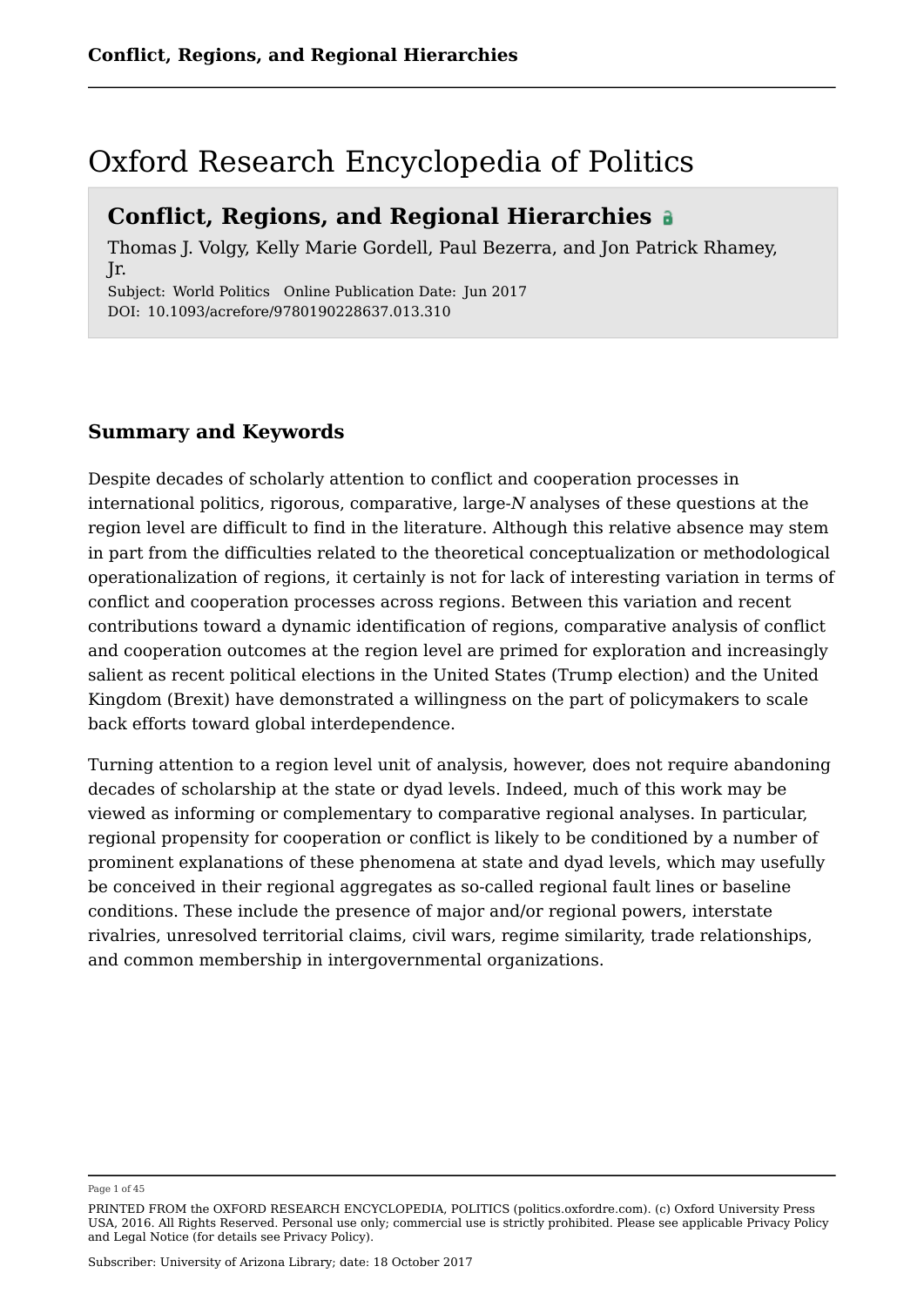Of these baseline conditions, the impact of major and regional powers on regional patterns of cooperation and conflict is notable for both its theoretical and practical implications. Power transition theory, hegemonic stability theory, hierarchical theory, and long cycle theory all suggest major—and to a lesser extent regional—powers will seek to establish order within areas under their influence; alternatively, the overwhelming capabilities these states bring to a region arguably act as a deterrent inhibiting conflict. Empirical analysis reveals—irrespective of the causal mechanism at hand—regions characterized by the presence of a major or regional power experience less conflict. Moving forward, future research should work to test the two plausible causal mechanisms for this finding—order building versus deterrence—to determine the true nature of hierarchy's pacifying influence.

Keywords: regions, conflict, hierarchy, MIDs, major powers, regional powers, cooperation, empirical international relations theory

Page 2 of 45

PRINTED FROM the OXFORD RESEARCH ENCYCLOPEDIA, POLITICS (politics.oxfordre.com). (c) Oxford University Press USA, 2016. All Rights Reserved. Personal use only; commercial use is strictly prohibited. Please see applicable Privacy Policy and Legal Notice (for details see Privacy Policy).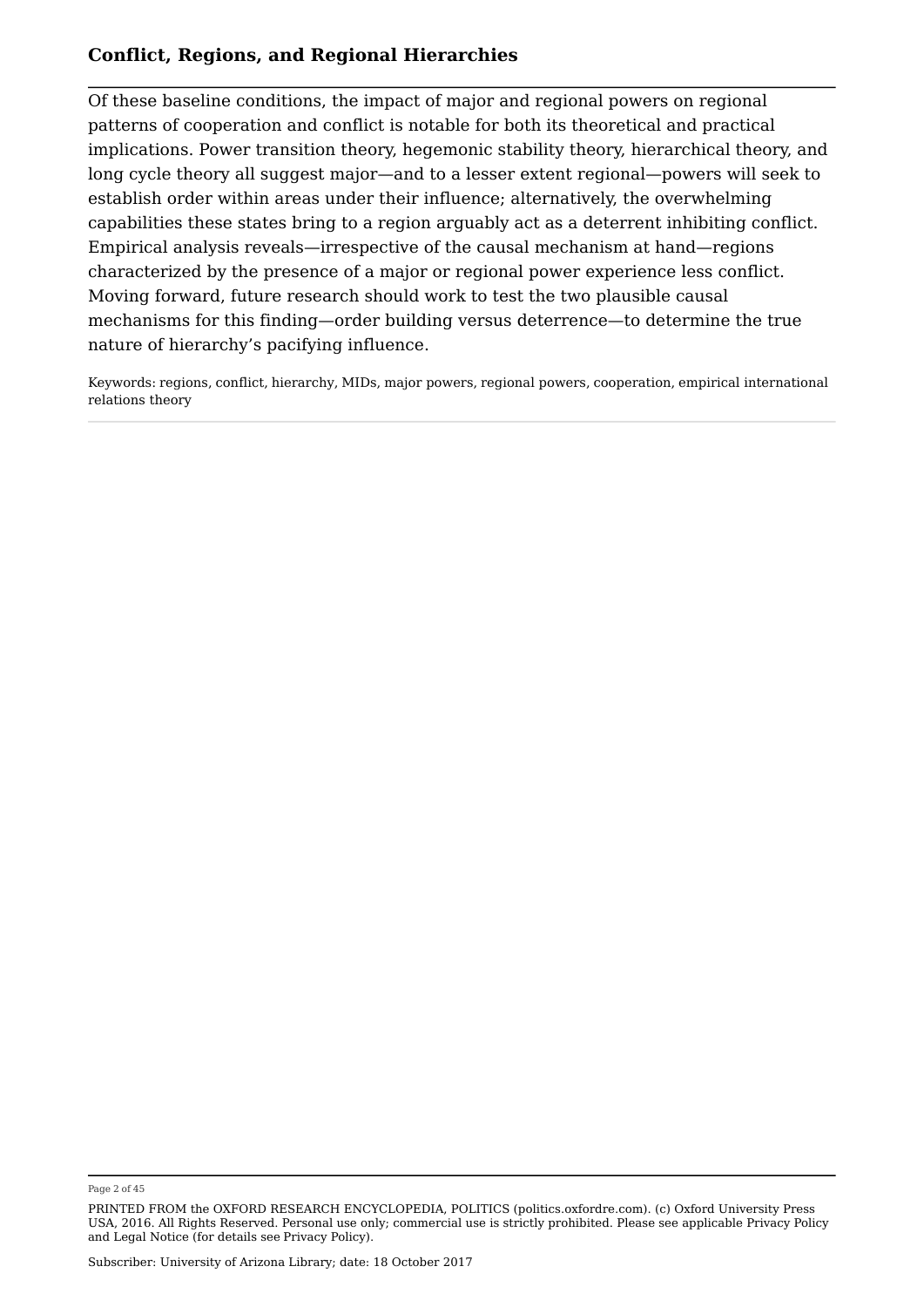# **Introduction**

Why are some regions in international politics more conflictual than others? Why have some regions developed complex mechanisms for collaboration over intraregional security or economic relationships while other regions have failed to do so? Despite decades of scholarly attention to conflict and cooperation processes in international politics, rigorous, comparative, large-N analyses of these questions at the region<sup>1</sup> level are difficult to find in the literature.

The paucity of focus on region as the appropriate level of analysis is perplexing for at least three reasons. First, most states conduct their political relationships within their own regions, often within a single neighborhood within the region. With some significant exceptions, most states also conduct the bulk of their economic transactions within their regions as well. The immediate or proximate geopolitical environment in which most states act thus appears to be quite salient. Second, there is persistent evidence in the empirical models advanced by scholars studying conflict and cooperation dynamics that regions have a significant impact on numerous research questions of interest.<sup>2</sup> Yet the salience of regional context as a contributing explanation to how states behave is typically not the focus of these studies, since regional considerations are usually integrated into the analysis for methodological purposes (controlling for fixed effects).

Third, it is clear that regions differ substantially from one another in terms of their conflict propensities. To illustrate how much they do, based on a recent categorization $^{\tiny 3}$  of regions (Volgy, Bezerra, Rhamey, & Cramer, 2017), the occurrence of severe militarized interstate disputes (MIDs) were used to construct Figures B1 through B5 in Appendix B. The figures reflect the number of severe MIDs in regions, $\scriptstyle\rm I$  controlling for the number of states in the region, across five decades that span the Cold War and post–Cold War periods. In addition, Table 1 identifies the two most extreme cases of high- and low-conflict regions across the five decades, and compares their per state MID scores to the global mean for each decade. Some regions consistently exhibit extremely high conflict propensity over time (Middle East5), some regions move from being highly conflictual to less so (East Asia, Southern Africa), and some regions are substantially pacific, consistently "underperforming" the global average on MIDs (Europe, North America) during and after the Cold War.

#### Table 1. Most and Least Conflictual Regions, by Severe MIDs, 1950s through 2000s.

| <b>Time</b> | <b>Region</b> | <b>Severe MIDs/</b> | <b>Region Mean minus</b> |
|-------------|---------------|---------------------|--------------------------|
| Frame       |               | Capita              | <b>Global Mean</b>       |
| 1950s       | Middle East   | 4.40                | 2.30                     |

Page 3 of 45

PRINTED FROM the OXFORD RESEARCH ENCYCLOPEDIA, POLITICS (politics.oxfordre.com). (c) Oxford University Press USA, 2016. All Rights Reserved. Personal use only; commercial use is strictly prohibited. Please see applicable Privacy Policy and Legal Notice (for details see Privacy Policy).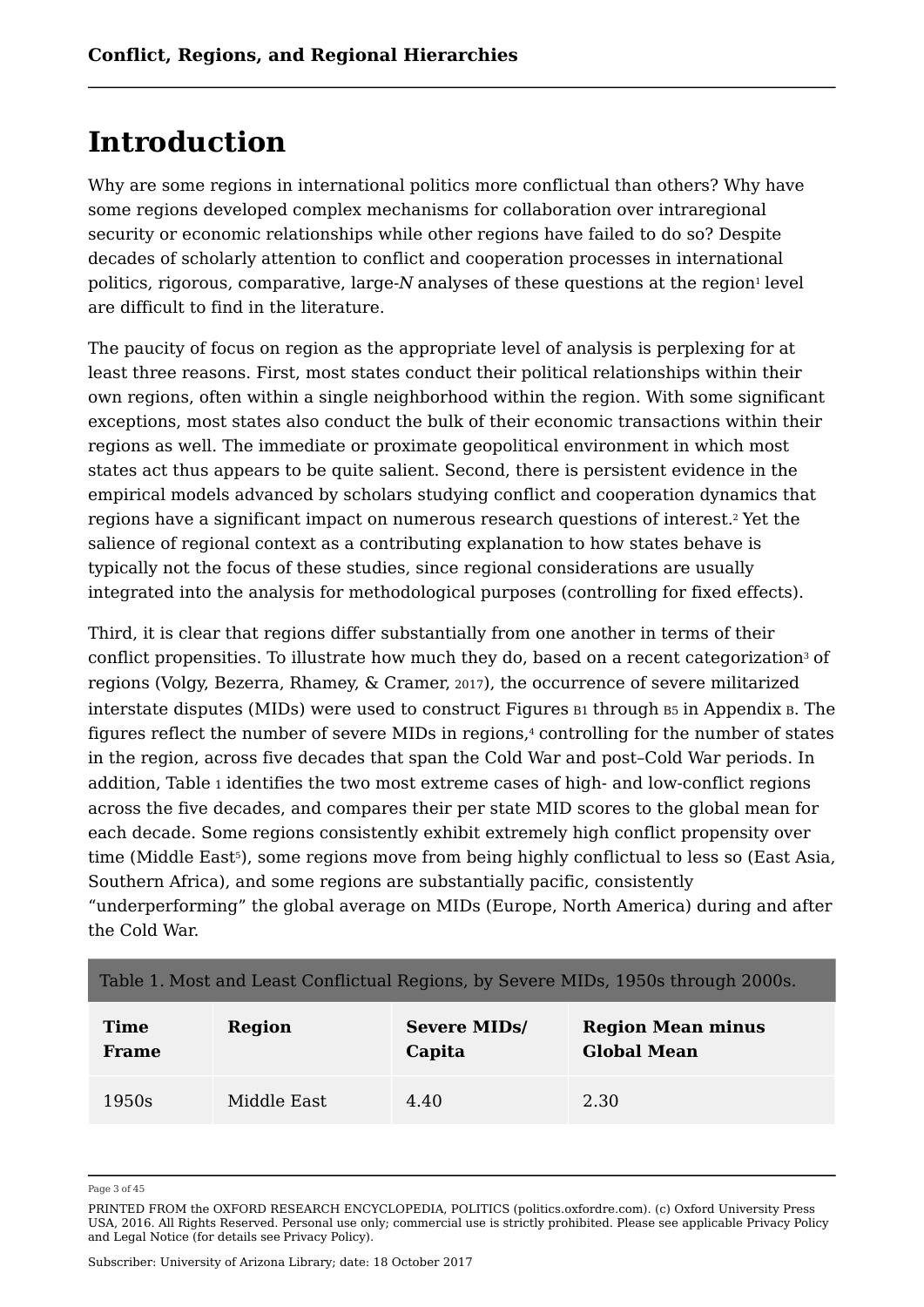|       | East Asia                | 4.00 | 1.90    |
|-------|--------------------------|------|---------|
|       | South Central<br>America | .50  | $-1.60$ |
|       | North America            | 0.40 | $-1.70$ |
| 1960s | East Asia                | 4.33 | 2.56    |
|       | Middle East              | 3.93 | 2.16    |
|       | Central Savannah         | 0.25 | $-1.52$ |
|       | Western Europe           | 0.58 | $-1.19$ |
| 1970s | Middle East              | 2.79 | 1.52    |
|       | East Asia                | 2.18 | 0.91    |
|       | Europe                   | 0.48 | $-0.79$ |
|       | Southeast Asia           | 0.50 | $-0.77$ |
| 1990s | Middle East              | 2.69 | 1.72    |
|       | Central Africa           | 2.11 | 1.14    |
|       | Southern Africa          | 0.11 | $-0.86$ |
|       | Europe                   | 0.48 | $-0.49$ |
| 2000s | South Asia               | 4.67 | 3.79    |
|       | Central Africa           | 2.88 | 2.00    |
|       | Southern Africa          | 0.11 | $-0.77$ |
|       | North America            | 0.25 | $-0.63$ |

The absence of a substantial focus on region as an appropriate level of analysis in most quantitative scholarship is likely due to three reasons. First, there is virtually no consensus regarding the appropriate definition of a region and, consequently, little agreement on an appropriate method of delineating regions and state membership within

Page 4 of 45

PRINTED FROM the OXFORD RESEARCH ENCYCLOPEDIA, POLITICS (politics.oxfordre.com). (c) Oxford University Press USA, 2016. All Rights Reserved. Personal use only; commercial use is strictly prohibited. Please see applicable Privacy Policy and Legal Notice (for details see Privacy Policy).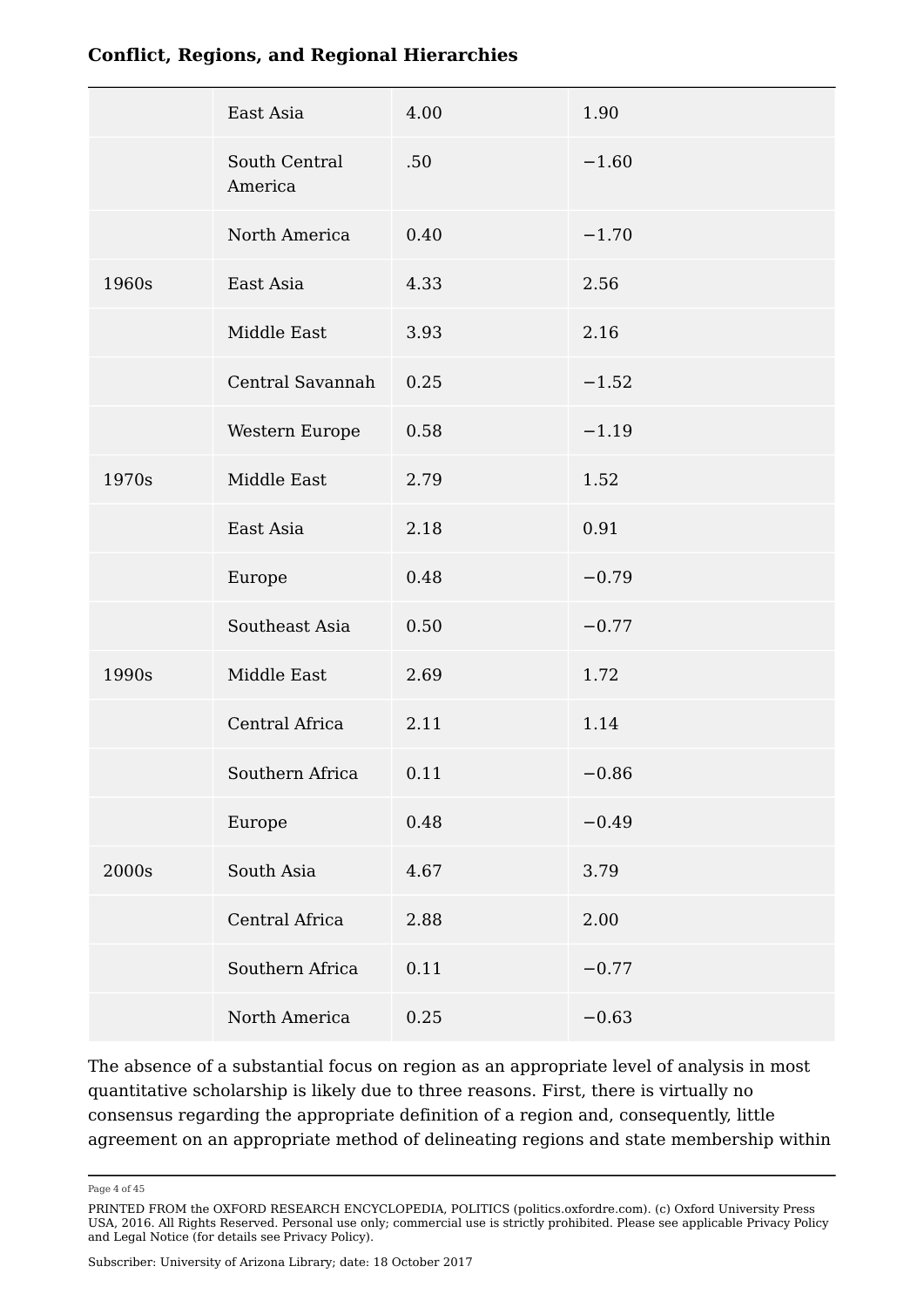them. This was the case more than four decades ago (Thompson, <sup>1973</sup>), and it remains the case today (Volgy et al., <sup>2017</sup>). Second, there appears to be a substantial disconnect between scholars who engage in large-*N* studies of conflict and those who, with different methodological and theoretical lenses, focus primarily on regions. For instance, the rich literature on regionalism and regional powers is seldom addressed or even cited by those who integrate regional variables in their empirical models. Third, the move from focusing on states or dyads to regions as the appropriate unit of analysis dramatically reduces the number of observations available to quantitative researchers. This creates vexing issues for testing critical hypotheses at the region level. Thus explanations and robust findings at the state and dyadic levels of analysis are seldom brought to the region level.

This lack of attention in the literature has not gone completely unnoticed, and there have been attempts to rectify it (e.g., Acharya, <sup>2007</sup>; Fawn, <sup>2009</sup>; Hurrell, <sup>2007</sup>; Lemke, <sup>2002</sup>, <sup>2010</sup>; Nolte, <sup>2010</sup>). The effort here differs from previous systematic, large-*N* analyses, however, in offering an explicit, comparative analysis at the region level, seeking two objectives. First, it integrates extant findings from other levels of analysis in order to stipulate conditions under which some regions are likely to be more conflict prone than others. Second, it offers an explanation regarding regional conflict patterns based on the presence or absence of regional hierarchies that may be able to manage conflicts. 6

What follows here offers, first, a theoretical framework designed for a comparative analysis of regions for explaining variation in intraregional conflicts between states. Second, it highlights the Regional Opportunity and Willingness (ROW) approach to regional delineation that allows for changes in regional composition over time. Third, it tests two central hypotheses, derived from this theoretical framework. Lastly, it presents a discussion of results and additional thoughts regarding the plausible causal mechanisms between hierarchy and conflict mitigation at the region level.

Page 5 of 45

PRINTED FROM the OXFORD RESEARCH ENCYCLOPEDIA, POLITICS (politics.oxfordre.com). (c) Oxford University Press USA, 2016. All Rights Reserved. Personal use only; commercial use is strictly prohibited. Please see applicable Privacy Policy and Legal Notice (for details see Privacy Policy).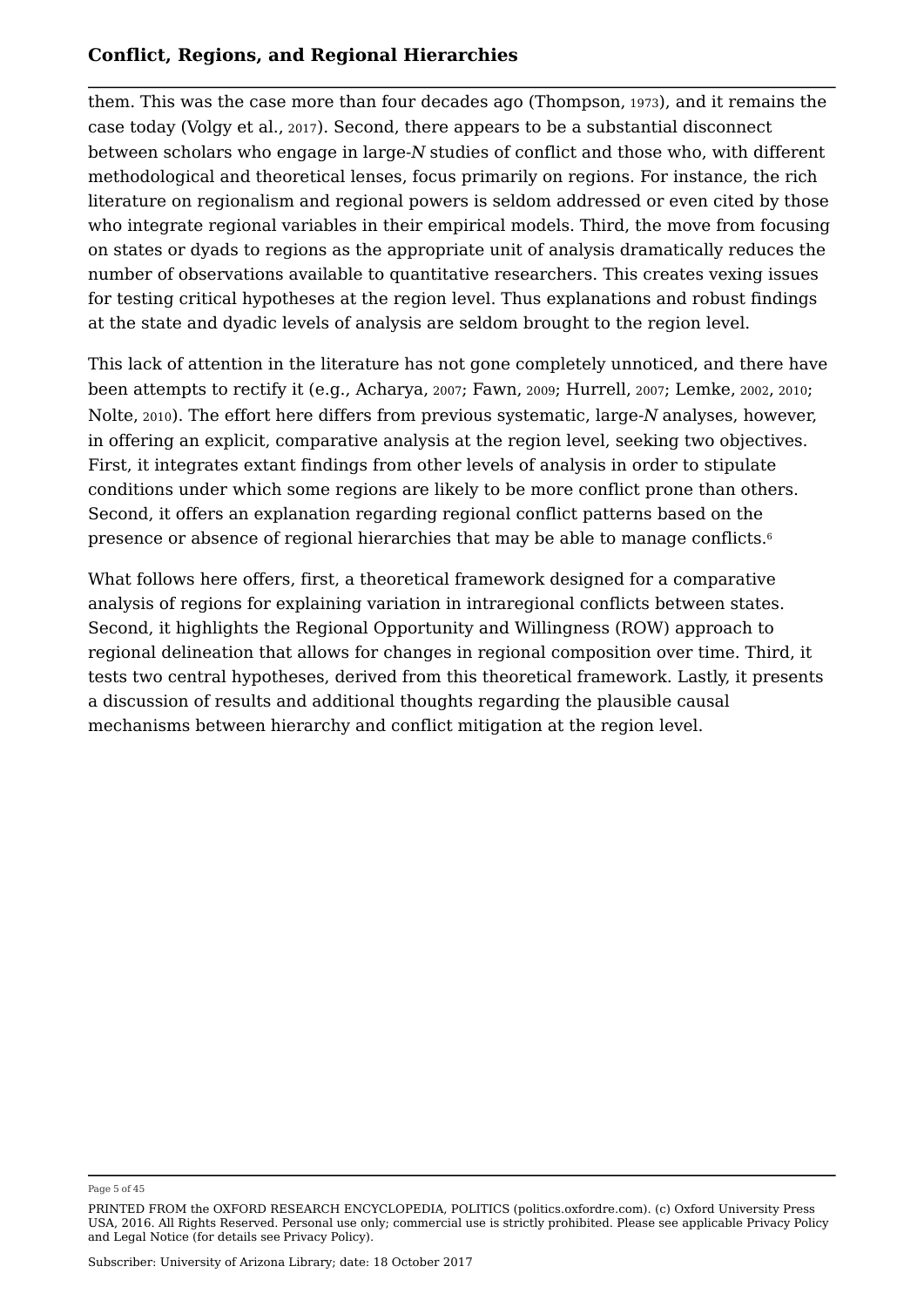### **Theoretical Framework**

The central argument made here is that regions can be differentiated by whether or not they contain one or more dominant states—major powers and/or regional powers—that can mitigate conflict within their regions.<sup>7</sup> At the global level, the centrality of major powers (and less so regional powers) in influencing the course of international politics is well acknowledged in the literature. Long cycle theorists, hegemonic stability theorists, power transition theorists, hierarchical theorists, and neorealists generally have all pointed to the salience of major powers in creating order and stability in international politics or, alternatively, for generating system-wide conflict when they contest for global leadership.

At the global level, two sets of causal factors appear to link major powers to patterns of conflict in international politics. One is the deterrence function created by their relative potential power over other states. To the extent that major powers possess unusual capabilities with which to pursue their interests and the orders they may seek to create, their active role in international affairs functions as a deterrent for conflict initiation by others. Carrying preponderant capabilities that signal substantial costs to those opposing them can dissuade less powerful states from challenging these very strong actors and their allies. This line of argument is supported by probabilistic evidence showing in most models of conflict that a preponderance of capabilities within dyads is negatively associated with conflict within those dyads (e.g., McDonald, 2015).

A second and more dynamic causal agency, however, is suggested by the notion that major powers seek to create rules and norms in international politics—order building that simultaneously assist them in pursuing their objectives and function to minimize conflict and disorder in the system. Power transition theory, hegemonic stability theory, hierarchical theory, and long cycle theory all suggest this dynamic of order creation by major powers. Of course, at the global level, conflict may still arise under a number of circumstances, including when the distribution of power changes, the global hierarchy is weakened, or dissatisfaction with extant rules and norms on the part of rising challengers leads to leadership contestation and demands for changes to existing orders.

How does all this apply to an understanding of conflict propensity within regions? Major and regional powers do not exist in a vacuum. They reside in geopolitical spaces (regions) where their impacts should be even more salient than they are globally. The stability of the home region, furthermore, is vital to major powers seeking to pursue their interests in international politics, since ordering relationships within the home region is essential to such endeavors. For regional powers (states that are dominant in their own regions but are lacking in the capability, willingness, or status needed to actively engage outside of their regions), stable relationships within their own regions should be just as important: the status of being a regional power conveys that a state is capable and willing to exercise the leadership needed to create order within its own neighborhood, while an

Page 6 of 45

PRINTED FROM the OXFORD RESEARCH ENCYCLOPEDIA, POLITICS (politics.oxfordre.com). (c) Oxford University Press USA, 2016. All Rights Reserved. Personal use only; commercial use is strictly prohibited. Please see applicable Privacy Policy and Legal Notice (for details see Privacy Policy).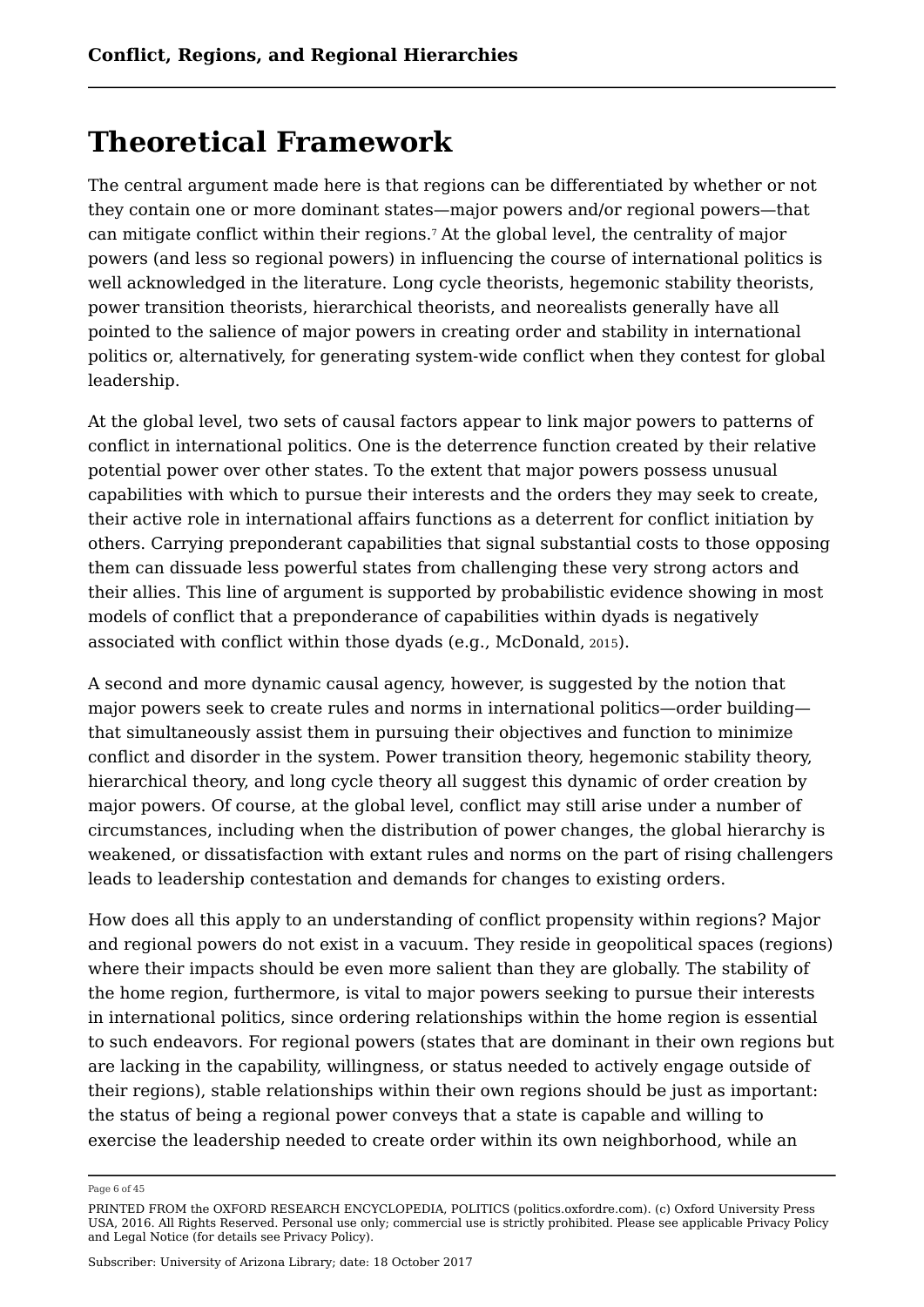inability to do so likely jeopardizes its status as a regional power. Additionally, for regional powers with global aspirations (e.g., Brazil, India), disordered regional politics requires the commitment of finite resources to stabilizing relationships in the region rather than utilizing those same resources for a variety of interests outside of their own regions.

The two causal agents regarding global politics—deterrence and order building—should be just as applicable to regions, if not more so. The deterrence function, resulting from the existence of a dominant power within its own region, should act to dampen potential conflict emanating from less powerful states, and it should be more salient within regions than globally because of actors' proximity and the consequent possibility of such conflicts potentially impacting directly the dominant state.8 The order-building explanation, a thicker and more thorough approach to ordering regional relationships, is also easier to accomplish within a region than seeking to create and enforce the same globally. These two plausible impacts at the region level correspond to two different "logics of hierarchy" advanced by scholars focused on the hierarchical nature of international politics.º The approach taken here suggests that such logics can coexist where dominant powers reside; in addition, a comparative assessment of regions suggests that hierarchical arrangements at the region level are not constant but vary across regions and across time. 10

We view dominant states—major powers and regional powers—as entailing more than substantial capabilities. Dominant powers not only have unusual capabilities (both economic and military), but are also willing to act in ways that are consistent with those capabilities, and they receive substantial status as dominant powers from the community of states for doing so (Volgy, Corbetta, Grant, & Baird, 2011; Cline, Rhamey, Henshaw, Sedziaka, Tandon, & Volgy, 2011). Additionally, major powers are distinguished from regional powers in several ways. Major powers have dominant capabilities compared to the entire international political system, not simply relative to their own region; their activities in international politics consistently span a number of regions beyond their own; and their status as a major power is attributed by the global community of states. Regional powers meet these requirements only with reference to their own regions of residence.

By way of example, prior to 1939, the United States may have had capabilities consistent with being a major power, but it was unwilling to consistently act as one and thus did not receive major-power status. Japan in the 1980s could have qualified as a regional power in East Asia on the basis of its capabilities and willingness to engage other states in the region, but it was not attributed regional power status by East Asian states (Cline et al., <sup>2011</sup>). Likewise, after the end of the Cold War, Saudi Arabia had capabilities that could have allowed it regional power status in the Middle East, but its limited engagement inside the region (and more extensive engagement outside the region) would not have qualified it as the regional power (Cline et al., <sup>2011</sup>).

Page 7 of 45

PRINTED FROM the OXFORD RESEARCH ENCYCLOPEDIA, POLITICS (politics.oxfordre.com). (c) Oxford University Press USA, 2016. All Rights Reserved. Personal use only; commercial use is strictly prohibited. Please see applicable Privacy Policy and Legal Notice (for details see Privacy Policy).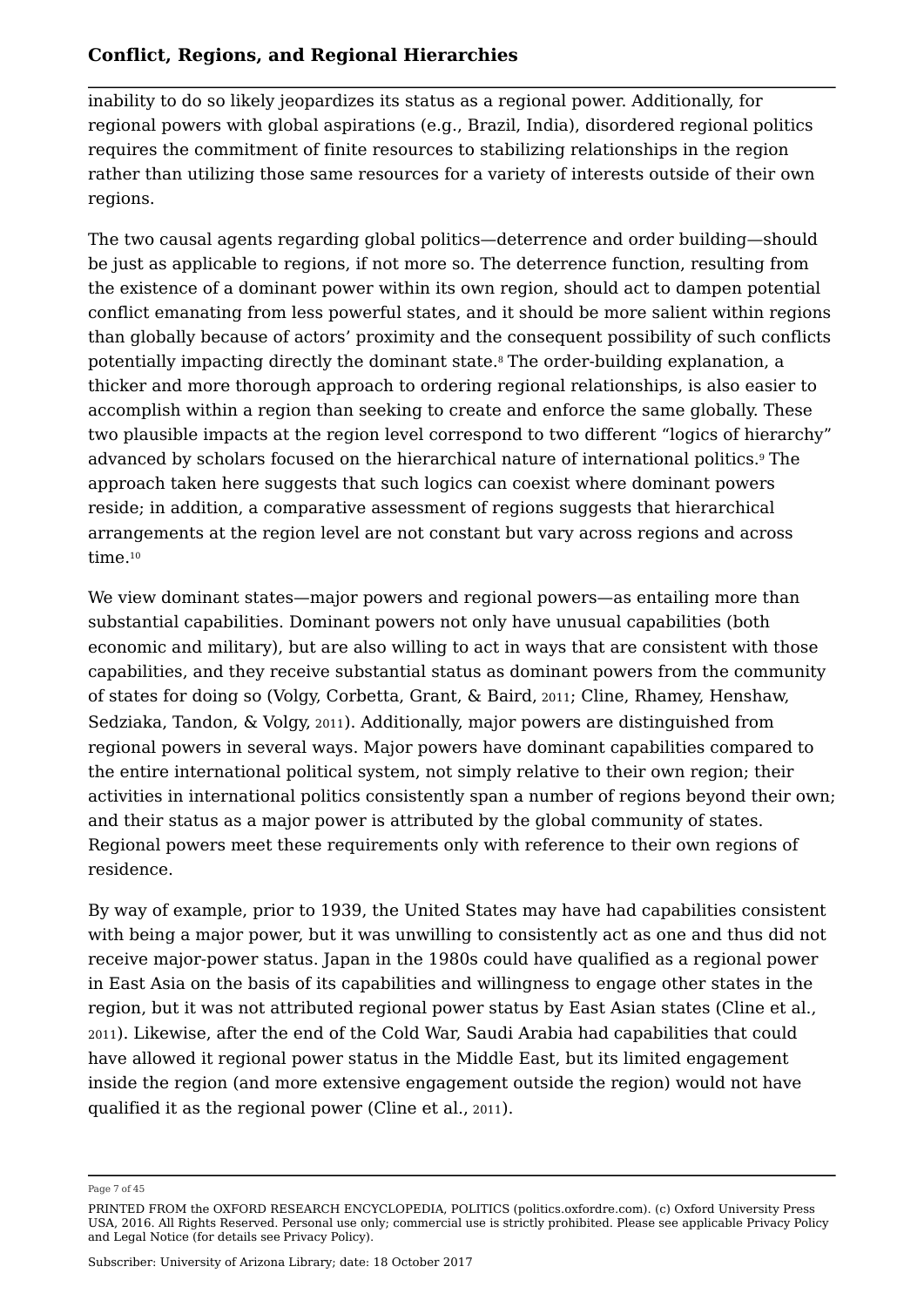This conceptualization of major and regional powers integrates a status attribution component to delineation.11 The inclusion of status attribution to major and regional powers by other states should have two effects. First, status likely adds additional "soft power" to those states receiving it, allowing for additional capability in pursuing objectives, including bringing order to their regions. Second, as status theorists have argued (e.g., Bull <sup>1977</sup>; Dafoe, Renshon, & Huth, <sup>2014</sup>; Larsen & Shevchenko, <sup>2010</sup>; Sylvan, Graff, & Pugliese, <sup>1998</sup>), status attribution involves both rights and obligations for the recipient, as well as some deference to the recipient by those attributing it status. This makes both the deterrence and the order-building arguments on the part of these powers more credible. 12

The existence of dominant states in regions (major powers or regional powers or both) should critically differentiate regions' conflict propensities. The list of regions noted in Appendix <sup>A</sup> suggests four types of regions. One type contains neither a regional nor a major power. A second type contains a regional power only. A third type contains a single major power. The fourth type contains a combination of powers, either major powers living within the same region or a mix of regional and major powers in residence.<sup>13</sup> 13

Irrespective of the causal agency involved, we suggest that, all else equal, regions lacking a major or regional power presence are likely to be much more conflictual than otherwise. Regions with mixed hierarchies—where two or more powers coexist—offer a category that, on first glimpse, suggests that potentially competing dominant powers within the same region are likely to exacerbate regional conflict. That was certainly the case for centuries in Europe and, intermittently, in Asia as well. We propose, however, that two factors may dampen such conflicts and make such regions less conflict prone than regions without any dominant powers. First, the coexistence of two or more major powers within the same region will not necessarily lead to major conflicts if those powers are relatively satisfied with the status quo in the region and can cooperate to create conditions and institutions to facilitate cooperation between states in the region. In fact, the cumulative capacity of more than one dominant power may be very useful in creating substantial regional institutions both in the security and the economic spheres. This in part may be the story of Western Europe and the rise of the European Community. Buttressed by dominant powers inside the region—the United Kingdom and France—as well as by an American global power, cooperation took hold, and conflict dissipated. Less successfully, it may also be the story of the nascent cooperative architecture developed after the end of the Cold War by the Russian Federation and China in Central Asia.

The second potential conflict-minimizing factor is that the introduction of thermonuclear military capabilities into the relationships between major powers through the Cold War and afterward has created a dramatic and, perhaps, unique amount of caution between major powers even when they contest global or regional leadership. No two major powers have directly fought a war with each other since 1945, and since 1962 (with the exception of the Cuban Missile Crisis), no two major powers have escalated tensions vis-à-vis each other to a point verging on a serious outbreak of direct hostilities.14 Such extraordinary caution should be even more pronounced when major powers share a region. Common

Page 8 of 45

PRINTED FROM the OXFORD RESEARCH ENCYCLOPEDIA, POLITICS (politics.oxfordre.com). (c) Oxford University Press USA, 2016. All Rights Reserved. Personal use only; commercial use is strictly prohibited. Please see applicable Privacy Policy and Legal Notice (for details see Privacy Policy).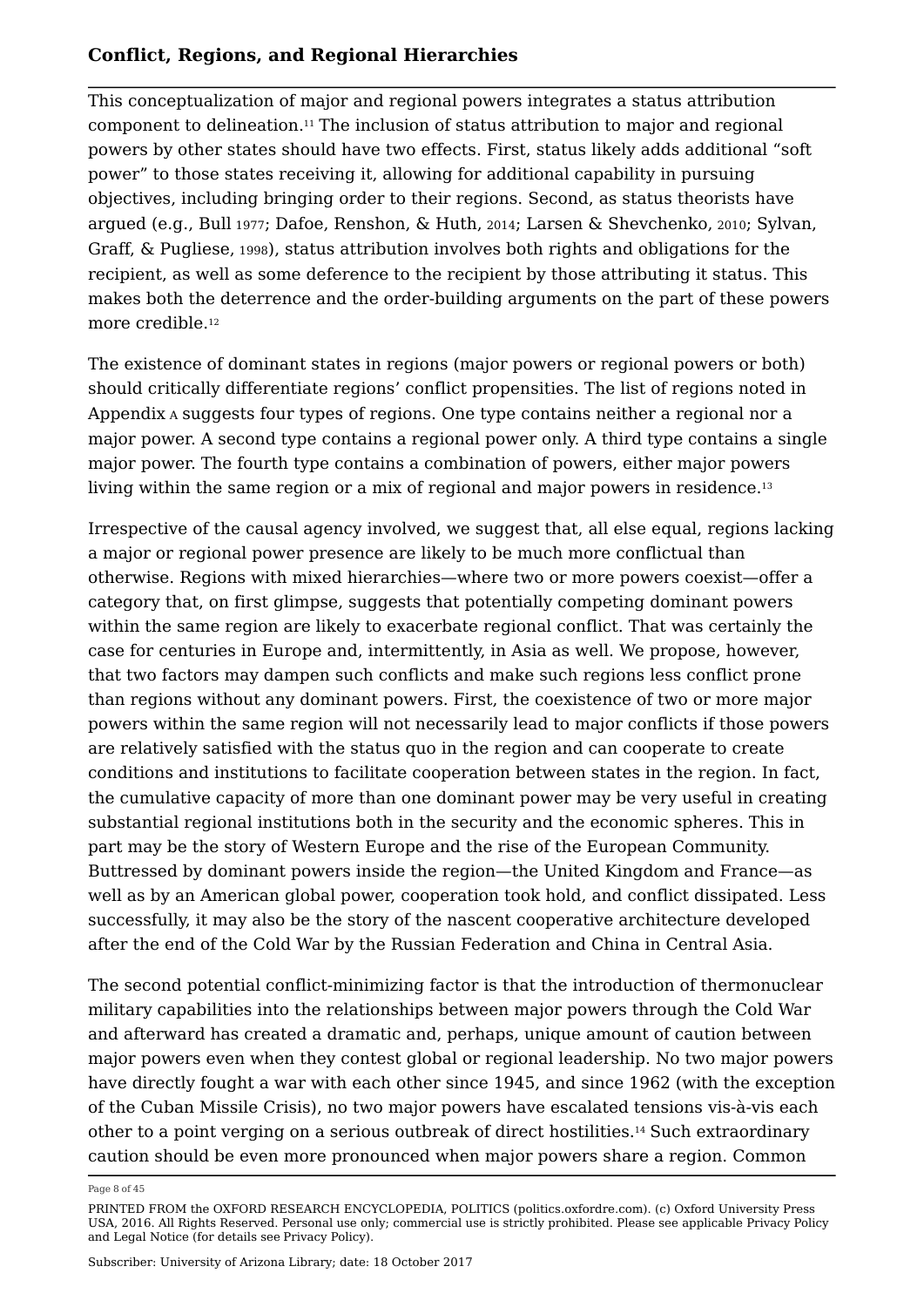living arrangements may lead to complementary security and economic institutions (such as the European Economic Community and NATO in Western Europe and the Comecon and the Warsaw Pact in Eastern Europe during the Cold War), each creating stability and order within distinct spheres of influence between the dominant powers coexisting in different parts of the region. It may even be possible to create common institutions of cooperation in regions where the preferences of the major powers coincide, along with a stable security environment, as is the case with Western Europe and the evolution of the European Union. We would expect that regions containing two or more dominant states in conflict with each other, however, would be unable to create strong and substantial organizational infrastructure for the whole region15; nevertheless, the creation of partial and even competing forms of infrastructure may function to mitigate some conflicts within parts of the region $^{\rm 16}$  and thus reduce the total amount of intraregional conflict. At the same time, the deterrence function of dominant powers would continue to exercise substantial impact in mitigating potential conflicts rising from other states in the region.<sup>17</sup> 17

Thus, it is reasonable to anticipate that since the 1960s, regions with one or more dominant power(s), all else being equal, would also be more pacific than regions without any dominant power. Of course, all else is not equal, and we suggest that there are at least three sets of factors that condition the relationship between the presence—or absence—of such hierarchies in regions and regional conflict. First, we expect that regions will vary greatly in terms of what issues need to be mitigated, and consequently, where there are states at the top of the regional pyramid, they will vary in terms of the range of problems they will be confronting in their home region. Plausibly, some regions require little in terms of conflict management since there may be little potential conflict to manage. Other regions may be rife with fault lines that potentially generate substantial conflicts between members, making the task of conflict mitigation highly challenging for the dominant power(s) in the region. $^{\scriptscriptstyle 18}$  Regions are not automatically conflict prone. Depending on the characteristics of the states that compose them, regions should vary substantially with respect to conditions already identified in the literature that stimulate or inhibit conflicts between states. At the aggregate, different regions bring to the analytical table substantial differences among them with respect to such conditions. These considerations can be labeled "baseline conditions."

There are six such baseline conditions that should differentiate regions. The first three are suggested by the literature as potentially generating substantial conflicts between states. These include interstate rivalries (Rasler & Thompson, 2005A), unresolved territorial claims (Gilber, <sup>2012</sup>, <sup>2016</sup>; Vasquez, <sup>2001</sup>), and severe domestic disturbances in the form of civil wars whose consequences may diffuse through the region in terms of combatants and refugees (Gleditsch et al., <sup>2008</sup>; Jenne, <sup>2015</sup>; Salehyan, <sup>2008</sup>; Schultz, <sup>2010</sup>). Each of these three conditions has been empirically linked to severe militarized disputes and wars between states at the dyadic level. Thus regions containing a substantial number of these fault lines are likely to generate numerous conflicts between the states populating them.

Page 9 of 45

PRINTED FROM the OXFORD RESEARCH ENCYCLOPEDIA, POLITICS (politics.oxfordre.com). (c) Oxford University Press USA, 2016. All Rights Reserved. Personal use only; commercial use is strictly prohibited. Please see applicable Privacy Policy and Legal Notice (for details see Privacy Policy).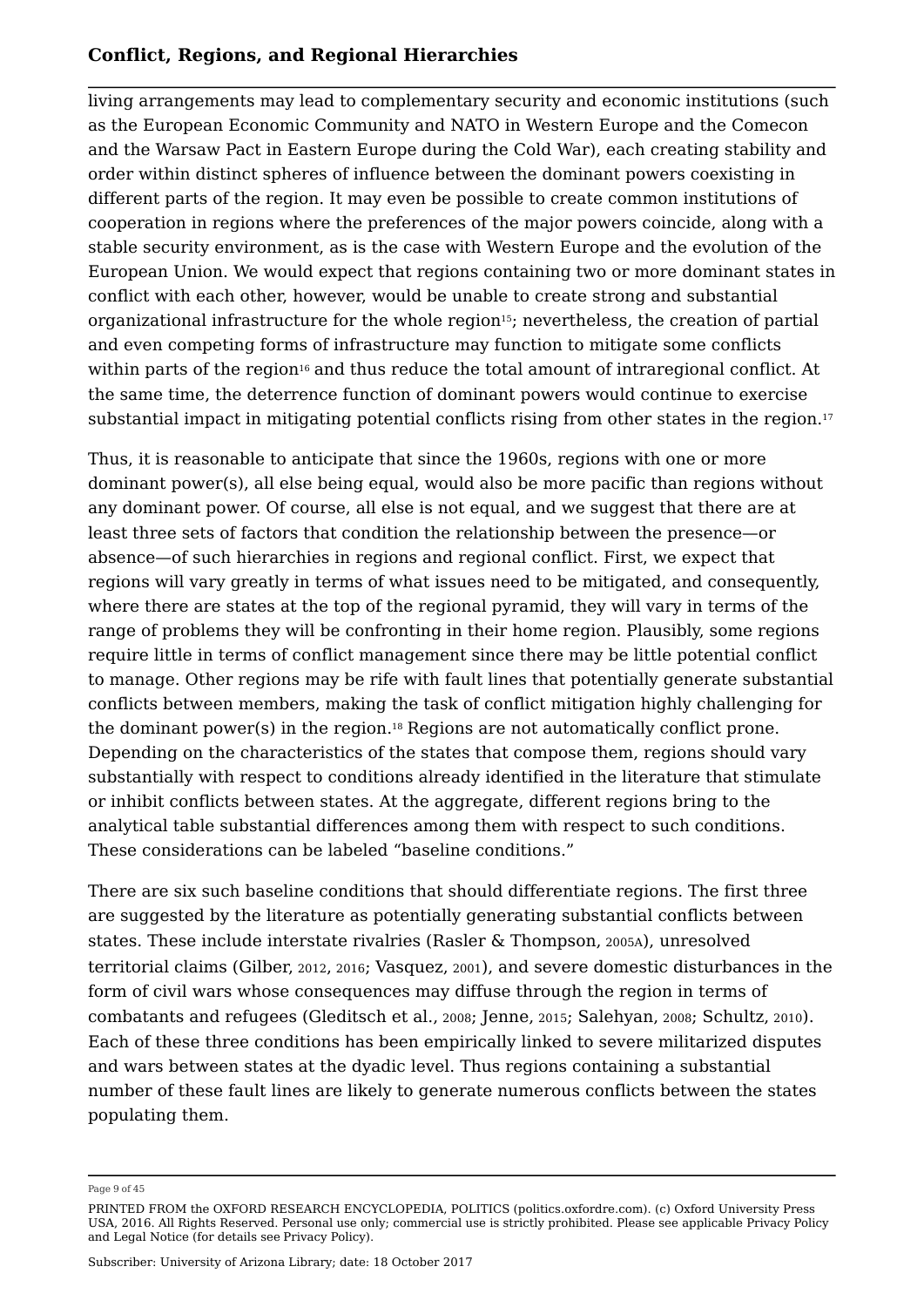In contrast, the literature also suggests three conditions that appear to ameliorate substantial conflicts between states. These include regime similarity (and especially similar democratic polities), $^{\rm 19}$  extensive trade relationships, $^{\rm 20}$  and common membership in (regional) intergovernmental organizations (IGOs). $^{21}$  Members of regions rich in these  $\,$ three characteristics are likely to settle their policy differences short of militarized interstate disputes and wars. 22

The baseline conditions suggest two important considerations regarding regional conflict propensity and its management by dominant states. First, we expect that regions will vary in terms of conflict propensity depending on these baseline conditions, and not solely due to the presence or absence of a dominant state in the region. For instance, the Middle East lacks both a regional and a major power, and it also constitutes a region whose baseline conditions predict very high levels of conflict. Would the presence of a regional or major power residing in the region ameliorate such conflicts? Our argument suggests a positive answer, but the baseline context in which we place the Middle East indicates that it is far from just the absence of a dominant state that is primarily responsible for its high levels of conflict.

Second, these baseline conditions suggest that in order to ameliorate conflicts, some dominant states will require much more extensive (and perhaps more creative) use of their capabilities than other major or regional powers because the severity of the challenges posed by these conditions place far greater burdens on some powers than others. For example, the baseline conditions in the South American region place fewer demands on the regional power (Brazil) to manage conflicts in the regions (no extant rivalries, mostly democratic regimes) than does the South Asian region (ongoing interstate rivalries, few democratic regimes, limited economic interdependencies) on its regional power (India). 23

The last point underscores a second qualification. As regions are not homogeneous with respect to baseline conflict conditions, neither are major and regional powers with respect to their abilities to use their capabilities and the extent to which they may seek to influence relationships in their regions (Nolte, 2010; Prys, 2010). With regard to their ability to influence their regions, dominant states, by definition, have sufficient capabilities to do so. Where they may diverge is in the relative competence with which they can translate their extensive resources into effective conflict-mitigation strategies. By way of illustration, one can compare Brazil in South America to Nigeria in West Africa. Both countries enjoy dominant resource capabilities in their respective regions. However, according to World Bank rankings, $^{\scriptscriptstyle 24}$  Brazil's governmental effectiveness index is consistently at least three times higher than that of Nigeria. This suggests that if both were confronted with similar challenges in their respective regions, Nigeria would have far less ability to utilize its substantial resources to effectively govern its region $^{\scriptscriptstyle 25}$  than would Brazil.

Page 10 of 45

PRINTED FROM the OXFORD RESEARCH ENCYCLOPEDIA, POLITICS (politics.oxfordre.com). (c) Oxford University Press USA, 2016. All Rights Reserved. Personal use only; commercial use is strictly prohibited. Please see applicable Privacy Policy and Legal Notice (for details see Privacy Policy).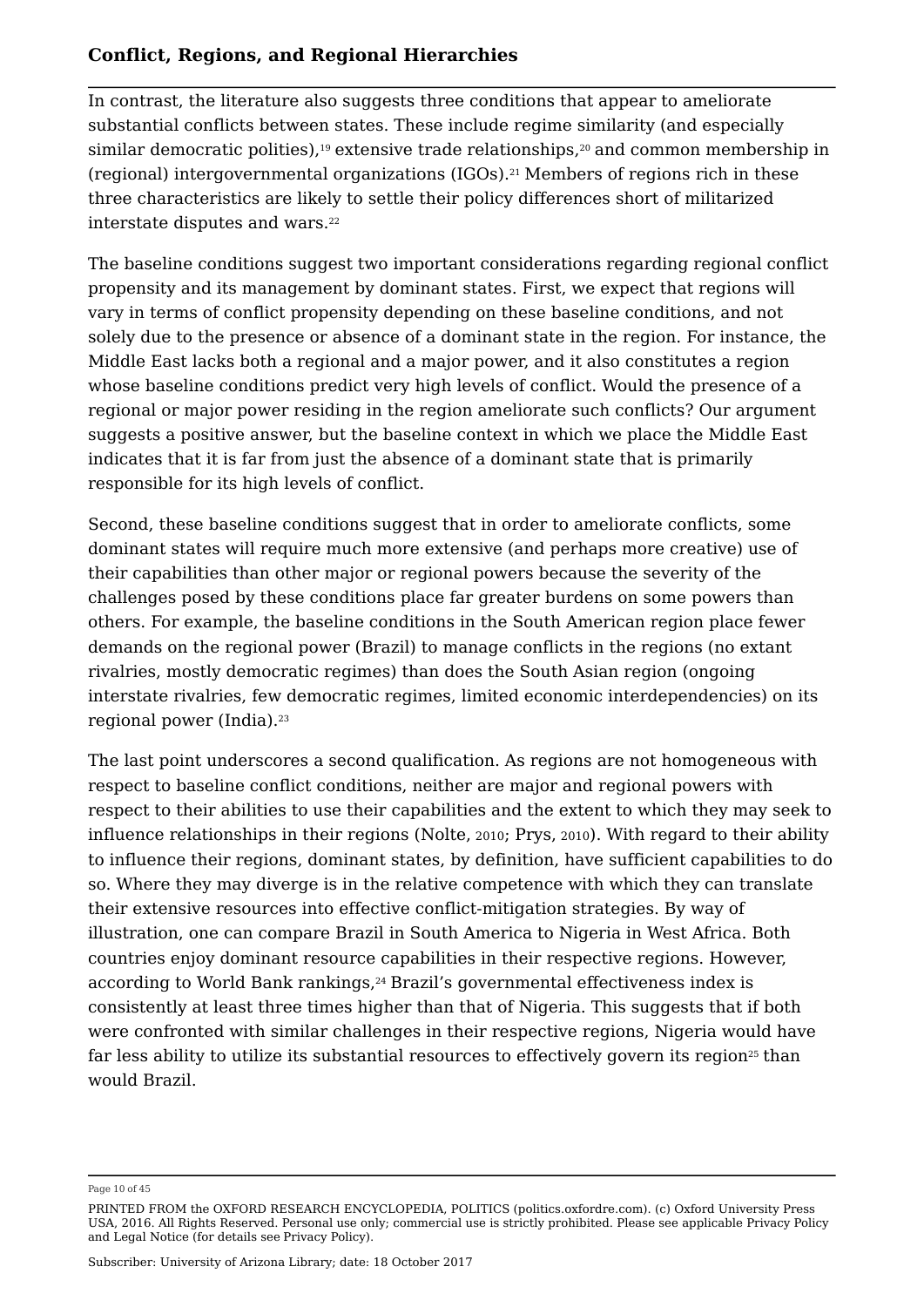Major powers and regional powers may also differ in terms of how much and what types of control they wish to exercise over their regions of residence. For example, Prys (2010) suggests that regional powers vary from acting relatively detached to being regional "dominators," depending on how they prioritize domestic, $^{26}$  regional, or global concerns, as well as the extent to which their regions become permeable to global dynamics and the intrusions of outside powers.

The relative permeability of regions leads to the third qualification to the central argument: the literature on regions broadly acknowledges that regions, with or without dominant powers, are far from being closed subsystems (e.g., Buzan & Waever, <sup>2003</sup>). Instead, they vary substantially in the extent to which they are open both to the global dynamics at play and to external penetration by major powers that reside outside of the region. To some degree nearly all regions are influenced by efforts of major powers to create system-wide norms and rules, the impacts accompanying security and economic institutions from those efforts, and the global contestation (along with efforts to enforce) over those rules and institutions. However, some regions are more likely to contest systemic rules than others, with or without the support of major or regional powers that may be dissatisfied with the status quo (Acharya, 2007). Likewise, regions will vary in the degree to which they are able and willing to resist or welcome external involvement by outside major powers in their security and economic affairs (Goh, 2007/2008, 2013; Katzenstein, 2005).

It can be expected that the presence or absence of dominant powers in regions will impact significantly on regional conflict propensity. However, these effects are mitigated by the three conditions noted here: the baseline conditions extant within regions; the capabilities of dominant powers to develop mechanisms to mitigate conflict; and the extent of penetration into the region by global forces and outside major powers. Within this context, two key hypotheses can be put forward:

 ${\rm H}_1$ : All else being equal, the presence of one or more major powers in a region will mitigate levels of conflict within a region, compared to regions where there are no dominant powers.

 $\rm H_2$ : All else being equal, the presence of a regional power will mitigate levels of conflict within a region, compared to regions where there are no dominant powers.

These two hypotheses do not address the causal links regarding the effect that dominant states would have on their regions; instead, they predict conflict outcomes based on the presence or absence of dominant powers. If it is not possible to show such outcomes, there is little use in searching for evidence regarding whether or not the causal link is a deterrence function or actual order-building by dominant powers. However, if there is evidence that the presence of a dominant power within a region leads to less conflict therein, then it may become worthwhile to move beyond testing the relationship between

Page 11 of 45

PRINTED FROM the OXFORD RESEARCH ENCYCLOPEDIA, POLITICS (politics.oxfordre.com). (c) Oxford University Press USA, 2016. All Rights Reserved. Personal use only; commercial use is strictly prohibited. Please see applicable Privacy Policy and Legal Notice (for details see Privacy Policy).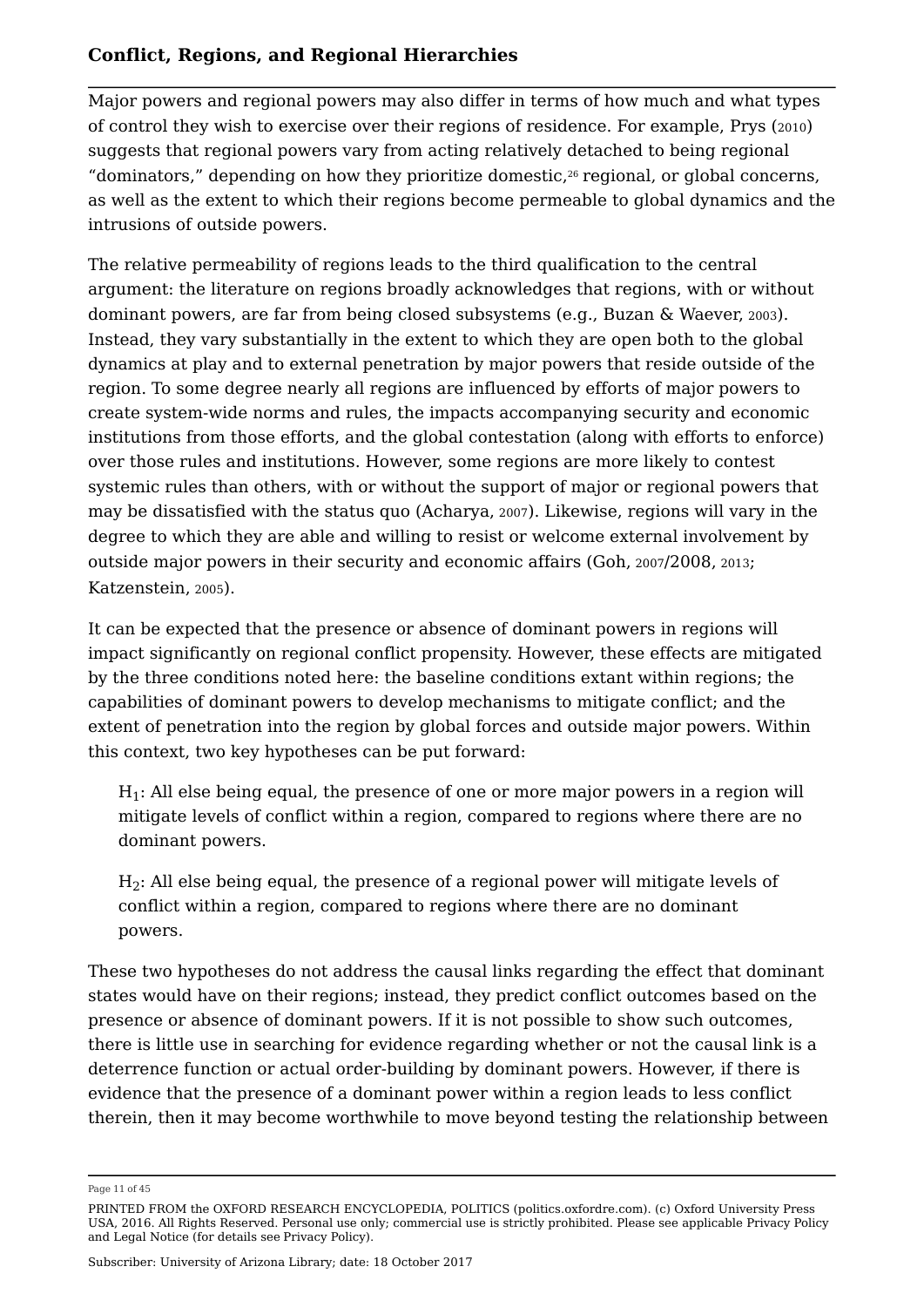regional hierarchies and conflict to probing the two causal linkages suggested by the literature.

### **Research Design Considerations**

Page 12 of 45

PRINTED FROM the OXFORD RESEARCH ENCYCLOPEDIA, POLITICS (politics.oxfordre.com). (c) Oxford University Press USA, 2016. All Rights Reserved. Personal use only; commercial use is strictly prohibited. Please see applicable Privacy Policy and Legal Notice (for details see Privacy Policy).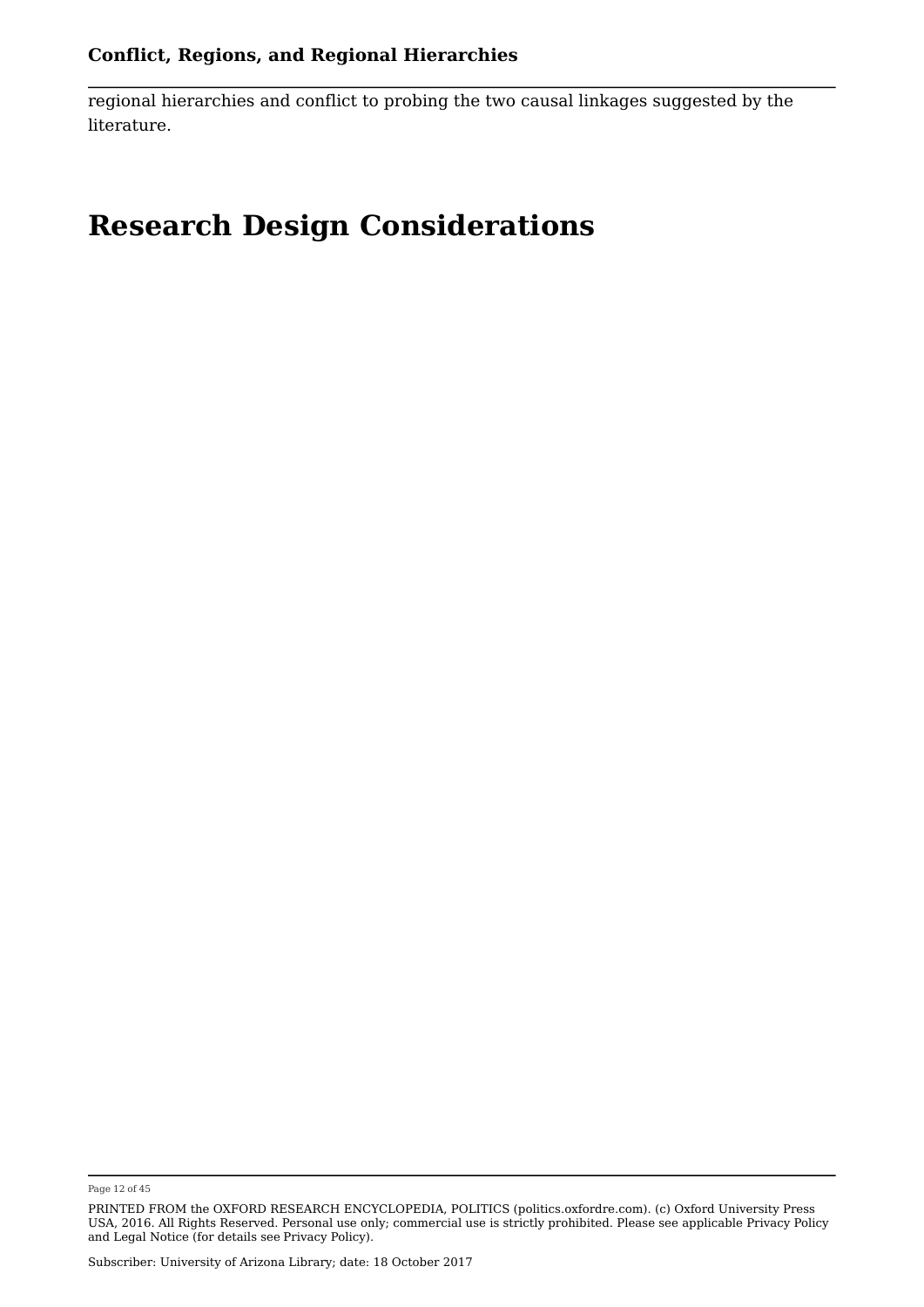#### **Delineating Regions and State Regional Membership**

Again, there is neither consensus nor any emerging "gold standard" for delineating regions in international politics. A recent review of the quantitative literature identifies no fewer than 70 categories used to identify regions across a variety of empirical models (Volgy et al., <sup>2017</sup>). Typically, the choices for delineating regions consist of identifying parts or all of meta-regions (Asia, Europe, etc.), using prior generic classifications (World Bank, United Nations, Correlates of War), or identifying a specific characteristic around which states may cluster in a geographical space (ideational similarity, membership in a security complex or regional organization, or falling under the dominance of a very strong state). The static nature of these regional classifications, however, does not match the dynamic nature of the states they are comprised of and, in some cases, creates a troublesome tautology.

To test these arguments regarding hierarchy and conflict propensity in regions, it is necessary to take an approach to regional delineation that avoids tautological consequences and maximizes variation across both our dependent variable and our variables of interest. For example, Lemke (2002, 2010) delineates regions based on the existence of regional powers (hierarchy) residing within a region; we need to compare regions with and without hierarchies. Numerous other approaches use the existence of regional organizations (both security and economic organizations) to delineate the boundaries of regions; we need to compare regions with and without such structures of cooperation.

We opted for an approach that combines geographical proximity, opportunity by states to reach each other, and their willingness to do so, resulting in a clustering of states that constitute a region. We label this approach Regions of Opportunity and Willingness (ROW). The advantage of this classification scheme is that it creates regions that change over time: while geographical proximity is invariant, and opportunity (capability to interact) changes relatively slowly, willingness is much more variable. The delineation thus yields evolving regional clusters and allows for changes both to the numbers of regions in the system and the movement of states in and out of regions (within geographical limits), consistent with changes in geopolitical context (Fawcett, 2004).

The methodology for delineating ROW regions has been elaborated elsewhere (Rhamey, <sup>2012</sup>; Volgy et al., <sup>2017</sup>); a brief summary is provided here. The opportunity constraint for regional membership is measured by calculating each state's ability to reach others in the international system by Bueno de Mesquita's (1981) operationalization of Boulding's (1962) loss of strength gradient, using a state's GDP in proportion to global GDP (Heston, Summers, & Allen, <sup>2012</sup>). This measure yields a series of capability "bubbles" radiating outward from each state's capital that degrade across distance. We then designate the threshold at which states lose the opportunity to significantly interact at 50% capability loss from the projecting state's capital to that of the target state (Lemke, <sup>2002</sup>).

Page 13 of 45

PRINTED FROM the OXFORD RESEARCH ENCYCLOPEDIA, POLITICS (politics.oxfordre.com). (c) Oxford University Press USA, 2016. All Rights Reserved. Personal use only; commercial use is strictly prohibited. Please see applicable Privacy Policy and Legal Notice (for details see Privacy Policy).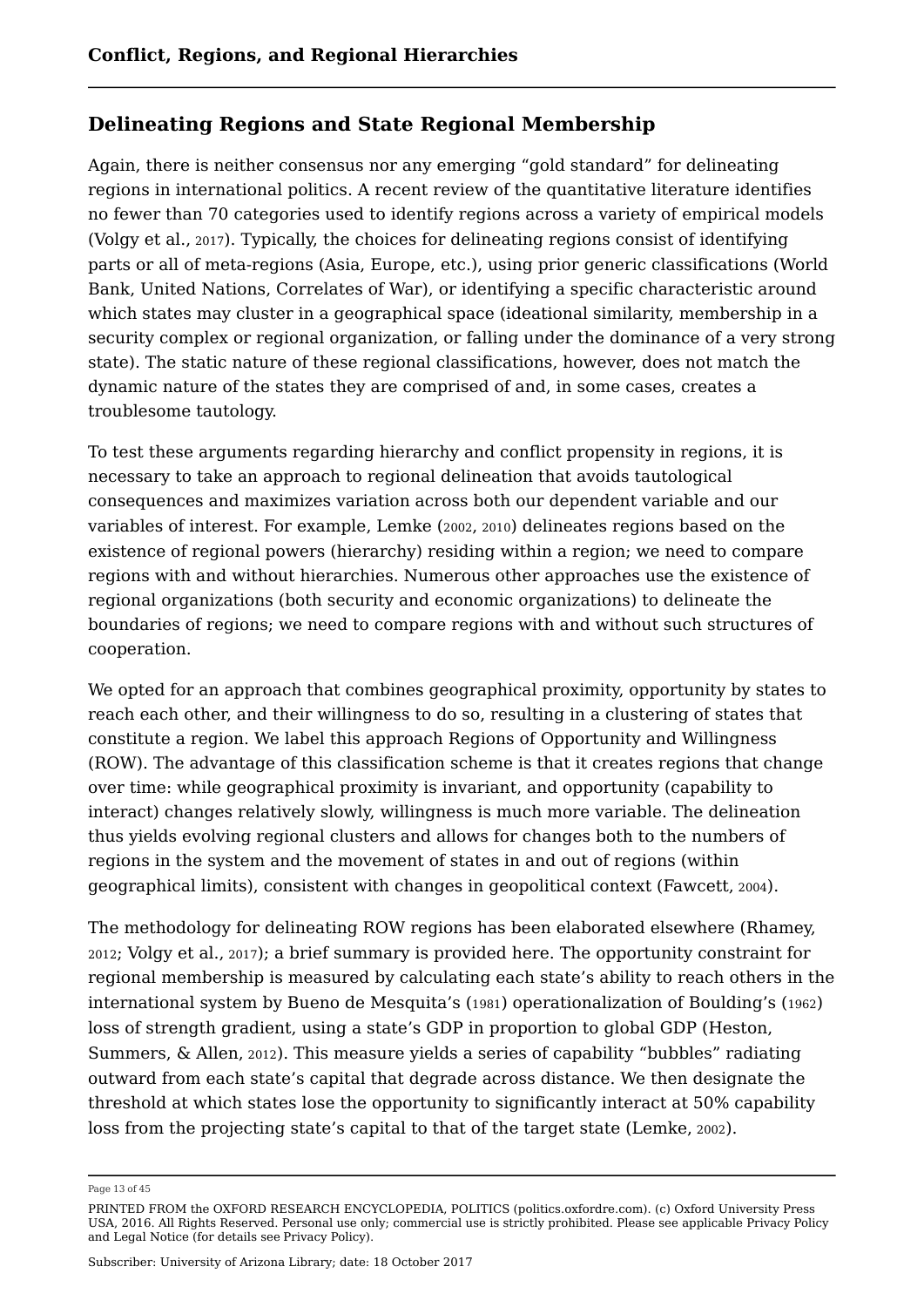To estimate willingness, we aggregate the total number of scaled foreign policy actions flowing between actors that pass our threshold for opportunity annually from two events data sources: the Conflict and Peace Data Bank (COPDAB) for 1950–1978 (Azar, <sup>1980</sup>) and the Integrated Data for Event Analysis (IDEA) for 1990–2013 (Bond, Bond, Churl, Jenkins, & Taylor, <sup>2003</sup>; Goldstein, <sup>1992</sup>, for scaling). For each dyad, the directed scaled foreign policy activity of each state flowing to each other state is calculated, annually, as a proportion of their total foreign policy activity. Those states that engage in an above average proportion of their total foreign policy activity directed toward another state surpass the willingness threshold.

Next, network analysis (e.g., Hanneman & Riddle, <sup>2005</sup>) is used to identify unique clusters of interaction among three or more states, where nodes are coded as having a tie if they have met both thresholds for opportunity and willingness, annually. From this matrix of dyadic relationships, the clique algorithm determines patterns of connections between states, and the resulting endogram output $^{\scriptscriptstyle 27}$  depicts groups of states organized according to the extent of correlation in their patterns of ties within the network.

Two additional actions are taken to ensure geographic relevance and stability in regional membership. First is the requirement that clique members be contiguous over land or less than 500 miles of water. Second is placing states in the region within which they most frequently identify across each decade. Thus, each region has a 10-year lifespan. The shifting dynamics reflecting stability and change are consistent with the "observable power and purpose" of states (Katzenstein, 2005, p. 2), mirroring aspects of regional conceptions employed in comparative regionalism (Paul, 2012, p. 4).

Our approach yields between 8 and 14 regions (Appendix A) depending on the decade for three decades during the Cold War (1950s, 1960s, 1970s), and two decades after the end of the Cold War (1990s, 2000s). $^{28}\,$ At least 75% of all states in each decade are included in one of our regions; the states excluded for their failure to cluster are typically microstates with very limited capabilities and interactions.

#### **Delineating Regional and Major Powers, and Regions With and Without Hierarchy**

The next step revolves around the identification of regional and major powers and their placement within the ROW regions, and relies on two earlier efforts to identify major powers (Volgy et al., 2011) and regional powers (Cline et al., 2011). $^{29}$  The application of these procedures, excluding regions with fewer than four states, yields 18 regions without any hierarchy, 12 regions with a regional power, and 11 regions that contain at least one major power for the 1960s, 1970s, 1990s, and 2000s.3º Two binary hierarchical variables are then created. The first differentiates between regions with a regional power versus regions without any hierarchy—Regional Power Presence. The second differentiates regions with one or more major powers versus regions without any hierarchy—Major Power Presence. These function as the central independent variables of interest in the

Page 14 of 45

PRINTED FROM the OXFORD RESEARCH ENCYCLOPEDIA, POLITICS (politics.oxfordre.com). (c) Oxford University Press USA, 2016. All Rights Reserved. Personal use only; commercial use is strictly prohibited. Please see applicable Privacy Policy and Legal Notice (for details see Privacy Policy).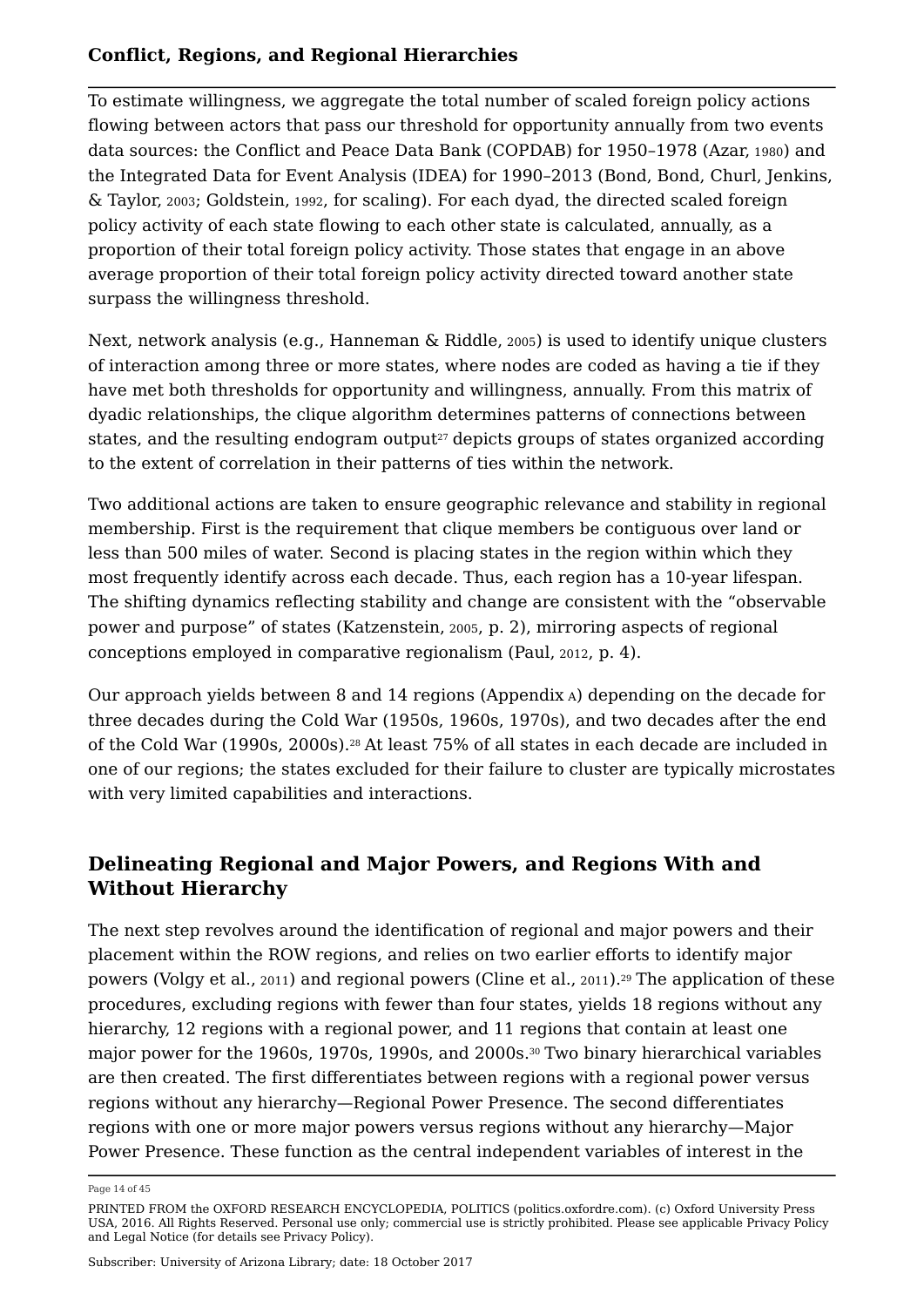empirical models. Consistent with Lemke (2010), region year is employed as the unit of observation; across the four decades, accounting for lagging independent variables, utilizing region year as the unit of analysis yields an *N* of 369 observations in our base model.

#### **Dependent Variables: MID Frequency and State MID Involvement**

Two versions of the dependent variable are created, focused on severe MIDs $^{\rm 31}$  occurring within ROW regions. One version is simply the number of severe MIDs occurring in the region $^{32}$  annually, divided by the number of states in the region—MID frequency. The denominator controls for opportunity to engage in MIDs, making small regions and large regions comparable. Alternatively, it is plausible to gauge both the extent of regional conflict and its possible diffusion $^{\scriptscriptstyle 33}$  by observing the number of states in the region engaged in severe conflicts, again controlling for region size—state MID involvement. This is the second version of our dependent variable; the results using both versions are reported in what follows, and we expect similar results for both.

#### **Independent and Control Variables**

Corresponding to our baseline conditions, we develop three measures that are likely to exacerbate conflicts within regions. The first is identifying the number of interregional rivalries ongoing for each year within the region. The second is counting the number of civil wars occurring annually within the region. The third is counting the number of territorial claims made annually within the region. Next, three measures likely to create more pacific relationships within the region are developed: the percent of intraregional trade; the percent of democracies extant in the region; and the number of common memberships shared in regional organizations. All six variables are measured annually for the decade-long life cycle of regions, and are lagged one year.

Two additional variables are created that seek to tap global dynamics and major power intrusion into regions. The first is a binary variable that identifies whether or not the observations are during the Cold War or afterward. The second seeks to gauge long-term intrusion into the region by outside major powers and is measured by the number of defense pacts—External Alliances—between regional members and outside major powers.

Finally, a time counter is created to control for time effects during regional life cycles. Appendix <sup>C</sup> provides a list of all variables, their manipulation, and the sources utilized. Descriptive statistics for all variables are found in Appendix <sup>D</sup>.

# **Empirical Analysis**

#### Page 15 of 45

PRINTED FROM the OXFORD RESEARCH ENCYCLOPEDIA, POLITICS (politics.oxfordre.com). (c) Oxford University Press USA, 2016. All Rights Reserved. Personal use only; commercial use is strictly prohibited. Please see applicable Privacy Policy and Legal Notice (for details see Privacy Policy).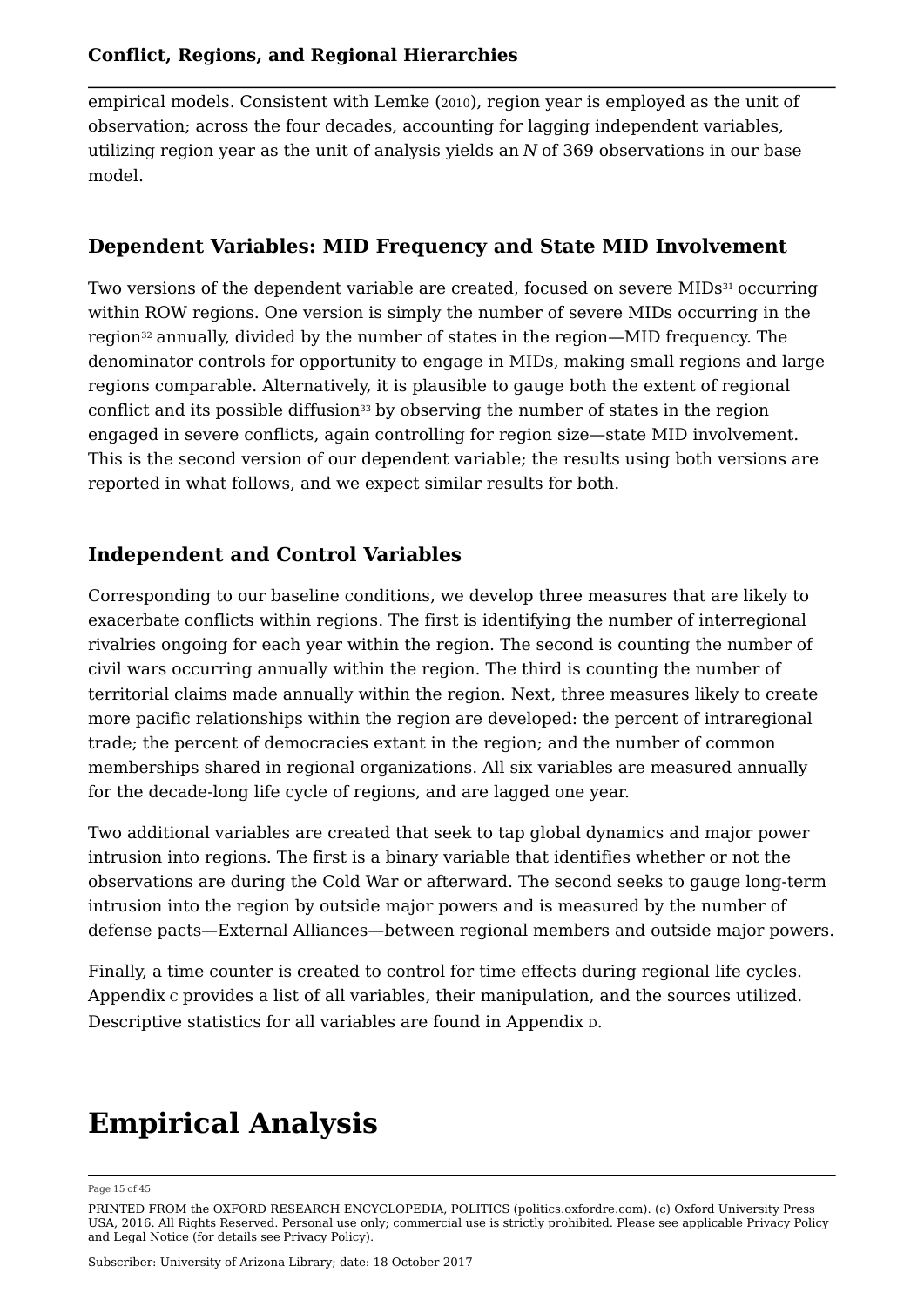Analysis results are presented using OLS regressions $^{\rm 34}$  for two different dependent variables. Table <sup>2</sup> reflects the results using the number of severe MIDs—MID frequency; Table 3 utilizes the number of states involved in severe MIDs—state MID involvement.<sup>35</sup> In each table, the first model notes the effects on the dependent variable without consideration of hierarchical conditions: showing the cumulative impact of baseline conditions; global conditions; and time effect controls. The second model in the table adds major power presence, a binary variable contrasting conditions between regions with one or more major power with regions without any dominant powers. The third model adds regional power presence to the base model, contrasting those regions with a regional power to regions without any dominant powers.

Page 16 of 45

PRINTED FROM the OXFORD RESEARCH ENCYCLOPEDIA, POLITICS (politics.oxfordre.com). (c) Oxford University Press USA, 2016. All Rights Reserved. Personal use only; commercial use is strictly prohibited. Please see applicable Privacy Policy and Legal Notice (for details see Privacy Policy).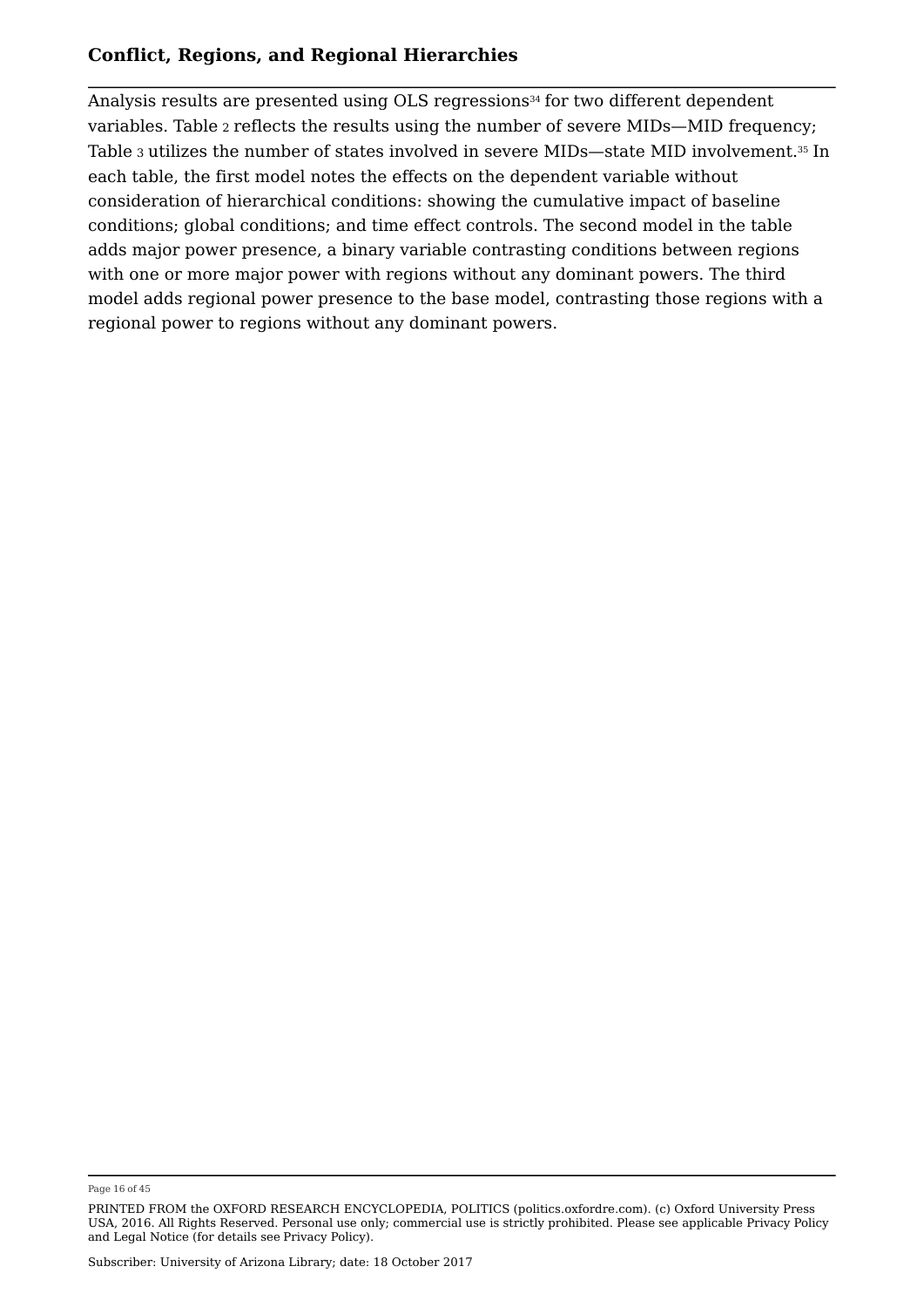Table 2. OLS Regression Models for Major and Regional Powers and Regional Conflict, with Number of Severe MIDs/Number of States in Region.

|                                              | <b>Base Model</b>        |                   | <b>Major Power Presence</b> |                   | <b>Regional Power Presence</b> |         |
|----------------------------------------------|--------------------------|-------------------|-----------------------------|-------------------|--------------------------------|---------|
| Hierarchy                                    | $\overline{\phantom{m}}$ | $\qquad \qquad -$ | $-0.167**$                  | (0.030)           | $-0.116**$                     | (0.028) |
| $#$ Intra-<br>Regional<br>Rivalries $_{t-1}$ | $0.024**$                | (0.004)           | $0.018**$                   | (0.004)           | $0.020**$                      | (0.004) |
| # Civil Wars $_{t-1}$                        | 0.017                    | (0.007)           | 0.004                       | (0.007)           | $0.042**$                      | (0.010) |
| Territorial<br>Claims $_{t-1}$               | $0.156*$                 | (0.053)           | $0.262**$                   | (0.071)           | $0.183**$                      | (0.050) |
| % Regional<br>Trade $_{t-1}$                 | $-0.033$                 | (0.013)           | $\qquad \qquad -$           | $\qquad \qquad -$ | 0.009                          | (0.019) |
| % Regional<br>Democracies<br>$t-1$           | $-0.156**$               | (0.042)           | $-0.069$                    | (0.053)           | $-0.166**$                     | (0.039) |
| <b>IGO</b><br>Membership $_{t-1}$            | $-0.142*$                | (0.044)           | $-0.180*$                   | (0.056)           | $-0.159**$                     | (0.048) |

Page 17 of 45

PRINTED FROM the OXFORD RESEARCH ENCYCLOPEDIA, POLITICS (politics.oxfordre.com). (c) Oxford University Press USA, 2016. All Rights Reserved. Personal use only; commercial use is strictly prohibited. Please see applicable Privacy Policy and Legal Notice (for details see Privacy Policy).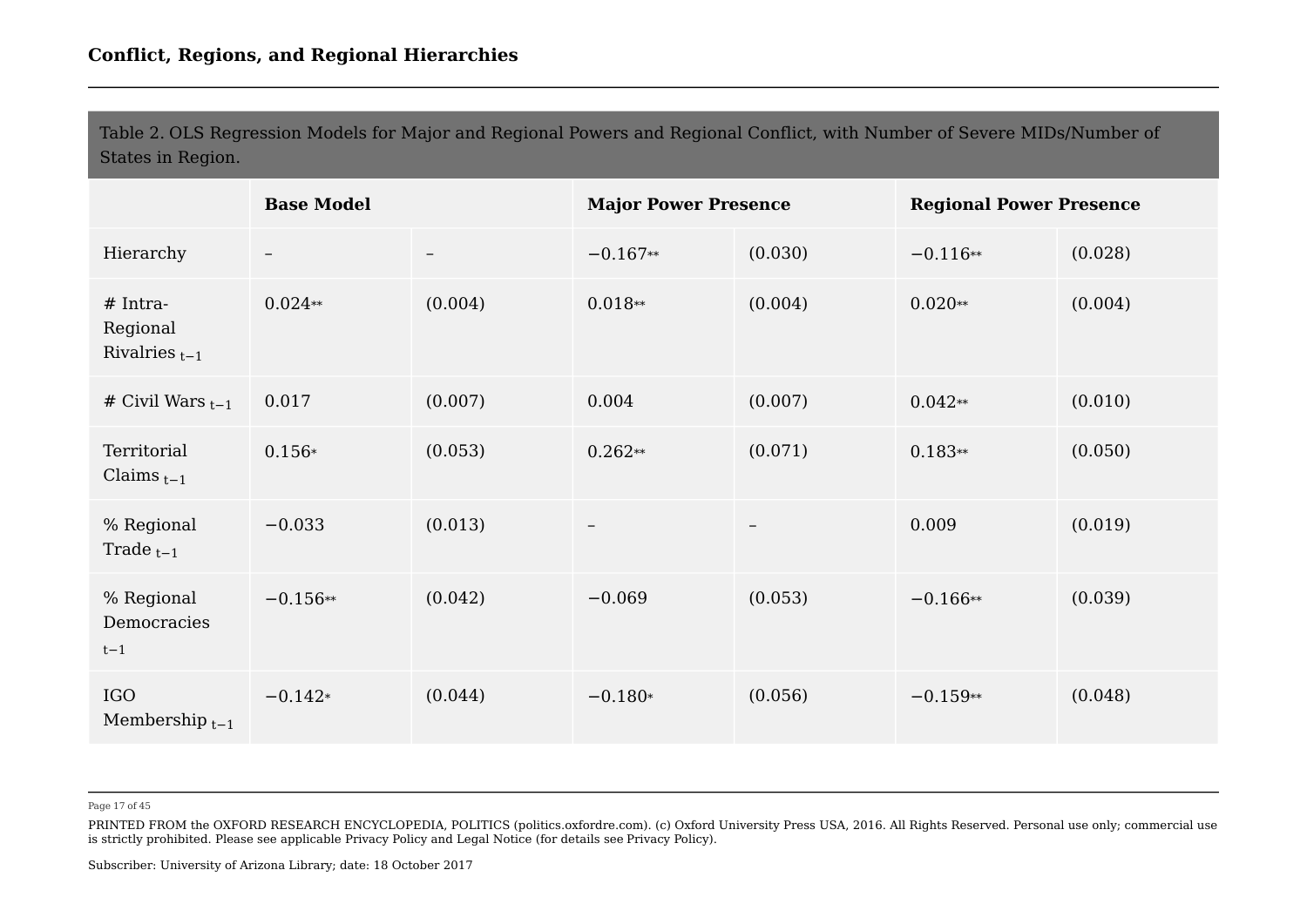| External<br>Alliances $_{t-1}$ | $0.082*$  | (0.026) | 0.048     | (0.029) | $0.128**$  | (0.026) |
|--------------------------------|-----------|---------|-----------|---------|------------|---------|
| Cold War                       | $-0.072*$ | (0.023) | $-0.061$  | (0.025) | $-0.104**$ | (0.028) |
| Time Counter                   | $-0.003$  | (0.004) | $-0.004$  | (0.004) | $-0.006$   | (0.004) |
| Constant                       | $0.235**$ | (0.042) | $0.217**$ | (0.048) | $0.165**$  | (0.048) |
| Observations                   | 366       |         | 261       |         | 267        |         |
| Adjusted $R^2$                 | 0.316     |         | 0.408     |         | 0.451      |         |
| AIC                            | $-154.6$  |         | $-176.0$  |         | $-121.1$   |         |
| <b>BIC</b>                     | $-115.6$  |         | $-140.4$  |         | $-81.62$   |         |

*Notes*: Robust standard errors reported in parentheses.

(\*)  $p < .05$ ;

(\*\*)  $p < .01$ ;

(\*\*\*)  $p < .001$ 

Page 18 of 45

PRINTED FROM the OXFORD RESEARCH ENCYCLOPEDIA, POLITICS (politics.oxfordre.com). (c) Oxford University Press USA, 2016. All Rights Reserved. Personal use only; commercial use is strictly prohibited. Please see applicable Privacy Policy and Legal Notice (for details see Privacy Policy).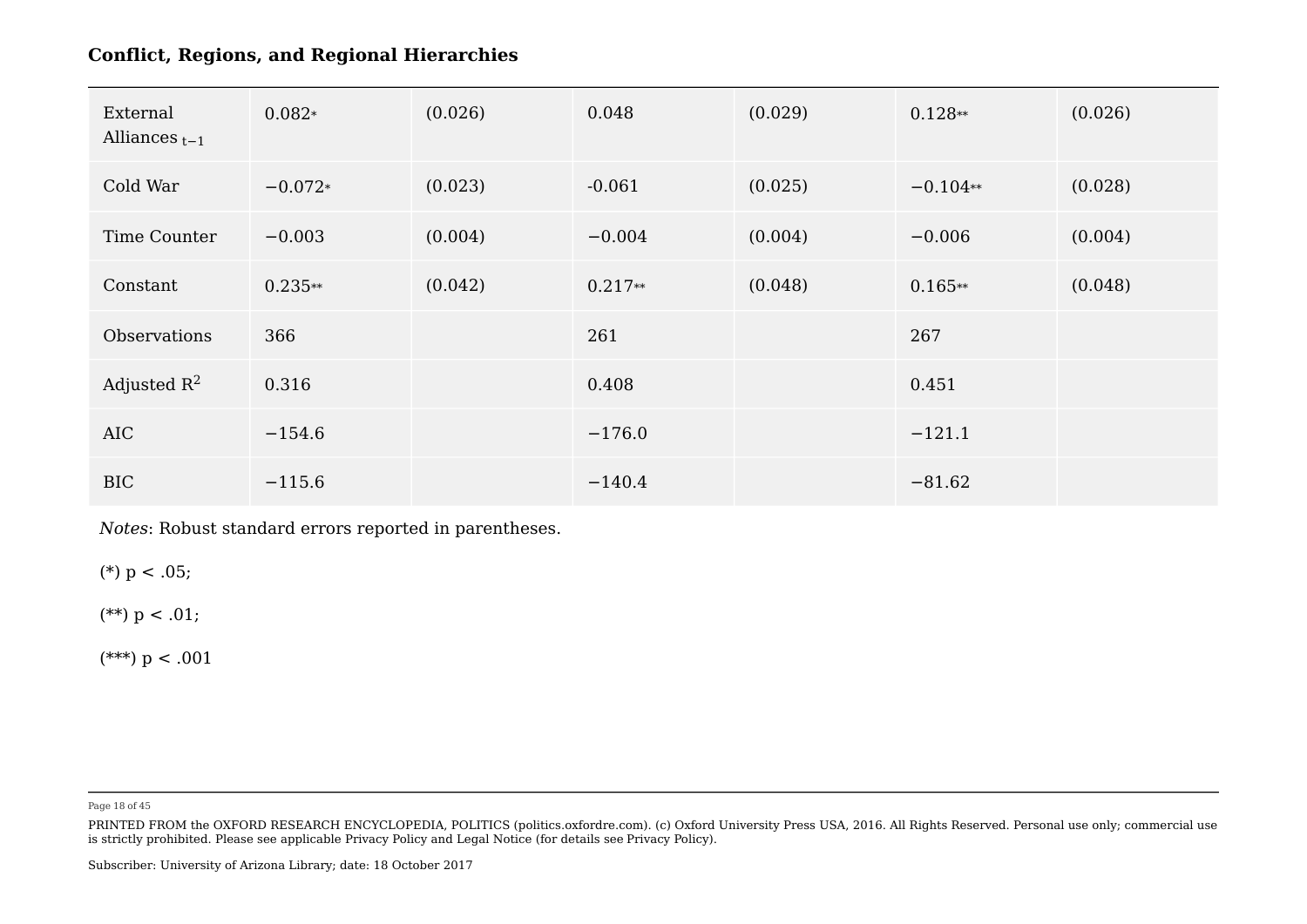The results for the baseline model are generally as expected. Numbers of intraregional rivalries, civil wars, and territorial claims are both significant and positively related to the frequency of MIDs and the number of states involved in MIDs in the two tables. As expected, IGO regional membership, percentage of regional trade, and percentage of democracies are all negative and significantly related to both dependent variables. Alliances in the form of defense pacts, reflecting external structural security involvement by outside major powers in the region, are related to increased intraregional conflict and increased regional state involvement in intraregional conflicts.

The one counterintuitive result that appears in the baseline model is the negative relationship between the Cold War and conflict, suggesting that more MIDs occur in regions after the Cold War. However, this result is consistent with empirical findings (McDonald, <sup>2015</sup>, <sup>2017</sup>) linking MIDs to global hierarchies: both global hierarchies during the Cold War sought to minimize conflicts within their spheres of influence. With the collapse of one hierarchy (the Soviet Union), regions without dominant states in the post– Cold War era would likely be more conflictual than during the period of bipolar organization. The result is consistent with our previous argument that competing infrastructures may complementarily work to reduce conflict within their separate, partial spheres of influence leading to system or region-wide effects.

Page 19 of 45

PRINTED FROM the OXFORD RESEARCH ENCYCLOPEDIA, POLITICS (politics.oxfordre.com). (c) Oxford University Press USA, 2016. All Rights Reserved. Personal use only; commercial use is strictly prohibited. Please see applicable Privacy Policy and Legal Notice (for details see Privacy Policy).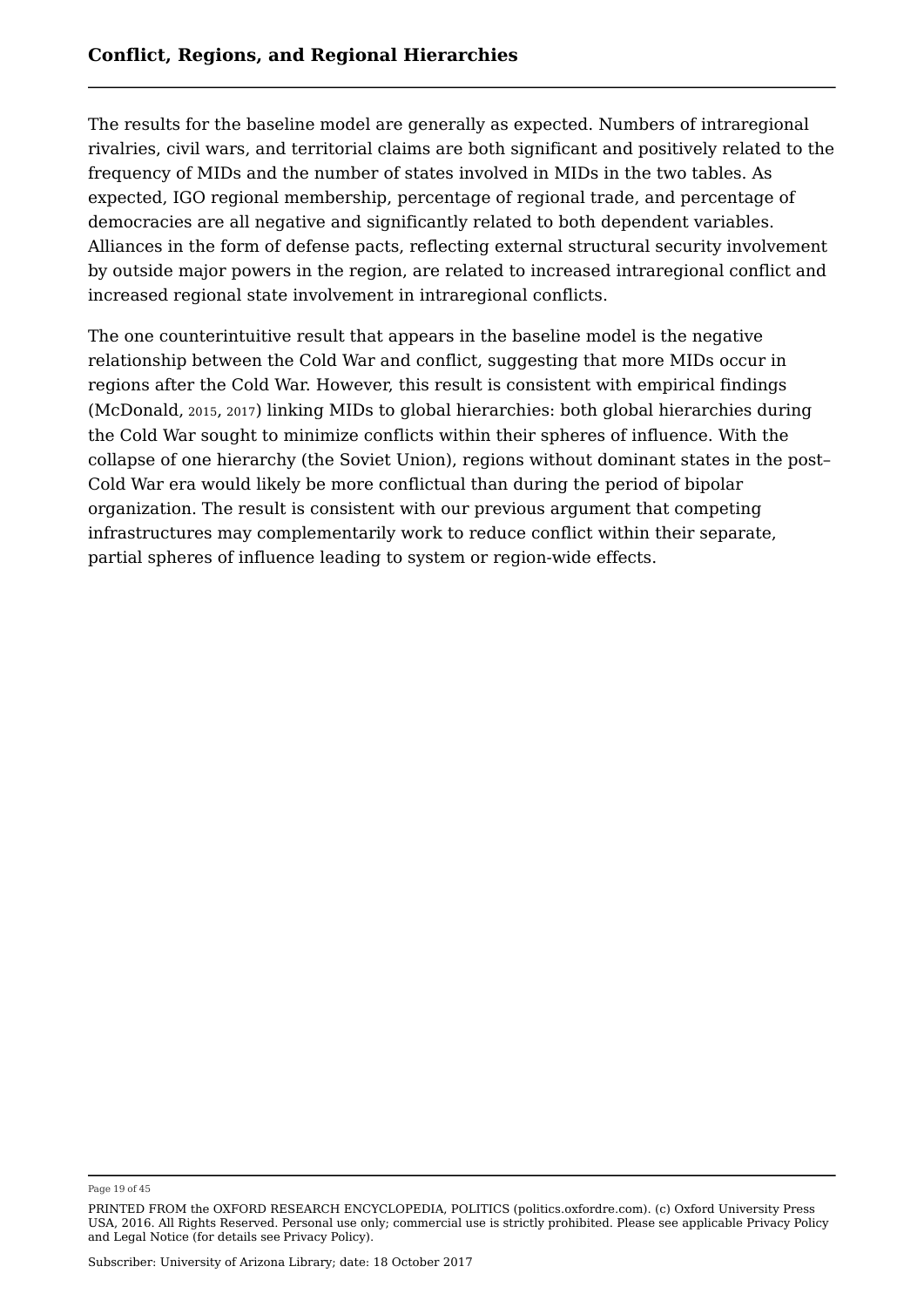Table 3. OLS Regression Models for Major and Regional Powers and Regional Conflict with Number of States in Region Involved in Severe MIDs/Number of States in Region.

|                                              | <b>Base Model</b> |         | <b>Major Power Presence</b> |                   | <b>Regional Power Presence</b> |         |
|----------------------------------------------|-------------------|---------|-----------------------------|-------------------|--------------------------------|---------|
| Hierarchy                                    | $-$               |         | $-0.287**$                  | (0.052)           | $-0.133*$                      | (0.048) |
| $# Intra-$<br>Regional<br>Rivalries $_{t-1}$ | $0.058**$         | (0.007) | $0.051**$                   | (0.008)           | $0.055**$                      | (0.009) |
| # Civil Wars $_{t-1}$                        | 0.023             | (0.012) | 0.005                       | (0.010)           | $0.059**$                      | (0.017) |
| Territorial<br>Claims $_{t-1}$               | $0.236*$          | (0.084) | $0.317*$                    | (0.112)           | $0.236*$                       | (0.084) |
| % Regional<br>Trade $_{t-1}$                 | $-0.069*$         | (0.021) | $\overline{\phantom{m}}$    | $\qquad \qquad -$ | 0.001                          | (0.032) |
| % Regional<br>Democracies<br>$t-1$           | $-0.161$          | (0.071) | $-0.032$                    | (0.090)           | $-0.176$                       | (0.072) |
| <b>IGO</b><br>Membership $t-1$               | $-0.309**$        | (0.071) | $-0.352**$                  | (0.092)           | $-0.368**$                     | (0.080) |

Page 20 of 45

PRINTED FROM the OXFORD RESEARCH ENCYCLOPEDIA, POLITICS (politics.oxfordre.com). (c) Oxford University Press USA, 2016. All Rights Reserved. Personal use only; commercial use is strictly prohibited. Please see applicable Privacy Policy and Legal Notice (for details see Privacy Policy).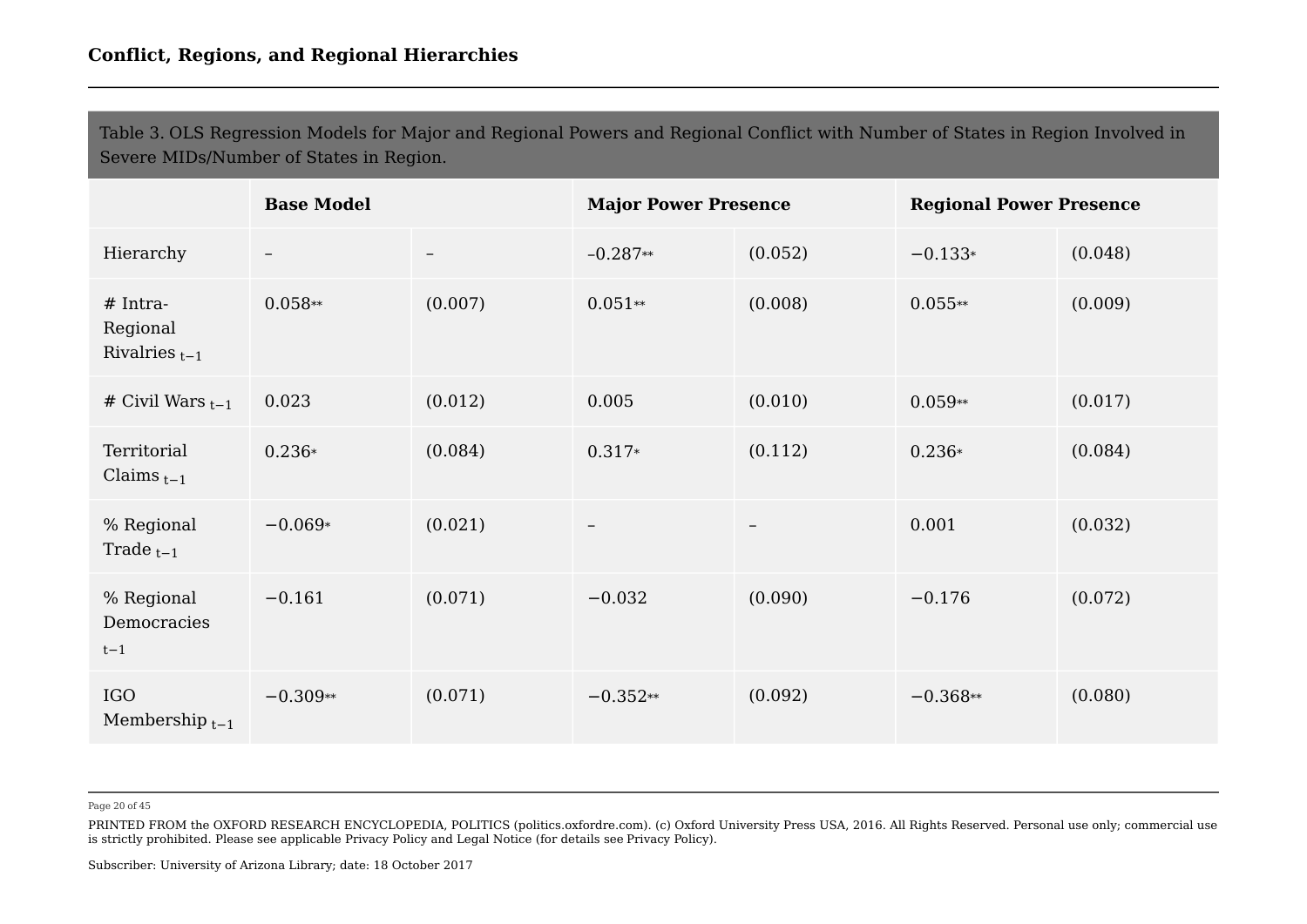| External<br>Alliances $_{t-1}$ | $0.137*$  | (0.045) | 0.081     | (0.051) | $0.214**$  | (0.046) |
|--------------------------------|-----------|---------|-----------|---------|------------|---------|
| Cold War                       | $-0.116*$ | (0.038) | $-0.084$  | (0.040) | $-0.158**$ | (0.046) |
| Time Counter                   | $-0.009$  | (0.006) | $-0.010$  | (0.007) | $-0.016$   | (0.008) |
| Constant                       | $0.416**$ | (0.072) | $0.345**$ | (0.079) | $0.300**$  | (0.079) |
| Observations                   | 366       |         | 261       |         | 267        |         |
| Adjusted $R^2$                 | 0.368     |         | 0.449     |         | 0.469      |         |
| AIC                            | 216.5     |         | 111.7     |         | 164.4      |         |
| <b>BIC</b>                     | 255.5     |         | 147.4     |         | 203.9      |         |

*Notes*: Robust standard errors reported in parentheses.

(\*)  $p < .05$ ;

(\*\*)  $p < .01$ ;

(\*\*\*)  $p < .001$ 

Page 21 of 45

PRINTED FROM the OXFORD RESEARCH ENCYCLOPEDIA, POLITICS (politics.oxfordre.com). (c) Oxford University Press USA, 2016. All Rights Reserved. Personal use only; commercial use is strictly prohibited. Please see applicable Privacy Policy and Legal Notice (for details see Privacy Policy).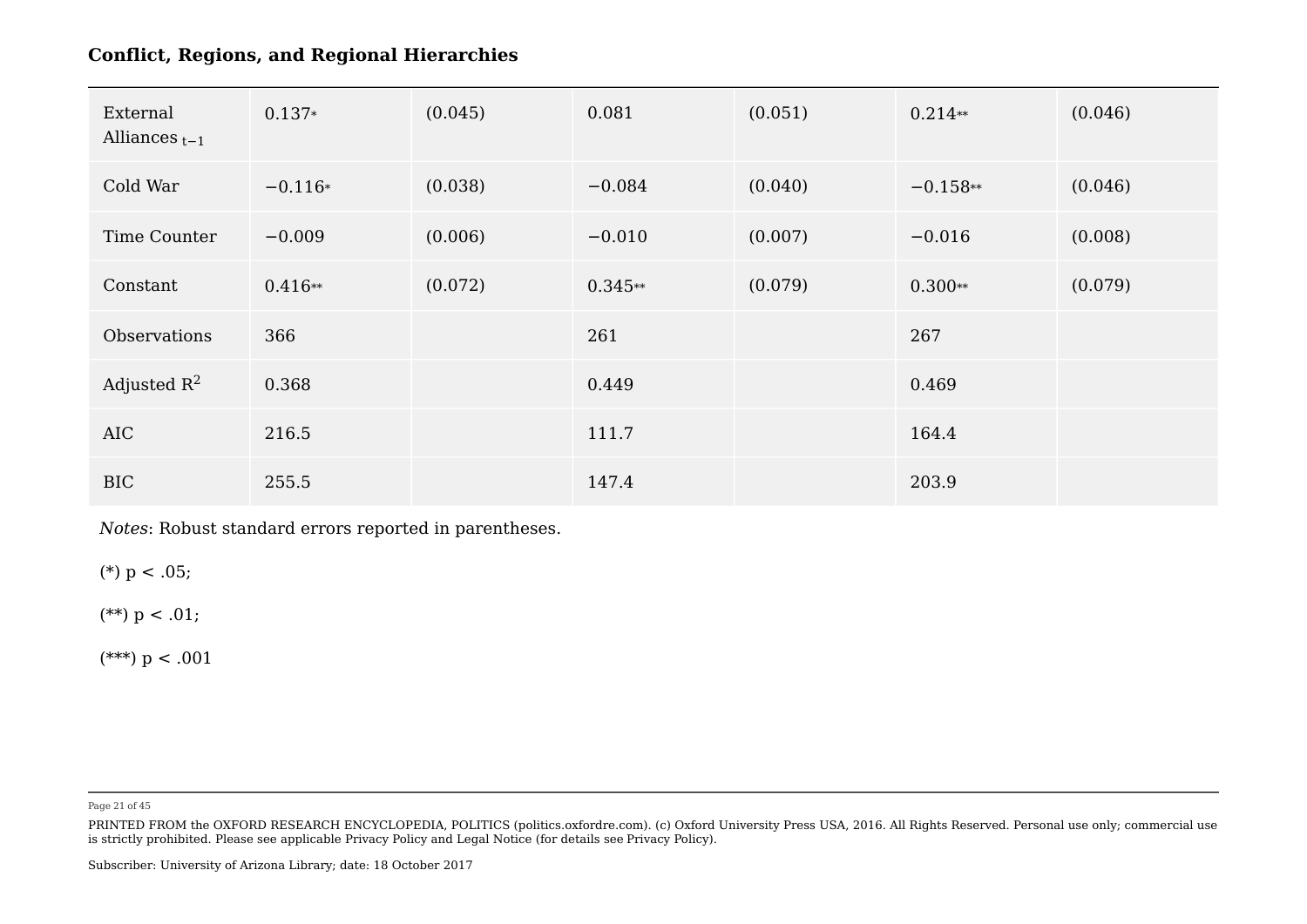Models 2 and 3 in both tables provide evidence for the central hypotheses forwarded earlier. The presence of a major power in a region, compared to regions lacking any dominant power, is associated with an approximately 59% reduction (Figure <sup>1</sup>, left column) in the predicted frequency of severe regional MIDs and an approximately 60% reduction (Figure <sup>2</sup>, left column) in the predicted numbers of regional states involved in severe MIDs.



*Click to view larger Figure 1.* Marginal Effect of Hierarchy on Severe MID Frequencies.

Turning to the potential effects of regional hierarchies, the presence of a regional power in a region also generates conflict-reduction effects compared to regions without dominant powers, albeit not as strongly:

compared to regions lacking a dominant power, regions with a regional power are associated with a more than 41% reduction (Figure 1, right column) in the predicted frequency of severe regional MIDs and a more than 29% reduction (Figure 2, right column) in the predicted frequencies of regional state involvement in severe MIDs.



*Figure 2.* Marginal Effect of Hierarchy on Severe

State MID Involvement.

Several additional results are worthy of note. First, further differentiating regions according to types of dominant powers, substantially increases the cumulative effect of the models. For example, the adjusted- $\mathsf{R}^2$  statistic for

the Major Power Presence Models increases by 31% when the dependent variable is severe MID frequency, and by 23% when the dependent variable is state involvement in severe MIDs; for the Regional Power Presence Models, the corresponding increases are  $44\%$  and 28%. Despite the larger increases in adjusted-R $^2$ , however, the AIC and BIC indicate a preference for the Major Power Presence models throughout.

At the same time, it is clear that neither the presence of a major power nor of a regional power eliminates the conditions that may give rise to regional conflicts; this appears to be the case as well for the conditions associated with more pacific relationships. Most of the baseline conditions continue to be significant predictors in the Major Power Presence and Regional Power Presence models, and especially intraregional rivalries and territorial claims, which continue to be highly significant predictors of conflict under all conditions. The pacifying effects of trade, IGO membership, and democracy appear to be more

Page 22 of 45

PRINTED FROM the OXFORD RESEARCH ENCYCLOPEDIA, POLITICS (politics.oxfordre.com). (c) Oxford University Press USA, 2016. All Rights Reserved. Personal use only; commercial use is strictly prohibited. Please see applicable Privacy Policy and Legal Notice (for details see Privacy Policy).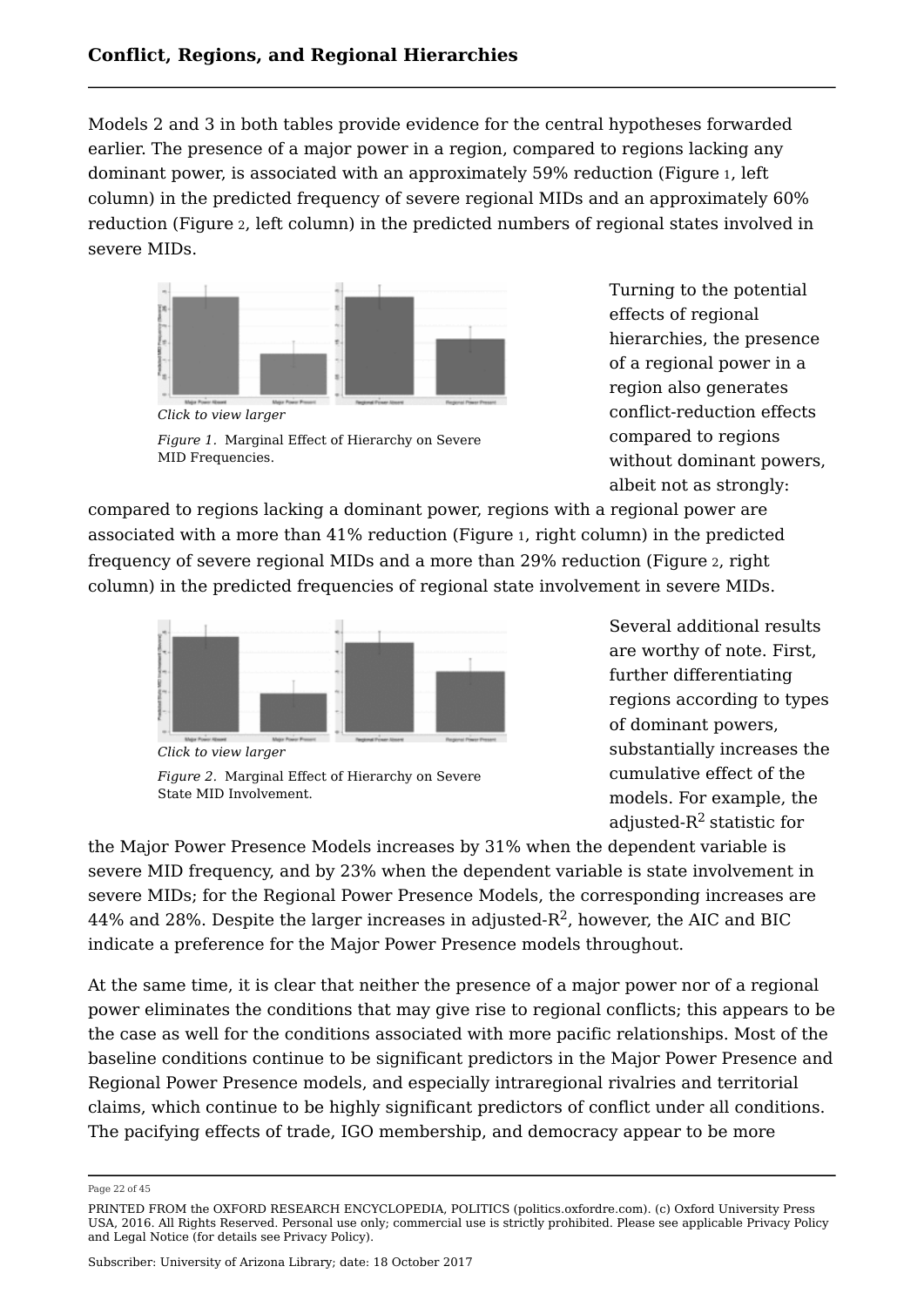mixed, although regional IGO membership appears to limit diffusion of conflicts consistently.

Additionally, the trade variable, acting as a pacifying influence in the baseline model, loses significance and changes direction in the regional power presence model, and is so highly correlated with major power presence that it was pulled from the major power hierarchy model. This led us to undertake a brief secondary investigation. Barbieri (1996) suggests a curvilinear relationship between conflict and trade, and when we included a quadratic term of percent regional trade in our baseline model (not shown), we found the relationship to be curvilinear. Contra Barbieri, however, we find conflict increases at low to middle levels of trade before tailing off at higher values. That may help account for the insignificant findings for trade in the regional model. The high correlation between trade and major power presence in the second model we discuss below.

Finally, there appear to be substantively interesting effects for external major power involvement in the region. Such involvement is measured as defense pacts between outside major powers and members of the region; the variable exhibits a strong association with both the frequency of regional conflict and the number of states involved in regional conflict in the baseline model. However, when regions are differentiated according to dominant powers, its effect disappears when comparing major power regions to regions without any dominant powers. A separate analysis, regressing all independent variables on MIDs frequency but separated by type of region (no hierarchy, major power hierarchy, regional power hierarchy) indicates that the primary effect of external major power alliance commitment operates primarily on regions with a regional power. The effect of such intrusion disappears for regions with one or more major powers.

# **Discussion**

This analysis provides substantial evidence for our two central hypotheses: consistent with our theoretical arguments, the existence of dominant powers (both major powers and regional powers) in regions is strongly associated with the reduction of both the frequency of regional conflict and the number of states engaged in regional conflicts. Regions differ from one another not only in terms of baseline conditions that stimulate conflict or create more pacifying effects, but also by the extent to which dominant states reside in these regions.

These results, however, fail to directly test the two causal arguments suggested earlier: whether or not dominant states in regions create pacifying effects due to their preponderant capabilities (a deterrence function), or through a more complex set of order-building mechanisms involved with the creation of economic and security arrangements for their regions, or possibly due to both causal agencies at work. Future

Page 23 of 45

PRINTED FROM the OXFORD RESEARCH ENCYCLOPEDIA, POLITICS (politics.oxfordre.com). (c) Oxford University Press USA, 2016. All Rights Reserved. Personal use only; commercial use is strictly prohibited. Please see applicable Privacy Policy and Legal Notice (for details see Privacy Policy).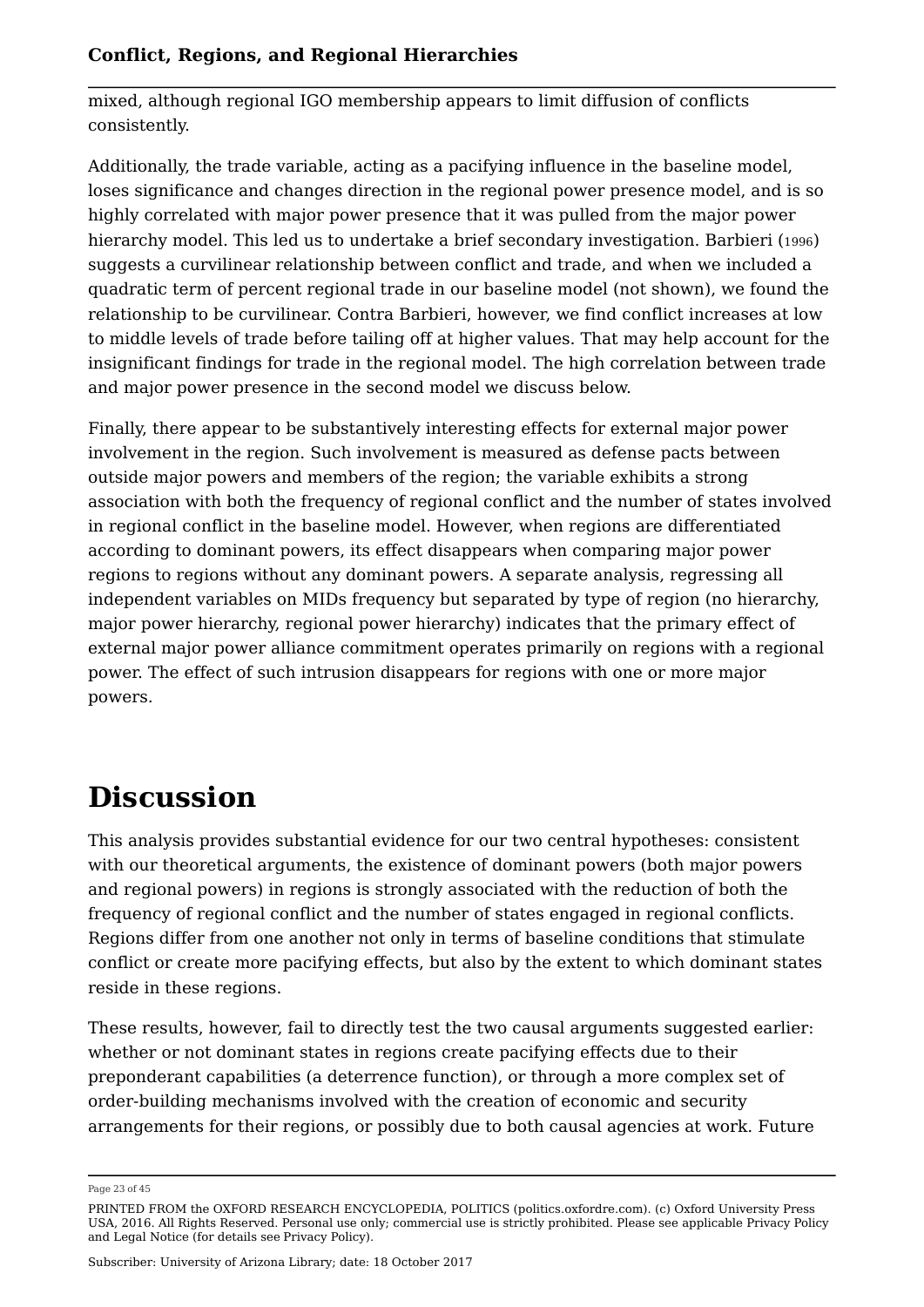efforts should concentrate on creating research designs that can provide systematic evidence of these causal linkages.

However, creating a strategy for assessing these dynamics at work will not be an easy task. Consider the problem of identifying the formation and effect of regional security and economic institutions by dominant powers. Recall that our approach to regional identification allows both the number of regions to change over time and for the membership of each region to change. Indeed, both forms of change occur with some regularity across decades as states "move" from one region to another while several regions dissolve and others expand or shrink. Such changes are consistent with the social construction of regions, but they are inconsistent with the creation and adaptability of regional institutions. Few—if any—regional institutions are sufficiently flexible to accommodate changes to regional composition suggested by our approach to regional delineation. In practice, dominant states also create "regional" institutions that involve both regional members and nonmembers that are in close proximity.

Neither is it clear that evidence of regional institutional creation can be separated as having an effect independent of the dominance in capabilities of major and regional powers. This is especially the case for regions with major powers. Is it such dominance that creates a pacifying effect, or is it the creation of economic and security arrangements, or is it plausible that the creation of institutional arrangements simply reinforces the dominance of the major power, but does not provide substantial, independent causal agency?

In principle, this distinction can be tested if there are a large number of observations involving cases where dominant powers in some regions fail to create such institutions but do so in other regions. Unfortunately, there is not such a wealth of cases. Alternatively, where regional or major powers exist, it is plausible to examine the impact of regional institutions, in addition to major power dominance, by assessing the occurrence of conflicts prior to and after the creation of such institutions. To do so, we would want to examine cases of regions where sufficient baseline conditions exist to increase the probability of regional conflicts, and then to assess the amount of conflict occurring prior to and after the creation of regional institutions involving dominant powers. For instance, the number of conflicts in the North American region, given the dominance of the United States, are highly limited, even prior to the creation of NAFTA. Assessing NAFTA's effects on conflict mitigation in the region is extremely difficult to estimate.

However, there is some limited, indirect evidence that the creation and maintenance of regional institutions—or at least the involvement of major and regional powers—does have a pacifying effect in hierarchical regions. While in all three models there are substantial and significant relationships between state membership in such institutions and lower levels of regional conflict, in regions with major and regional powers this effect is more pronounced than in regions without such dominant powers.

Page 24 of 45

PRINTED FROM the OXFORD RESEARCH ENCYCLOPEDIA, POLITICS (politics.oxfordre.com). (c) Oxford University Press USA, 2016. All Rights Reserved. Personal use only; commercial use is strictly prohibited. Please see applicable Privacy Policy and Legal Notice (for details see Privacy Policy).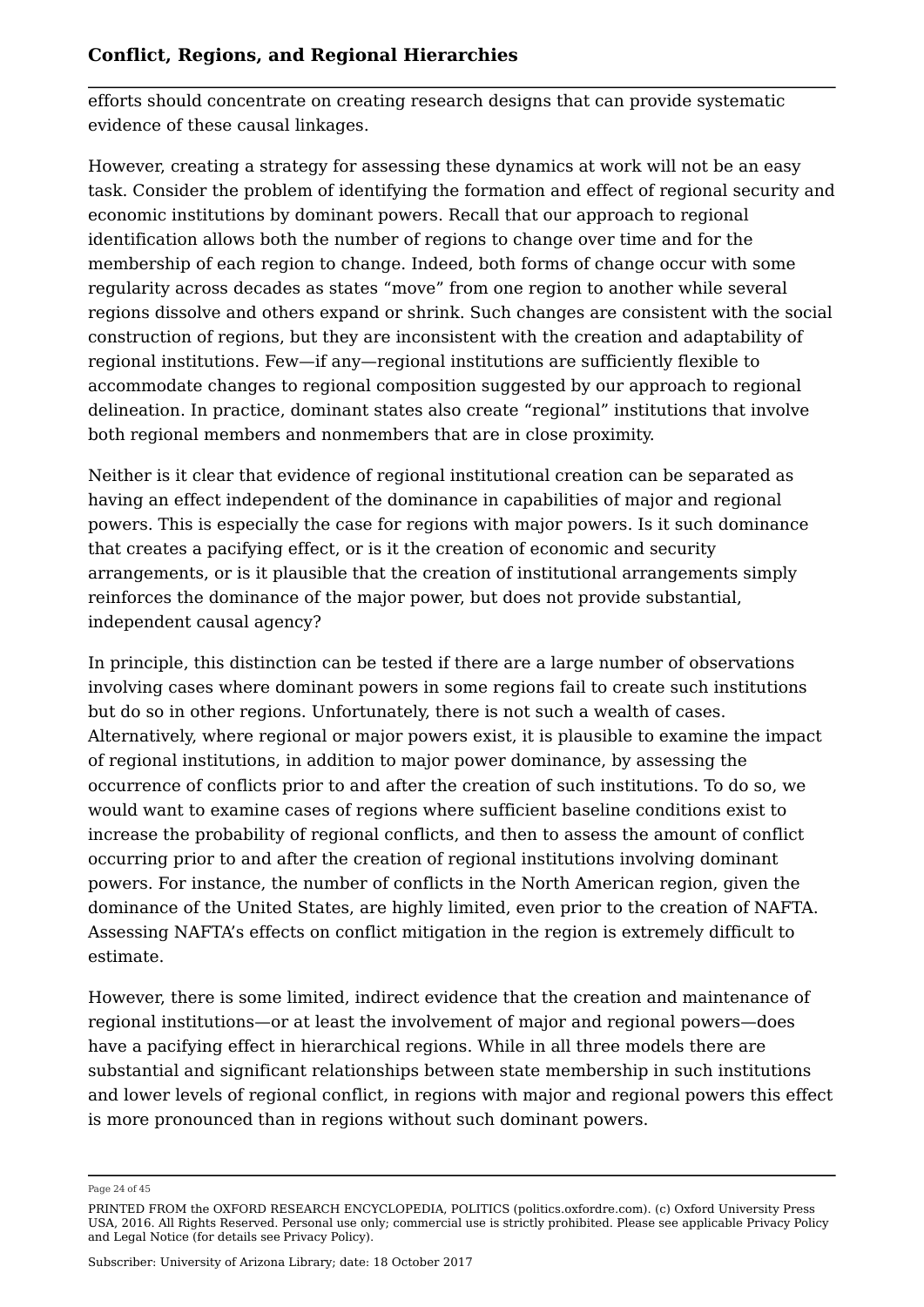There also appear to be substantial differences between major power driven hierarchical arrangements versus regional power driven ones. The models suggest a consistently stronger impact on conflict in regions dominated by major powers compared to regions dominated by regional powers. Additionally, the creation and maintenance of economic relationships appear to function differently in the two types of regions. Note, for instance, that the trade interdependence variable was dropped from the major power hierarchy model because of the extremely high collinearity between it and the hierarchy variable. 36It is plausible that given the curvilinear relationship between trade and conflict, major powers are more capable of minimizing the initial conflict-prone trading period and enabling higher levels of intraregional trade to take hold. Regional powers may not be able to accomplish the same since they cannot deliver entrance into global markets to the same extent that a major power could. Thus, they cannot ultimately deliver the same level of benefits, leading regional members to continue to bicker among themselves over a smaller market.

While emphasis upon the region as a substantively interesting unit of analysis in international politics is long overdue, an understanding of the contributing causal variables in future research should include, and model appropriately, the nested reality of regional politics. Consistent in the seminal explorations of regional dynamics (Buzan & Waever, 2003; Katzenstein, 2005; Lemke, 2002), the impact of both internal and system level dynamics is conceptually important. Future research should fully engage the hierarchical, linkage politics dynamics of the regional unit of analysis by incorporating not only those variables that directly impact the region, such as alliances with external powers, but contextual information of the system or internal politics broadly, such as the distribution of power at the system level, the concentration or distribution of power or economic integration internally, domestic characteristics of internal political systems, or the power projection of external major powers across geographic space. While the region as a unit presents added complexity given its position in between the most oft studied levels of analysis in international politics, integrating contextual dynamics across levels may provide a more complete understanding of how regions develop and evolve.

The inability to probe these causal dynamics further, given our empirical approach to regional delineation, suggests one of its limitations in the form presented here. In particular, traditional methods of statistical inference may be less useful or applicable, given present demands on the data needed to carve the contours of regions. Since this approach also utilizes decade-long spells of events data—available only after World War II —we are limited to asking questions regarding regional formation and the delineation of regional powers and assigning regional membership for only the Cold War and post–Cold War periods. This, in turn, restricts the number of region year observations quite substantially, limiting the empirical environment in which to make assessments of causal agency. This problem is not meant to be a condemnation of using region year as the appropriate unit of analysis, but it does suggest that the approach will require very

Page 25 of 45

PRINTED FROM the OXFORD RESEARCH ENCYCLOPEDIA, POLITICS (politics.oxfordre.com). (c) Oxford University Press USA, 2016. All Rights Reserved. Personal use only; commercial use is strictly prohibited. Please see applicable Privacy Policy and Legal Notice (for details see Privacy Policy).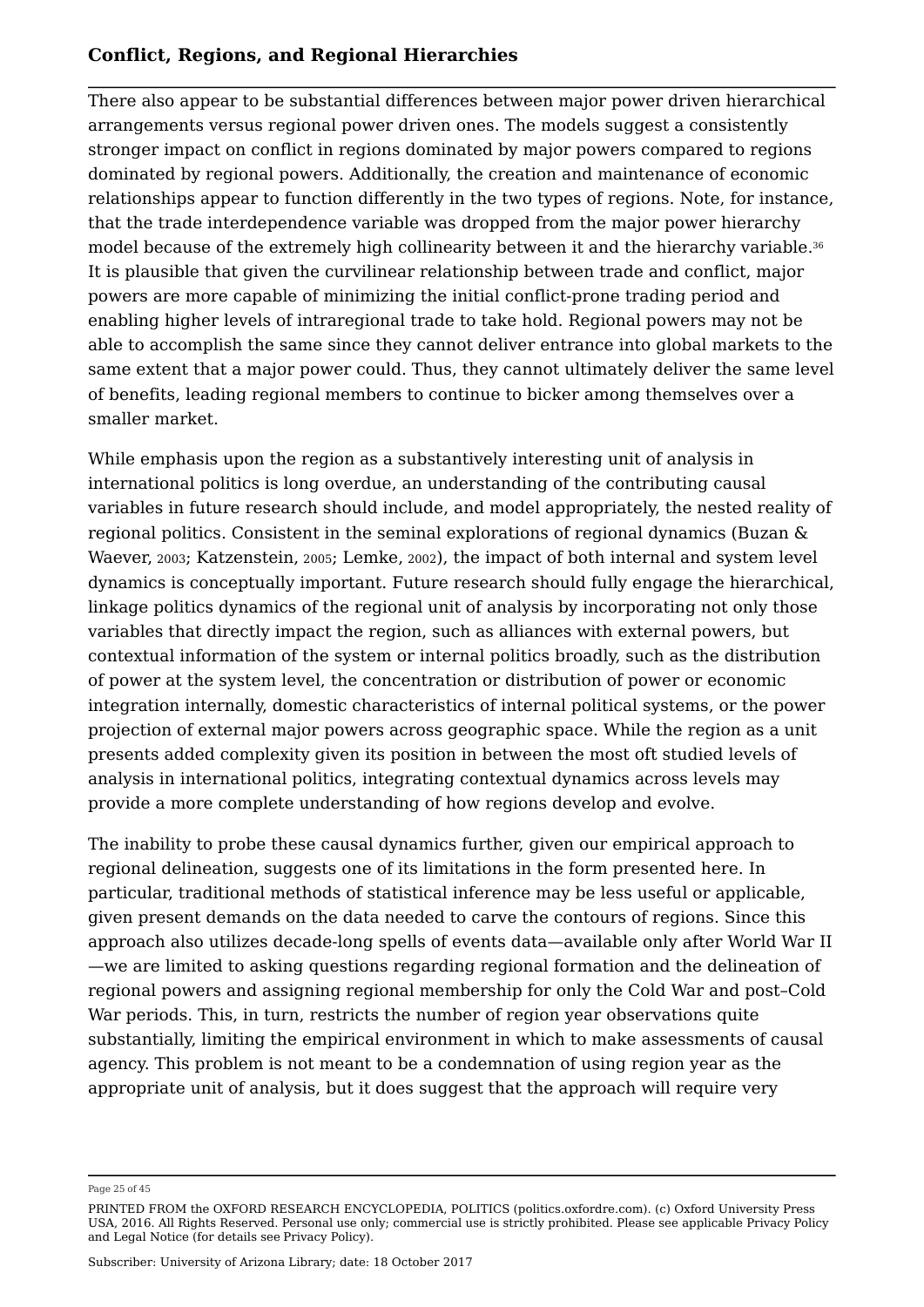creative and new strategies to expand the research domain and explore these relationships in eras (including prior to World War II) where events data are not available.

The inability to expand our observations has also meant that we have not been able to gauge certain other dynamics suggested by our theoretical approach. For instance, we recognize that the relative competence of regional powers and their interest in creating stable regional relationships—in addition to their capabilities—likely impact on how much regional conflict will occur. Future efforts will need to focus on these distinctions, likely involving case studies and process tracing strategies to indicate the effects of these considerations. This will be especially important in regions where regional powers change their role conceptions (Butt, <sup>2013</sup>) and in regions where the power's competence may change over time.

While much additional work needs to proceed, hopefully we have provided sufficient empirical evidence to support our claims that we can differentiate between regions based on whether or not there are dominant powers residing in regions, and the effect of such hierarchical relationships on regional conflict. The results also indicate that using region year as an appropriate unit of analysis to investigate regional conflict is a useful one. Future work on conflict and cooperation in international politics should integrate these regional considerations into empirical models, moving beyond statistical fixed effects concerns and toward more theoretically useful ways of treating differences between regions.

### **References**

Acharya, A. (2007). The emerging regional architecture of world politics. *World Politics*, *59*, 629–652.

Azar, E. E. (1980). The conflict and peace data bank (COPDAB) project. *Journal of Conflict Resolution*, *24*, 143–152.

Barbieri, K. (1996). Economic interdependence: A path to peace or a source of interstate conflict? *Journal of Peace Research*, *33*, 29–49.

Bell, S. R., & Long, A. G. (2016). Trade interdependence and the use of force: Do issues matter? *International Interactions*, *42*, 750–773.

Bially Mattern, J., & Zarakol, A. (2016). Hierarchies in world politics. *International Organization*, *70*, 623–654.

Boehmer, C., Gartzke, E., & Nordstrom, T. (2004). Do intergovernmental organizations promote peace? *World Politics*, *57*, 1–38.

Bond, D., Bond, J., Churl Oh, Jenkins, J. C., & Taylor, C. L. (2003). Integrated data for events analysis (IDEA): An event typology for automated events data development. *Journal of Peace Research*, *40*, 733–745.

Subscriber: University of Arizona Library; date: 18 October 2017

Page 26 of 45

PRINTED FROM the OXFORD RESEARCH ENCYCLOPEDIA, POLITICS (politics.oxfordre.com). (c) Oxford University Press USA, 2016. All Rights Reserved. Personal use only; commercial use is strictly prohibited. Please see applicable Privacy Policy and Legal Notice (for details see Privacy Policy).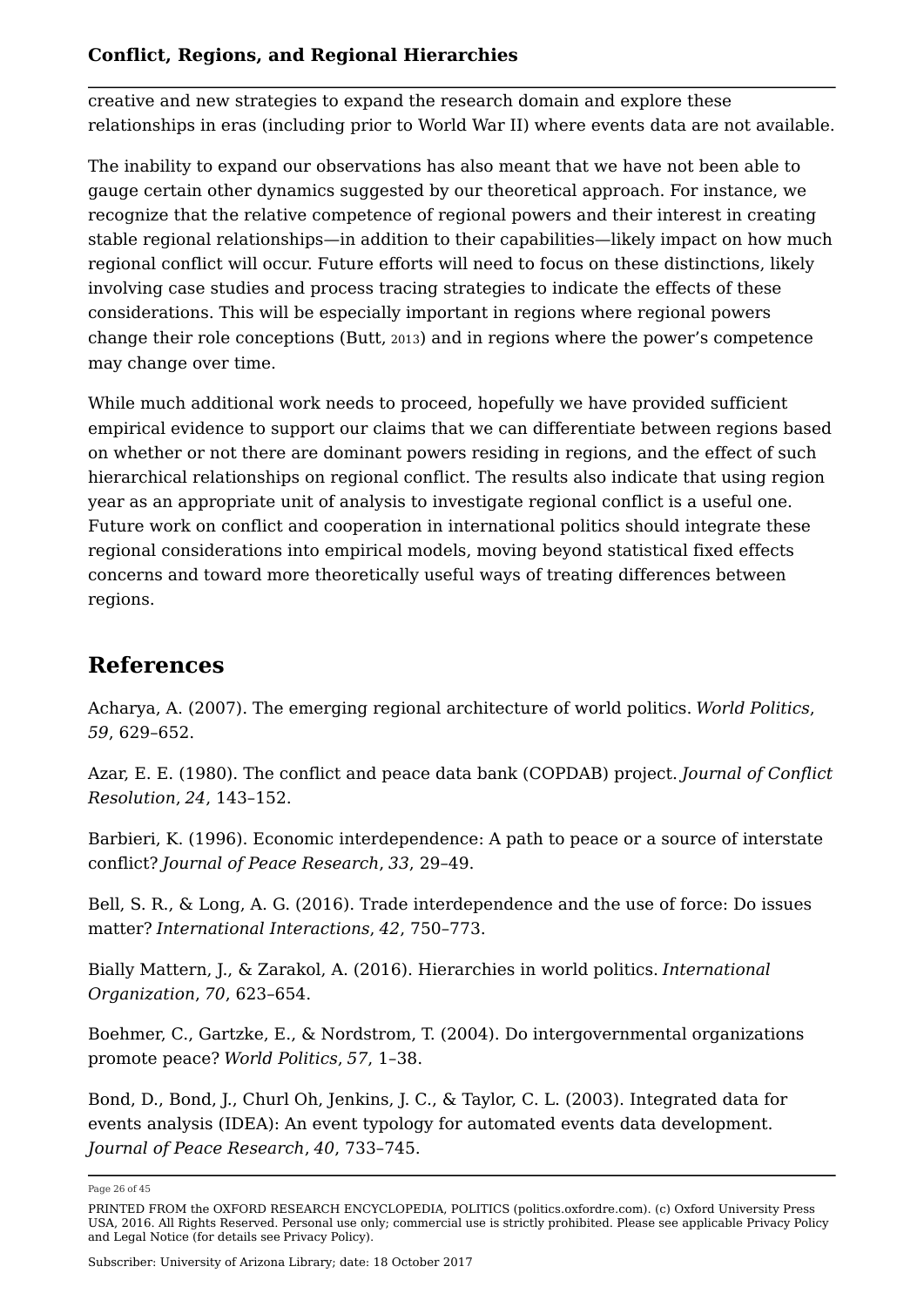Boulding, K. E. (1962). *Conflict and defense: A general theory*. New York: Harper & Bros.

Bull, H. (1977). *The anarchical society: A study of order in world politics*. New York: Columbia University Press.

Bueno de Mesquita, B. (1981). *The war trap*. New Haven, CT: Yale University Press.

Butt, A. I. (2013). Anarchy and hierarchy in international relations: Examining South America's war-prone decade, 1932-41. *International Organization*, *67*, 575–607.

Buzan, B., & Waever, O. (2003). *Regions and powers: The structure of international security*. Cambridge, U.K.: Cambridge University Press.

Carranza, M. E. (2014). Rising regional powers and international relations theories: Comparing Brazil and India's foreign security policies and their search for great-power status. *Foreign Policy Analysis*. Online publication. Retrieved from **http://dx.doi.org/ 10.1111/fpa.12065**.

Chatterjee, S., Hadi, A. S., & Price, B. (2000). *Regression analysis by example*. New York: John Wiley.

Chayes, S. (2015). *Thieves of state: Why corruption threatens global security*. New York: Norton.

Cline, K., Rhamey, P., Henshaw, A., Sedziaka, A., Tandon, A., & Volgy, T. J. (2011). Identifying regional powers and their status. In T. J. Volgy, R. Corbetta, K. A. Grant, & R. G. Baird (Eds.), *Major powers and the quest for status in international politics*. New York: Palgrave Macmillan.

Dafoe, A., Renshon, J., & Huth, P. (2014). Reputation and status as motives for war. *Annual Review of Political Science*, *17*, 371–393.

Fawcett, L. (2004). Exploring regional domains: A comparative history of regionalism. *International Affairs*, *80*, 429–446.

Fawn, R. (2009). "Regions" and their study: Wherefrom, what for, and where to? *Review of International Studies*, *35*, 5–34.

Flemes, D., & Lemke, D. (2010). Findings and perspectives on regional power research. In D. Flemes (Ed.), *Regional leadership in the global system: Ideas, interests, and strategies of regional powers* (pp. 313–334). Aldershot: Ashgate Publishing.

Gilber, D. M. (2012). *The territorial peace: Borders, state development, and international conflict*. New York: Cambridge University Press.

Gibler, D. M. (2016). What they fight for: Specific territorial issues in militarized interstate disputes, 1816–2001. *Conflict Management and Peace Science*, 34, 194–211.

Page 27 of 45

PRINTED FROM the OXFORD RESEARCH ENCYCLOPEDIA, POLITICS (politics.oxfordre.com). (c) Oxford University Press USA, 2016. All Rights Reserved. Personal use only; commercial use is strictly prohibited. Please see applicable Privacy Policy and Legal Notice (for details see Privacy Policy).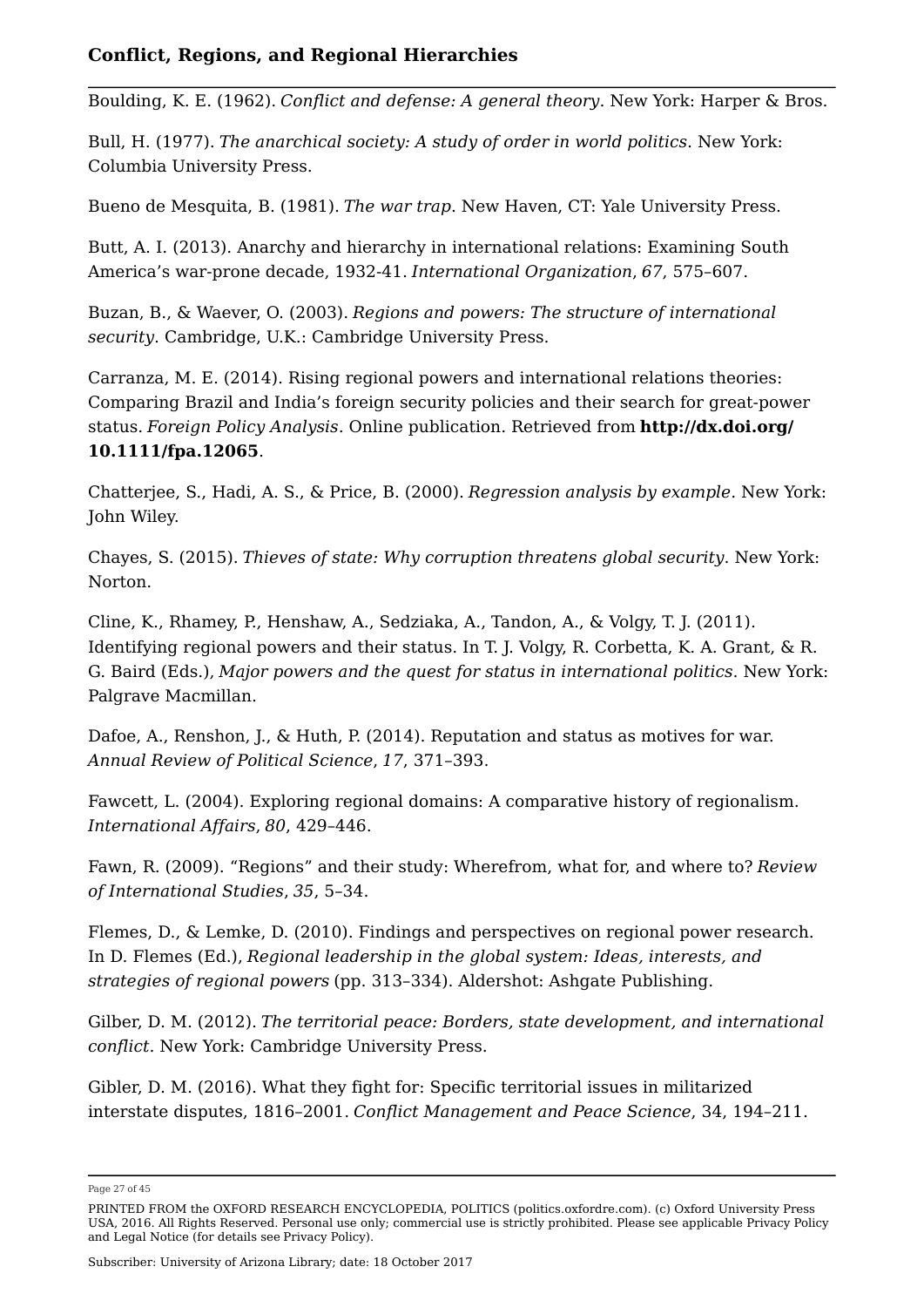Gleditsch, K. S., Salehyan, I., & Schultz, K. (2008). Fighting at home, fighting abroad: How civil wars lead to international disputes. *Journal of Conflict Resolution*, *52*, 479–506.

Goh, E. (2007/8). Great powers and hierarchical order in Southeast Asia: Analyzing regional security strategies. *International Security*, *32*(3), 113–157.

Goh, E. (2013). *The struggle for order: Hegemony, hierarchy, and transition in post–Cold War East Asia*. Oxford: Oxford University Press.

Goldstein, J. S. (1992). A conflict-cooperation scale for WEIS events data. *Journal of Conflict Resolution*, *36*, 369–385.

Hanneman, R. A., & Riddle, M. (2005). *Introduction to social network methods*. [Online textbook]. University of California, Riverside. Retrieved from **faculty.ucr.edu/ hanneman/nettext/**.

Hegre, H. (2014). Democracy and armed conflict. *Journal of Peace Research*, *51*, 159–172.

Hegre, H., & Sambanis, N. (2006). Sensitivity analysis of empirical results on civil war onset. *Journal of Conflict Resolution*, *50*, 508–535.

Hegre, H., Oneal, J. R., & Russett, B. (2010). Trade does promote peace: Simultaneous estimates of the reciprocal effects of trade and conflict. *Journal of Peace Research*, *47*, 763–774.

Heston, A., Summers, R., & Allen, B. (2012). *Penn world table version 7.1*. Center for International Comparisons of Production, Income and Prices, Philadelphia, PA.

Hurrell, A. (2007). One world? Many worlds? The place of regions in the study of international society. *International Affairs*, *83*, 127–146.

Hurrell, A. (2010). Regional powers and the global system from a historical perspective. In D. Flemes (Ed.), *Regional leadership in the global system: Ideas, interests, and strategies of regional powers* (pp. 15–30). Aldershot: Ashgate Publishing.

Jenne, E. K. (2015). Nested security: *Lessons in conflict management from the League of Nations and the European Union*. Ithaca, NY: Cornell University Press.

Katzenstein, P. J. (2005). *A world of regions*. Ithaca, NY: Cornell University Press.

Lake, D. A. (2009). Regional hierarchy: Authority and local international order. *Review of International Studies*, *35*, 35–58.

Lake, D. A. (2011). *Hierarchy in international relations*. Ithaca, NY: Cornell University Press.

Larsen, D. W., & Shevchenko, A. (2010). Status seekers: Russian and Chinese responses to U.S. primacy. *International Security*, *34*(4), 63–95.

Page 28 of 45

PRINTED FROM the OXFORD RESEARCH ENCYCLOPEDIA, POLITICS (politics.oxfordre.com). (c) Oxford University Press USA, 2016. All Rights Reserved. Personal use only; commercial use is strictly prohibited. Please see applicable Privacy Policy and Legal Notice (for details see Privacy Policy).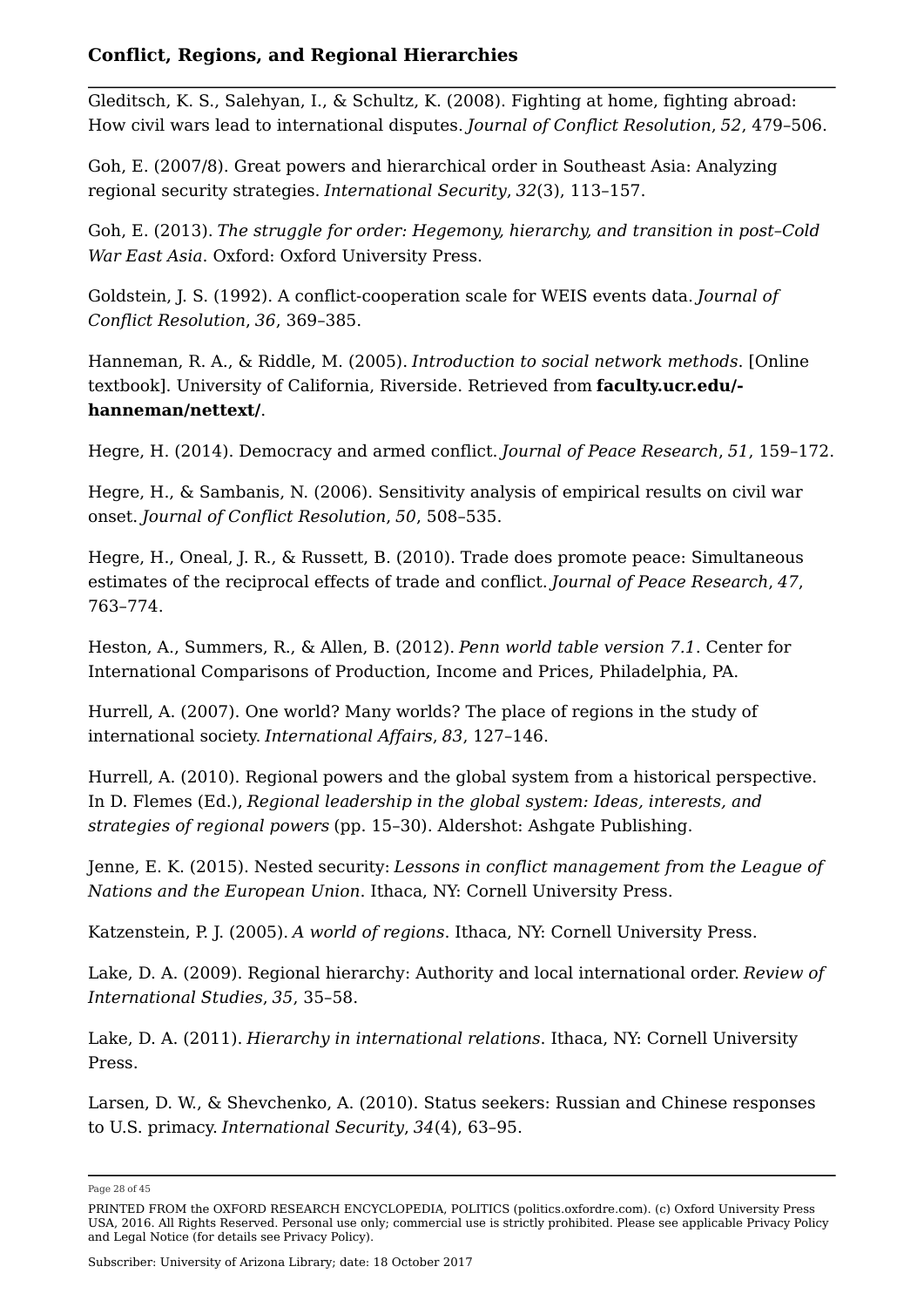Lemke, D. (2002). *Regions of war and peace*. New York: Cambridge University Press.

Lemke, D. (2010). Dimensions of hard power: Regional leadership and material capabilities. In D. Flemes (Ed.), *Regional leadership in the global system: Ideas, interests, and strategies of regional powers* (pp. 31–50). Aldershot: Ashgate Publishing.

Mason, J., Brunnstrom, D., Nichols, M., Mohammed, A., Wong, S., Park, J., et al. (2016, September 20). U.S., China to step up cooperation on North Korea. Reuters online. Retrieved from **http://www.reuters.com/article/us-northkorea-nuclear-usa-chinaidUSKCN11P2D0**.

Mansfield, E. D., & Solingen, E. (2010). Regionalism. *Annual Review of Political Science*, *13*, 145–163.

McDonald, P. J. (2015). Great powers, hierarchies and endogenous regimes: Rethinking the domestic causes of peace. *International Organization*, *69*, 557–588.

McDonald, P. J. (2017). *Priming for peace: Great power bargaining, hierarchy, and democracy in international politics*.

Nayar, B. R., & Paul, T.V. (2003). *India in the world order: Searching for major-power status*. Cambridge, U.K.: Cambridge University Press.

Nolte, D. (2010). How to compare regional powers: Analytical concepts and research topics. *Review of International Studies*, *36*, 881–901.

Owsiak, A. P. (2016). **Foundations for integrating the democratic and territorial peace arguments**. *Conflict Management and Peace Science*

Paul, T. V. (2012). *International relations theory and regional transformation*. Cambridge, U.K.: Cambridge University Press.

Paul, T. V., Larson, D. W., & Wohlforth, W.C. (Eds.). (2014). *Status in world politics*. Cambridge, U.K.: Cambridge University Press.

Palmer, G., D'Oranzio, V., Kenwick, M., & Lane, M. (2015). The MID4 dataset, 2002–2010: Procedures, coding rules, and description. *Conflict Management and Peace Science*, *32*(2), 222–242.

Peterson, T. M., & Lassi, T. (2016). Centers of gravity: Regional powers, democracy and trade. *International Interactions*. Online publication. Retrieved from **http://dx.doi.org/ 10.1080/03050629.2016.1184661**.

Pettersson, T., & Wallensteen, P. (2015). Armed conflicts, 1946–2014. *Journal of Peace Research*, *52*, 536–550.

Prys, M. (2010). Hegemony, domination, detachment: Differences in regional powerhood. I*nternational Studies Review*, *12*(4), 479–504.

Page 29 of 45

Subscriber: University of Arizona Library; date: 18 October 2017

PRINTED FROM the OXFORD RESEARCH ENCYCLOPEDIA, POLITICS (politics.oxfordre.com). (c) Oxford University Press USA, 2016. All Rights Reserved. Personal use only; commercial use is strictly prohibited. Please see applicable Privacy Policy and Legal Notice (for details see Privacy Policy).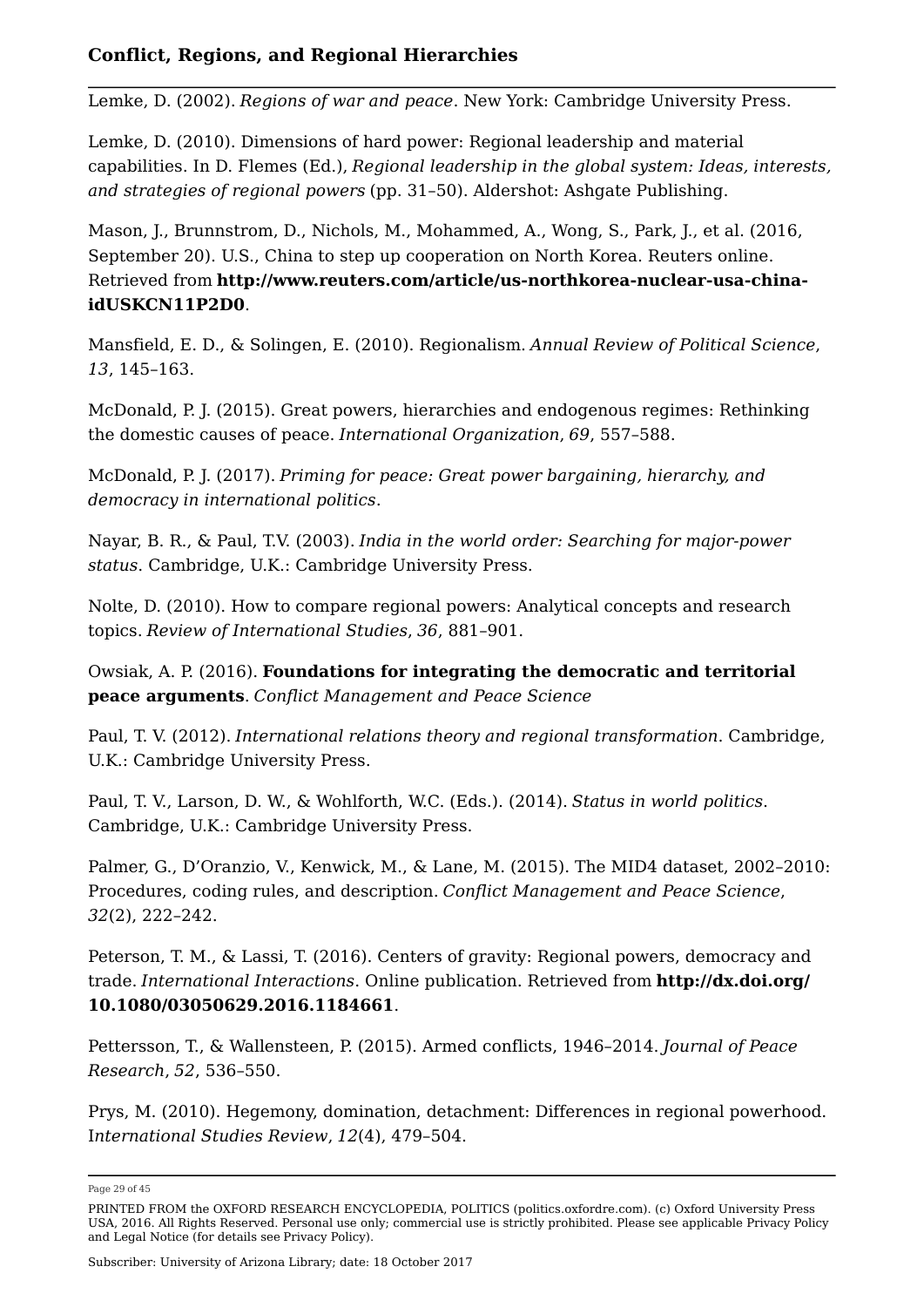Rasler, K. A., & Thompson, W. R. (1994). *The great powers and global struggle, 1490– 1990*. Lexington: University of Kentucky Press.

Rasler, K. A., & Thompson, W. R. (2005a). Contested territory, strategic rivalries, and conflict escalation. *International Studies Quarterly*, *50*, 145–168.

Rasler, K. A., & Thompson, W. R. (2005b). *Puzzles of the democratic peace: Theory, geopolitics and the transformation of world politics*. New York: Palgrave MacMillan.

Rhamey, J. P. (2012). *Constrained to cooperate: Domestic political capacity and regional order* [PhD diss., University of Arizona]. Accessed on ProQuest/UMI. [Publication No. 3505997].

Russet, B., Oneal, J., & Davis, D. R. (1998). The third leg of the Kantian tripod for peace: international organizations and militarized disputes, 1950–85. *International Organization*, *52*, 441–467.

Russett, B., & Oneal, J. (2001). *Triangulating peace: Democracy, interdependence, and international organizations*. New York: Norton.

Salehyan, I. (2008). No shelter here: Rebel sanctuaries and international conflict. *Journal of Politics*, *70*, 54–66.

Schultz, K. A. (2010). The enforcement problem in coercive bargaining: Interstate conflict over rebel support in civil wars. *International Organization*, *64*, 281–312.

Solingen, E. (2007). Pax Asiatica versus Bella Levantina: The foundations of war and peace in East Asia and the Middle East. *American Political Science Review*, *101*, 757–779.

Solingen, E. (2008). The genesis, design, and effects of regional institutions: The lessons from East Asia and the Middle East. *International Studies Quarterly*, *52*, 261–294.

Solingen, E. (2012). Of dominoes and firewalls: The domestic, regional, and global politics of international diffusion. *International Studies Quarterly*, *56*, 631–644.

Sylvan, D., Graff, C., & Pugliese, E. (1998, September). Status and prestige in international relations. Paper presented at the Third Pan-European International Relations Conference and Joint Meeting with the International Studies Association. Vienna, Austria.

Thompson, W. R. (1973). The regional subsystem: A conceptual explication and propositional inventory. *International Studies Quarterly*, *17*, 89–117.

Thompson, W. R., & Dreyer, D. (2011). *Handbook of international rivalries, 1494–2010*. Washington, DC: CQ Press.

Page 30 of 45

PRINTED FROM the OXFORD RESEARCH ENCYCLOPEDIA, POLITICS (politics.oxfordre.com). (c) Oxford University Press USA, 2016. All Rights Reserved. Personal use only; commercial use is strictly prohibited. Please see applicable Privacy Policy and Legal Notice (for details see Privacy Policy).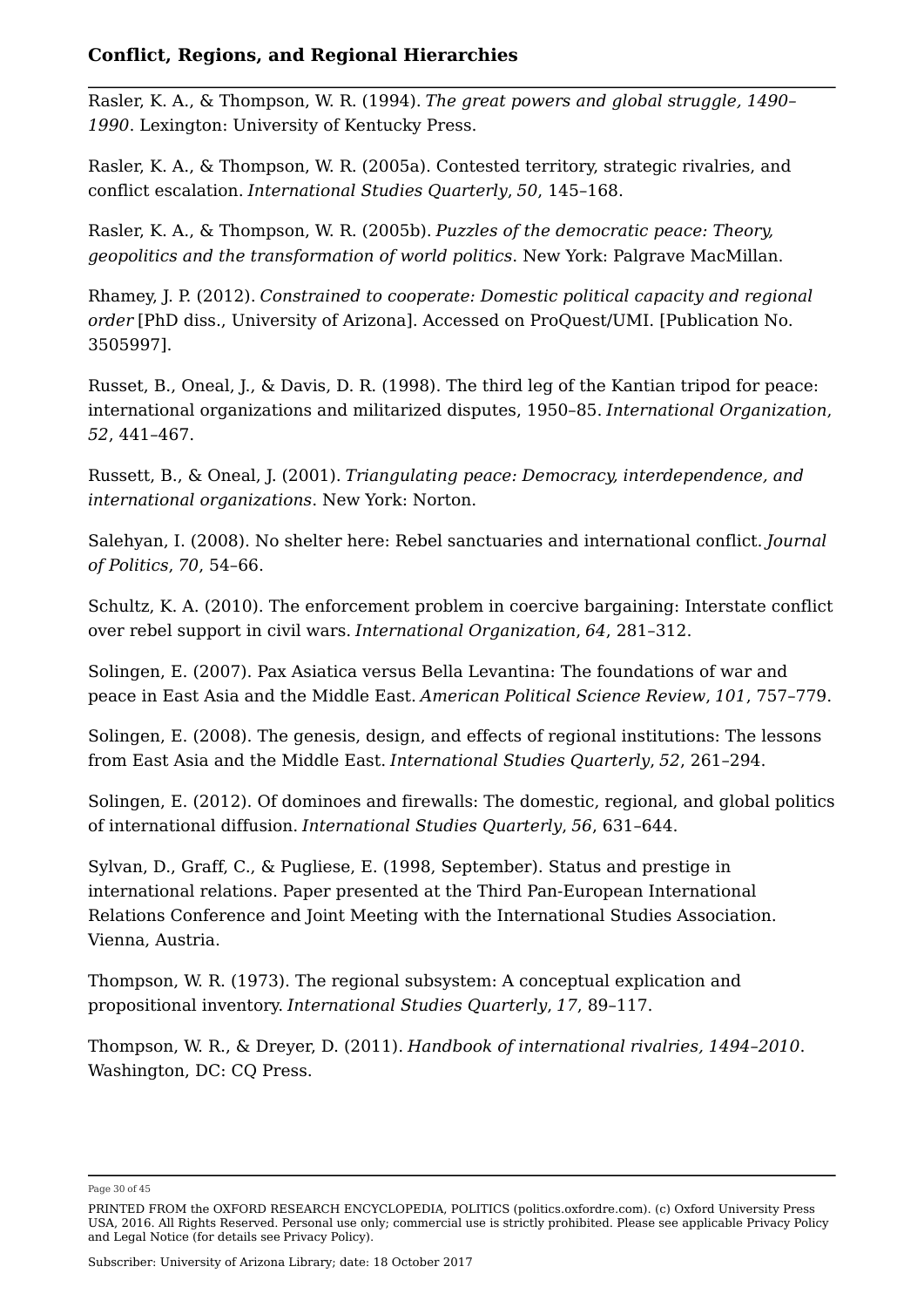Vasquez, J. A. (2001). Mapping the probability of war and analyzing the possibility of peace: The role of territorial disputes. *Conflict Management and Peace Science*, *18*, 145– 173.

Volgy, T. J., Bezerra, P, Cramer, J., & Rhamey, J. P., Jr. (2017). The case for comparative regional analysis in international politics. *International Studies Review*

Volgy, T. J., Corbetta, R., Grant, K. A., & Baird, R. G. (2011). *Major powers and the quest for status in international politics*. New York: Palgrave Macmillan.

Wacker, G. (2015). *Security cooperation in East Asia* [SWP Research Paper RP4; pp. 1–40], German Institute for International and Security Affairs, Berlin, Germany.

# **Appendix A. List of ROW regions, by decade and type of hierarchy.**

| <b>Time</b><br><b>Frame</b> | <b>Region</b>            | <b>Number of States in</b><br>Region <sup>37</sup> | Hierarchy <sup>38</sup> |
|-----------------------------|--------------------------|----------------------------------------------------|-------------------------|
| 1950s                       | North Central<br>America | 5                                                  | $na^{39}$               |
|                             | Andes                    | $\overline{7}$                                     | Na                      |
|                             | South Central<br>America | $\overline{4}$                                     | Na                      |
|                             | South America            | $\overline{4}$                                     | Na                      |
|                             | Middle East              | 10                                                 | Na                      |
|                             | Core Europe              | 23                                                 | Na                      |
|                             | Northern Europe          | $\overline{5}$                                     | Na                      |
|                             | East Asia                | 19                                                 | Na                      |
| 1960s                       | North America            | 10                                                 | Major power             |
|                             | Andes                    | $\overline{7}$                                     | No hierarchy            |

Page 31 of 45

PRINTED FROM the OXFORD RESEARCH ENCYCLOPEDIA, POLITICS (politics.oxfordre.com). (c) Oxford University Press USA, 2016. All Rights Reserved. Personal use only; commercial use is strictly prohibited. Please see applicable Privacy Policy and Legal Notice (for details see Privacy Policy).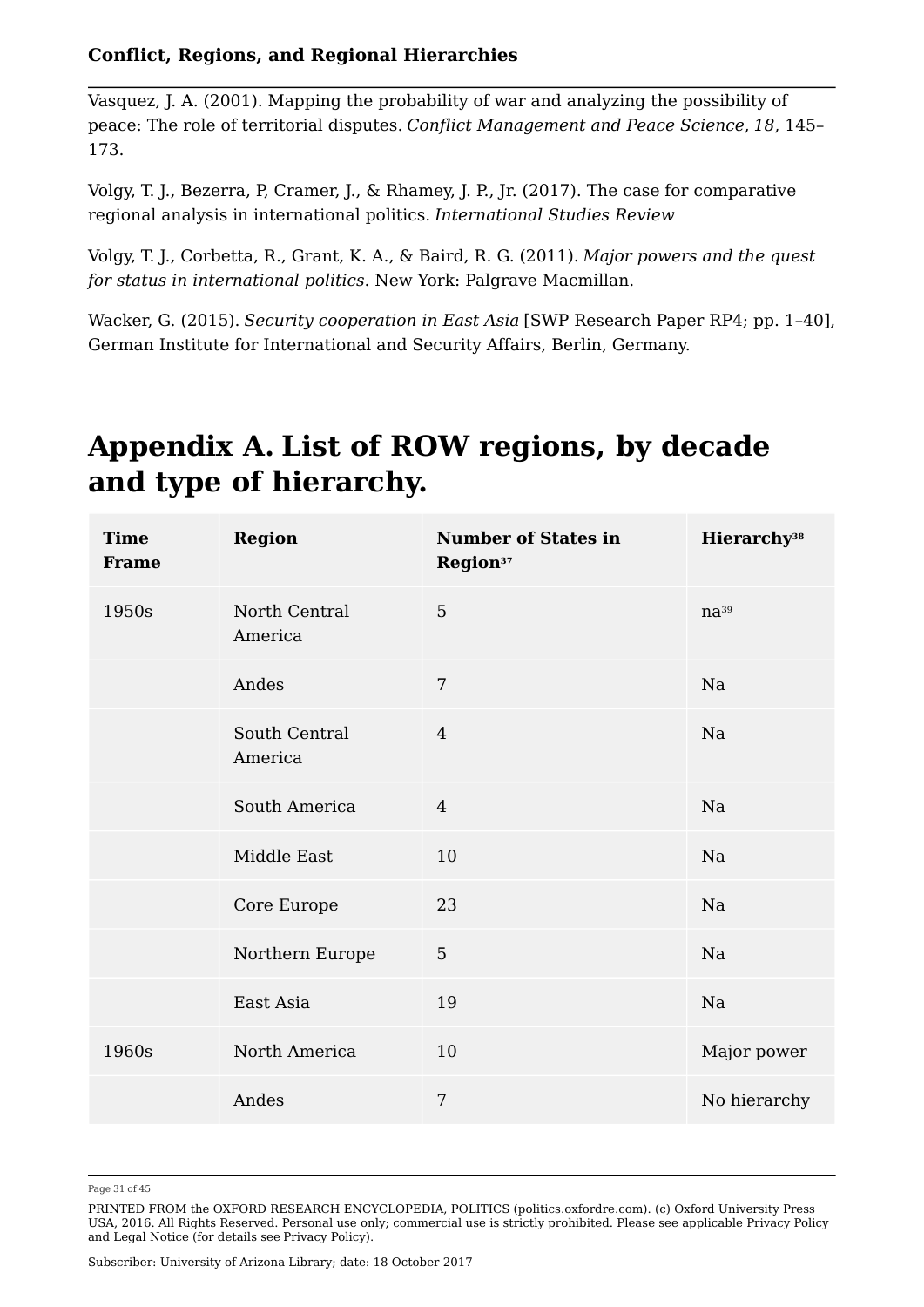| <b>Conflict, Regions, and Regional Hierarchies</b> |  |
|----------------------------------------------------|--|
|----------------------------------------------------|--|

|       | South America      | 5              | Regional<br>power  |
|-------|--------------------|----------------|--------------------|
|       | Middle East        | 14             | No hierarchy       |
|       | Western Europe     | 12             | Major power<br>$+$ |
|       | Benelux            | 3              | No hierarchy       |
|       | Scandinavia        | $\overline{4}$ | No hierarchy       |
|       | East Europe        | $\, 8$         | Major power        |
|       | West Africa        | $\overline{5}$ | No hierarchy       |
|       | Central Savannah   | $\overline{4}$ | Regional<br>power  |
|       | <b>Gold Coast</b>  | 3              | No hierarchy       |
|       | Central Africa     | 17             | No hierarchy       |
|       | East Asia          | $9\,$          | No hierarchy       |
|       | Asia Pacific       | 10             | No hierarchy       |
| 1970s | North America      | 22             | Major power        |
|       | South America      | $\,6\,$        | Regional<br>power  |
|       | Middle East        | 14             | No hierarchy       |
|       | Europe             | 29             | Major power<br>$+$ |
|       | African West Coast | $\overline{4}$ | No hierarchy       |
|       | West Africa        | 13             | Regional<br>power  |
|       |                    |                |                    |

Page 32 of 45

PRINTED FROM the OXFORD RESEARCH ENCYCLOPEDIA, POLITICS (politics.oxfordre.com). (c) Oxford University Press USA, 2016. All Rights Reserved. Personal use only; commercial use is strictly prohibited. Please see applicable Privacy Policy and Legal Notice (for details see Privacy Policy).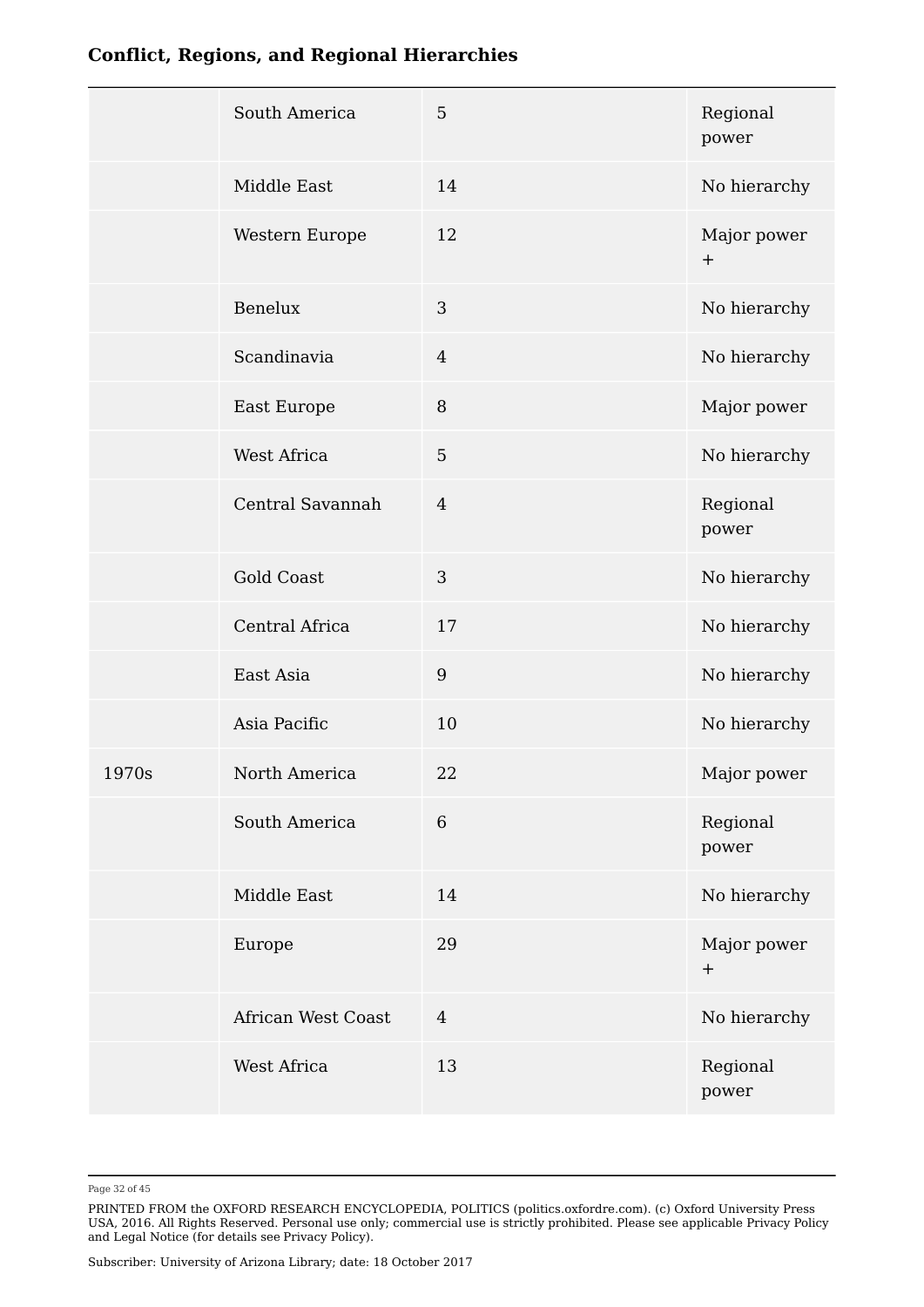|       | Southern Africa    | 21               | No hierarchy                    |
|-------|--------------------|------------------|---------------------------------|
|       | Northwest Asia     | 3                | No hierarchy                    |
|       | Southeast Asia     | 12               | Regional<br>power               |
|       | East Asia          | 11               | No hierarchy                    |
| 1990s | North America      | $\,6\,$          | Major power                     |
|       | Southern Caribbean | $\mathbf{3}$     | No hierarchy                    |
|       | South America      | $\, 8$           | Regional<br>power               |
|       | Middle East        | 13               | No hierarchy                    |
|       | Europe             | 27               | Major power<br>$\boldsymbol{+}$ |
|       | East Europe        | 12               | No hierarchy                    |
|       | <b>Baltics</b>     | $\mathfrak{Z}$   | No hierarchy                    |
|       | Maghreb            | $\sqrt{6}$       | No hierarchy                    |
|       | West Africa        | $\sqrt{ }$       | Regional<br>power               |
|       | Central Africa     | $\boldsymbol{9}$ | No hierarchy                    |
|       | Southern Africa    | $9\,$            | Regional<br>power               |
|       | East Asia          | 36               | Major power<br>$+$              |
|       | Central Asia       | $\overline{7}$   | No hierarchy                    |
| 2000s | North America      | $\overline{4}$   | Major power                     |
|       |                    |                  |                                 |

Page 33 of 45

PRINTED FROM the OXFORD RESEARCH ENCYCLOPEDIA, POLITICS (politics.oxfordre.com). (c) Oxford University Press USA, 2016. All Rights Reserved. Personal use only; commercial use is strictly prohibited. Please see applicable Privacy Policy and Legal Notice (for details see Privacy Policy).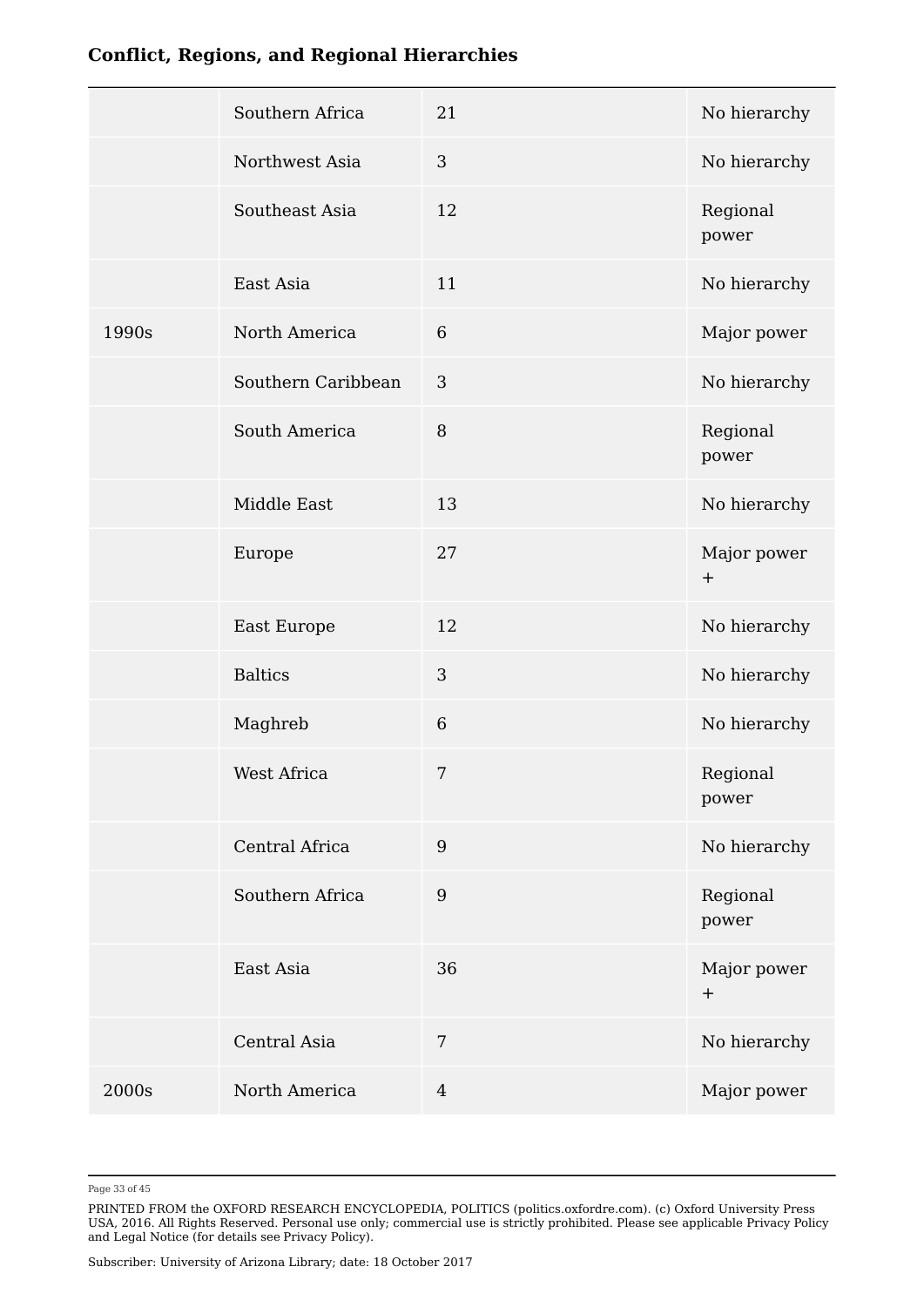| South America   | 10             | Regional<br>power               |
|-----------------|----------------|---------------------------------|
| Middle East     | 12             | No hierarchy                    |
| Europe          | 46             | Major power<br>$\boldsymbol{+}$ |
| Maghreb         | $\overline{3}$ | No hierarchy                    |
| West Africa     | 6              | Regional<br>power               |
| Central Africa  | $\, 8$         | No hierarchy                    |
| Southern Africa | 9              | Regional<br>power               |
| Horn of Africa  | 3              | No hierarchy                    |
| East Asia       | 32             | Major power<br>$\pm$            |
| South Asia      | 6              | Regional<br>power               |

# **Appendix B. Patterns of Conflict Across Regions.**



*Click to view larger*

*Figure B1.* Frequency of Severe MIDs in regions, controlling for the number of states in regions, during the 2000s.

Page 34 of 45

PRINTED FROM the OXFORD RESEARCH ENCYCLOPEDIA, POLITICS (politics.oxfordre.com). (c) Oxford University Press USA, 2016. All Rights Reserved. Personal use only; commercial use is strictly prohibited. Please see applicable Privacy Policy and Legal Notice (for details see Privacy Policy).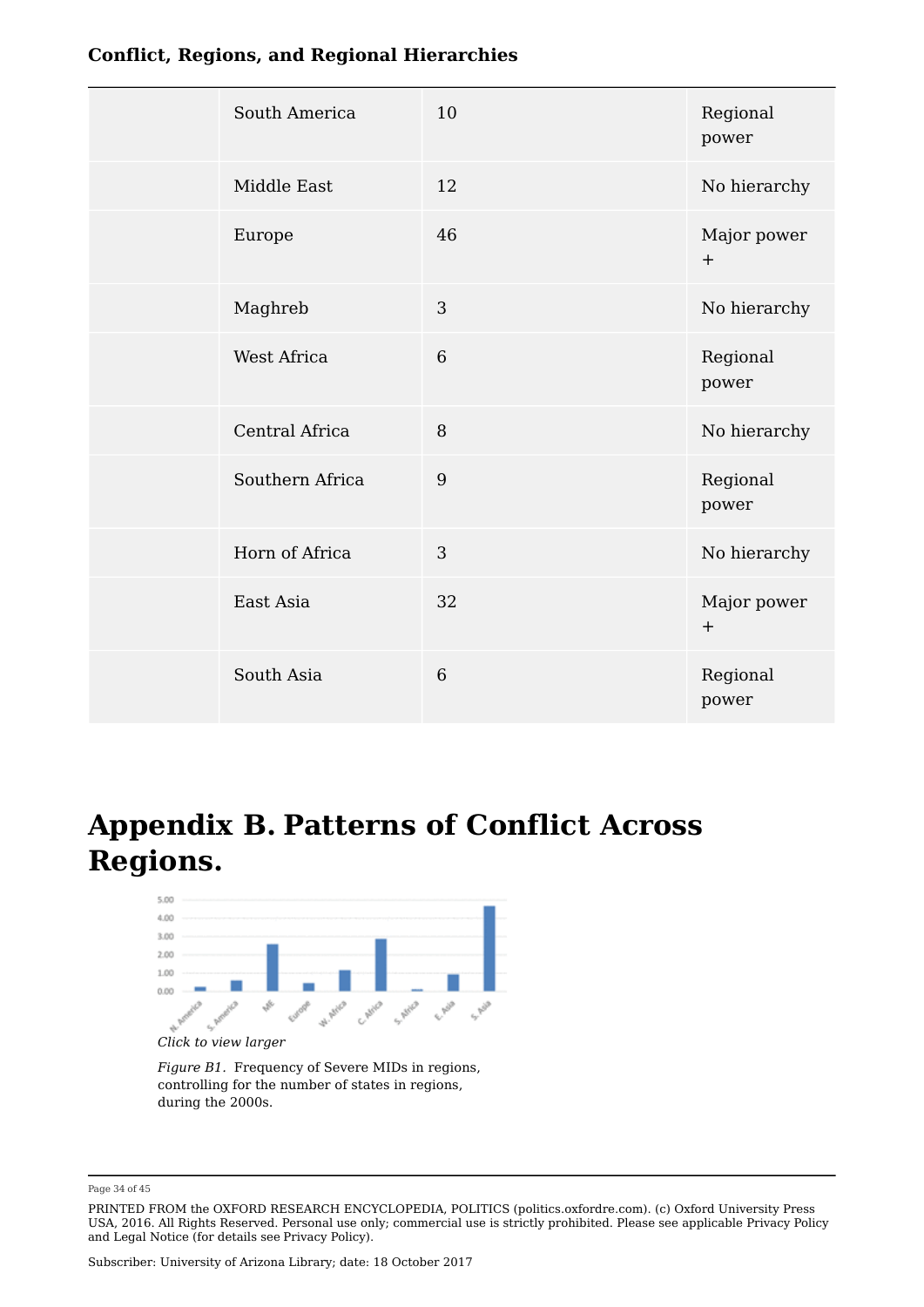

*Click to view larger*

*Figure B2.* Frequency of Severe MIDs, controlling for number of states in region, by region, 1990s.



*Click to view larger*

*Figure B3.* Number of Severe MIDs per region, controlling for size of region, for the 1970s.



*Click to view larger*

*Figure B4.* Number of Severe MIDS per region, controlling for size of region, for the 1960s.



*Click to view larger*

*Figure B5.* Number of Severe MIDs per region, controlling for size of region, for the 1950s.

## **Appendix C. List of variables, sources, and manipulations.**

Page 35 of 45

PRINTED FROM the OXFORD RESEARCH ENCYCLOPEDIA, POLITICS (politics.oxfordre.com). (c) Oxford University Press USA, 2016. All Rights Reserved. Personal use only; commercial use is strictly prohibited. Please see applicable Privacy Policy and Legal Notice (for details see Privacy Policy).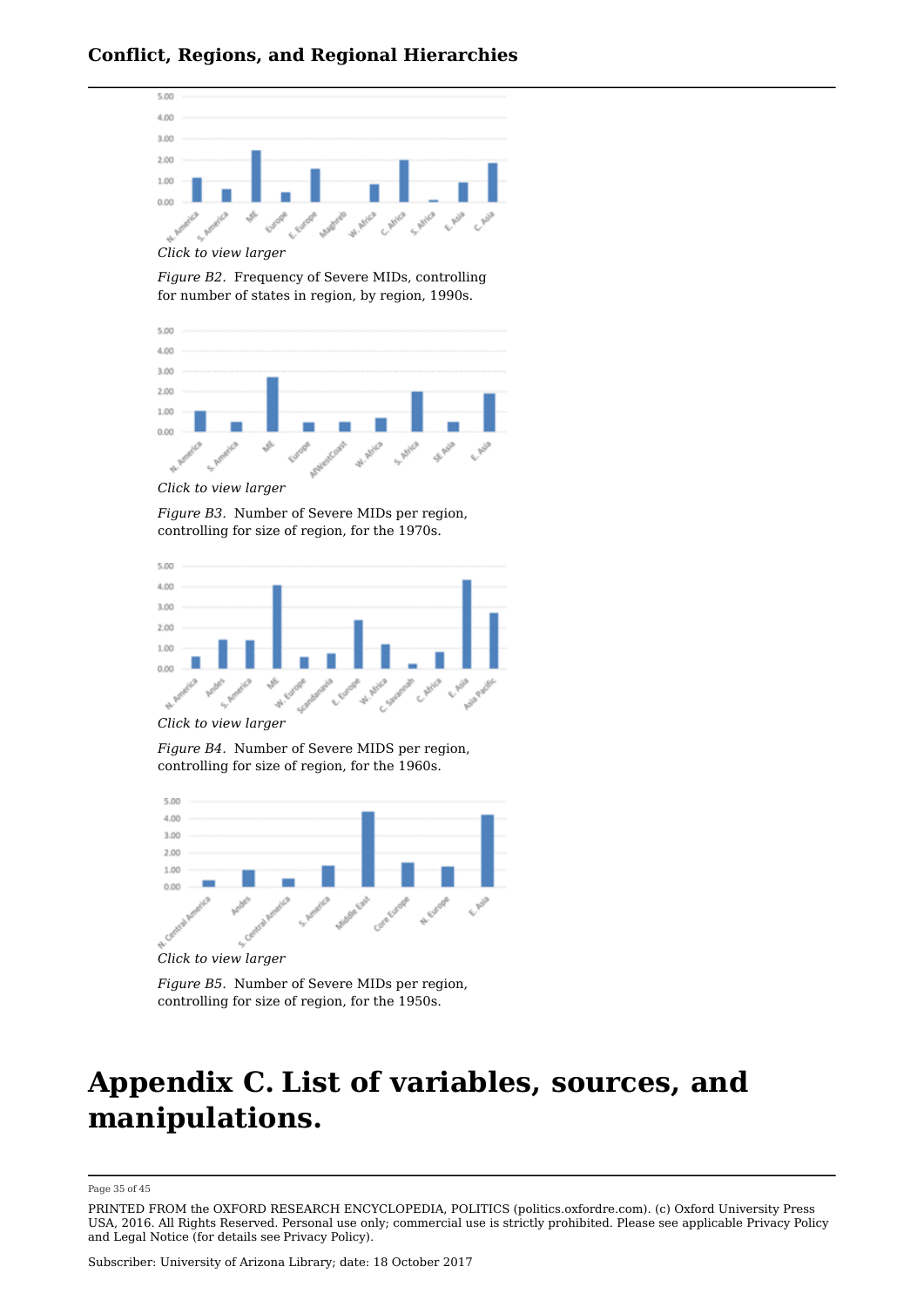| <b>Variable</b>                     | <b>Source</b>                                                   | <b>Manipulation</b>                                                                                                                  |
|-------------------------------------|-----------------------------------------------------------------|--------------------------------------------------------------------------------------------------------------------------------------|
| State MID<br>Involvement            | COW MID v.4 (Palmer,<br>D'Oranzio, Kenwick, &<br>Lane, $2015$ ) | Number of states involved in level four<br>or five MIDs/total number of states in<br>region                                          |
| <b>MID Frequency</b>                | COW MID v.4 (Palmer<br>et al. 2015)                             | Number of level four or five MIDs/total<br>number of states in region                                                                |
| Major Power<br>Presence             | Volgy et al. $(2011)$                                           | Dichotomous; $1 =$ presence, $0 =$ no<br>hierarchy                                                                                   |
| <b>Regional Power</b><br>Presence   | Cline et al. (2011)                                             | Dichotomous; $1 =$ presence, $0 =$ no<br>hierarchy                                                                                   |
| $# Intra-$<br>Regional<br>Rivalries | Thompson & Dreyer<br>(2011)                                     | Number of states involved in rivalry<br>with states of the same region; lagged<br>one year                                           |
| # Civil Wars                        | UCDP-PRIO v.4<br>(Pettersson &<br>Wallensteen 2015)             | Number of states involved in internal<br>conflict with cumulative intensity of<br>1,000 battle-deaths or more; lagged<br>one year    |
| % Regional<br>Trade                 | COW Bilateral Trade v.<br>340,41                                | Amount of trade among states in a<br>region/total trade of the region; logged<br>and lagged one year                                 |
| % Regional<br>Democracies           | Polity IV <sup>42</sup>                                         | Percent of states with Polity IV score of<br>7+ states/total number of states with<br>Polity IV scores in region; lagged one<br>year |
| External<br>Alliances               | <b>COW Formal Alliances</b><br>V.4.143                          | Dichotomous; $1 =$ presence, $0 =$ no<br>defense pact between a regional state<br>and an external major power; lagged<br>one year    |
| Territorial<br>Claims               | Gibler and Miller (2014)<br>44                                  | Number of territorial claims in a<br>region/total number of states in region;<br>lagged one year                                     |

Page 36 of 45

PRINTED FROM the OXFORD RESEARCH ENCYCLOPEDIA, POLITICS (politics.oxfordre.com). (c) Oxford University Press USA, 2016. All Rights Reserved. Personal use only; commercial use is strictly prohibited. Please see applicable Privacy Policy and Legal Notice (for details see Privacy Policy).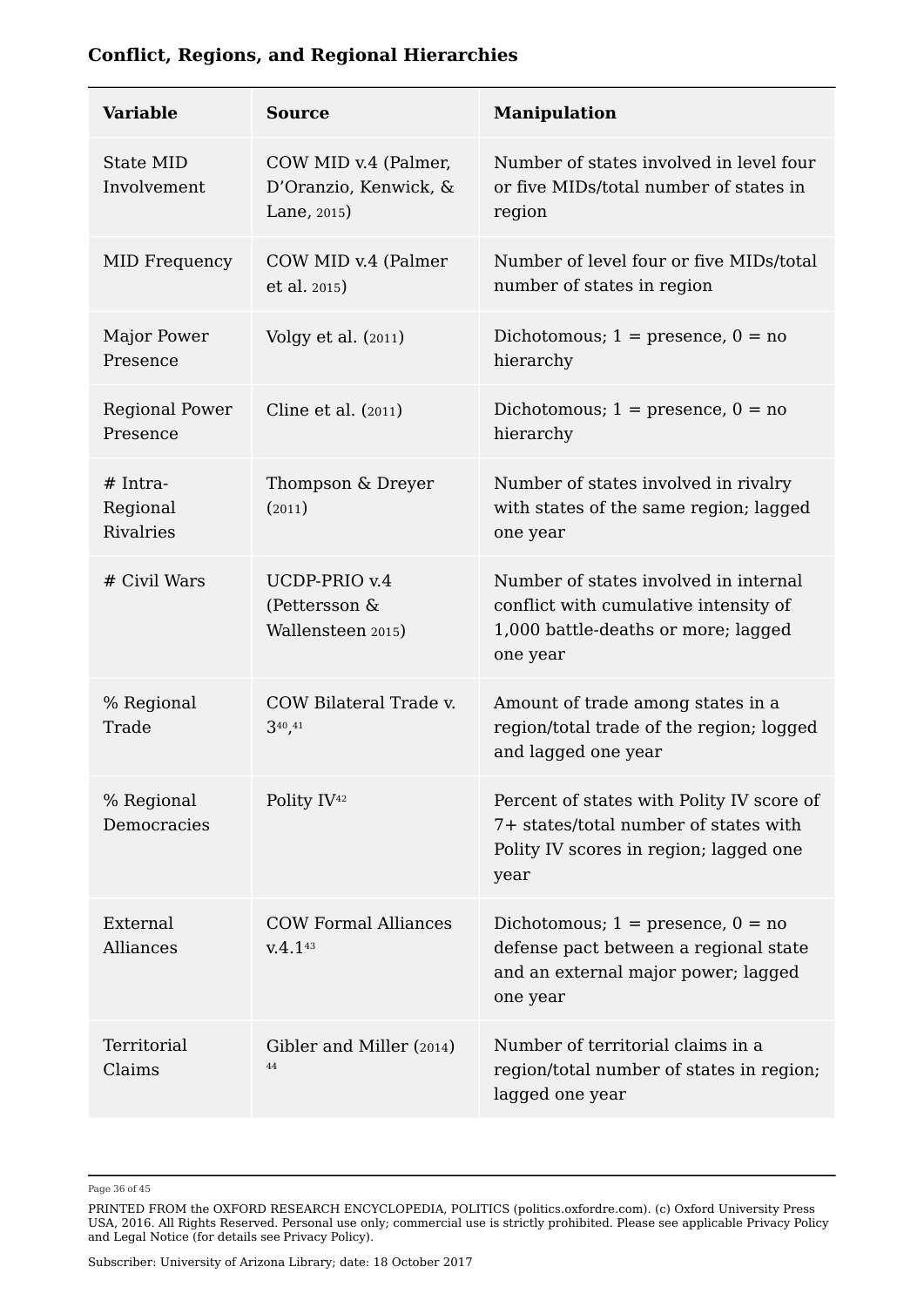| Regional IGO<br>Membership | COW IGO; FIGO <sup>45</sup> | Number of regional IGO memberships<br>held by states in region/all possible<br>regional IGO memberships; lagged one<br>year |  |
|----------------------------|-----------------------------|-----------------------------------------------------------------------------------------------------------------------------|--|
| Cold War                   |                             | Dichotomous; $1 =$ Cold War; $0 =$ post-<br>Cold War                                                                        |  |
| Time Counter               |                             | Time counter for each decade                                                                                                |  |

### **Appendix D. Summary Statistics for Dependent and Independent Variables.**

Page 37 of 45

PRINTED FROM the OXFORD RESEARCH ENCYCLOPEDIA, POLITICS (politics.oxfordre.com). (c) Oxford University Press USA, 2016. All Rights Reserved. Personal use only; commercial use is strictly prohibited. Please see applicable Privacy Policy and Legal Notice (for details see Privacy Policy).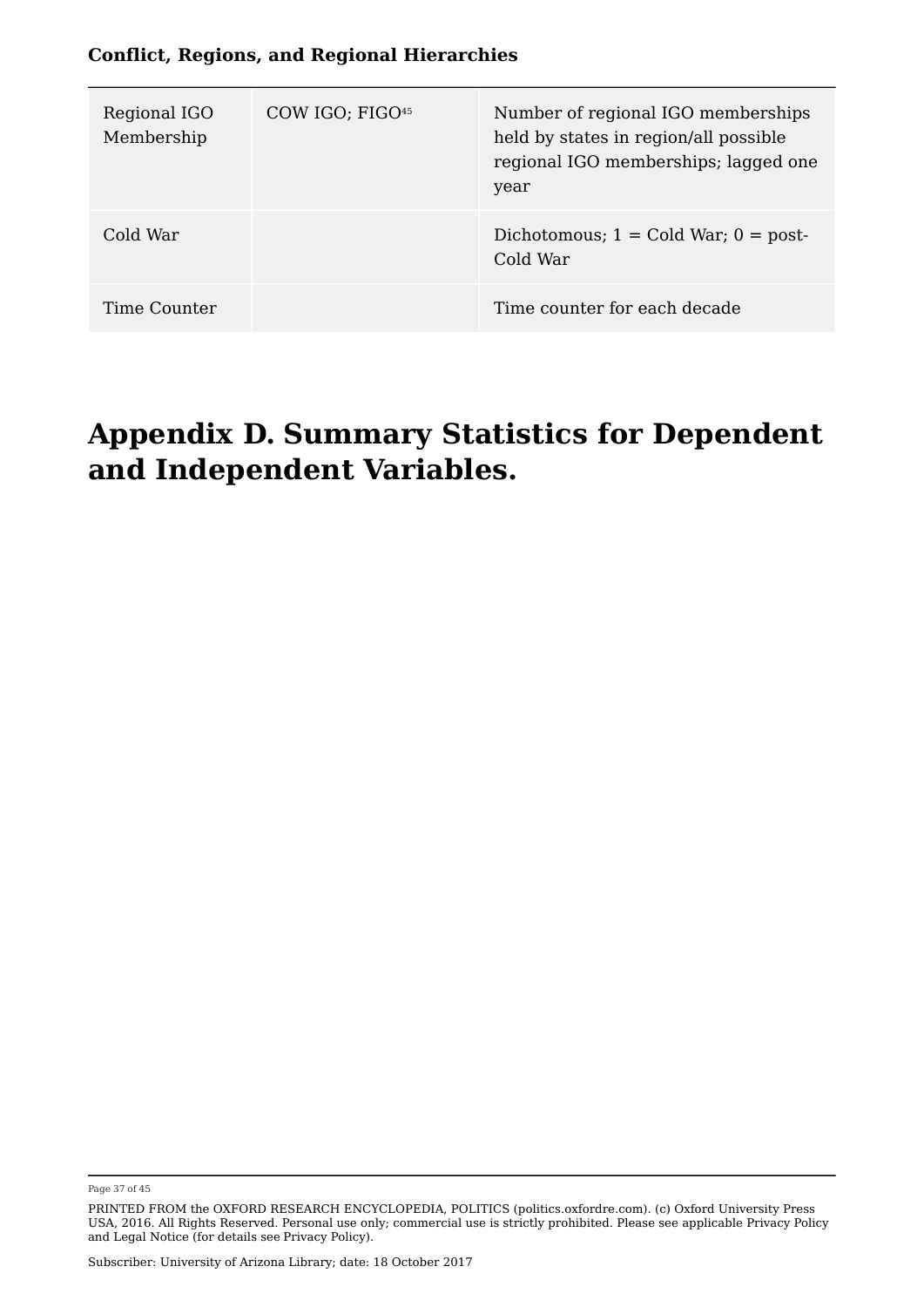| <b>Variable</b>                       | <b>Standard Deviation</b> | <b>Minimum</b> | <b>Maximum</b> | <b>Mean</b> |
|---------------------------------------|---------------------------|----------------|----------------|-------------|
| State MID Involvement                 | .403                      | $\overline{0}$ | 2.166667       | .330        |
| MID Frequency                         | .231                      | $\overline{0}$ | 1.333333       | .198        |
| Major Power Presence                  | .486                      | $\overline{0}$ | $\mathbf{1}$   | .379        |
| Regional Power<br>Presence            | .489                      | $\overline{0}$ | $\mathbf{1}$   | .39         |
| # IntraRegional<br>Rivalries $_{t-1}$ | 3.37                      | $\mathbf{0}$   | 15             | 2.96        |
| # Civil Wars $_{t-1}$                 | 2.05                      | $\mathbf{0}$   | 11             | 1.57        |
| % Regional Trade $_{t-1}$             | 1.08                      | $\overline{0}$ | 5.0119         | 3.21        |
| % Regional<br>Democracies $_{t-1}$    | .290                      | $\overline{0}$ | $\mathbf{1}$   | .311        |
| External Alliances $_{t-1}$           | .455                      | $\mathbf{0}$   | $1\,$          | .708        |
| Territorial Claims $_{t-1}$           | .246                      | $\mathbf{0}$   | .875           | .421        |

Page 38 of 45

PRINTED FROM the OXFORD RESEARCH ENCYCLOPEDIA, POLITICS (politics.oxfordre.com). (c) Oxford University Press USA, 2016. All Rights Reserved. Personal use only; commercial use is strictly prohibited. Please see applicable Privacy Policy and Legal Notice (for details see Privacy Policy).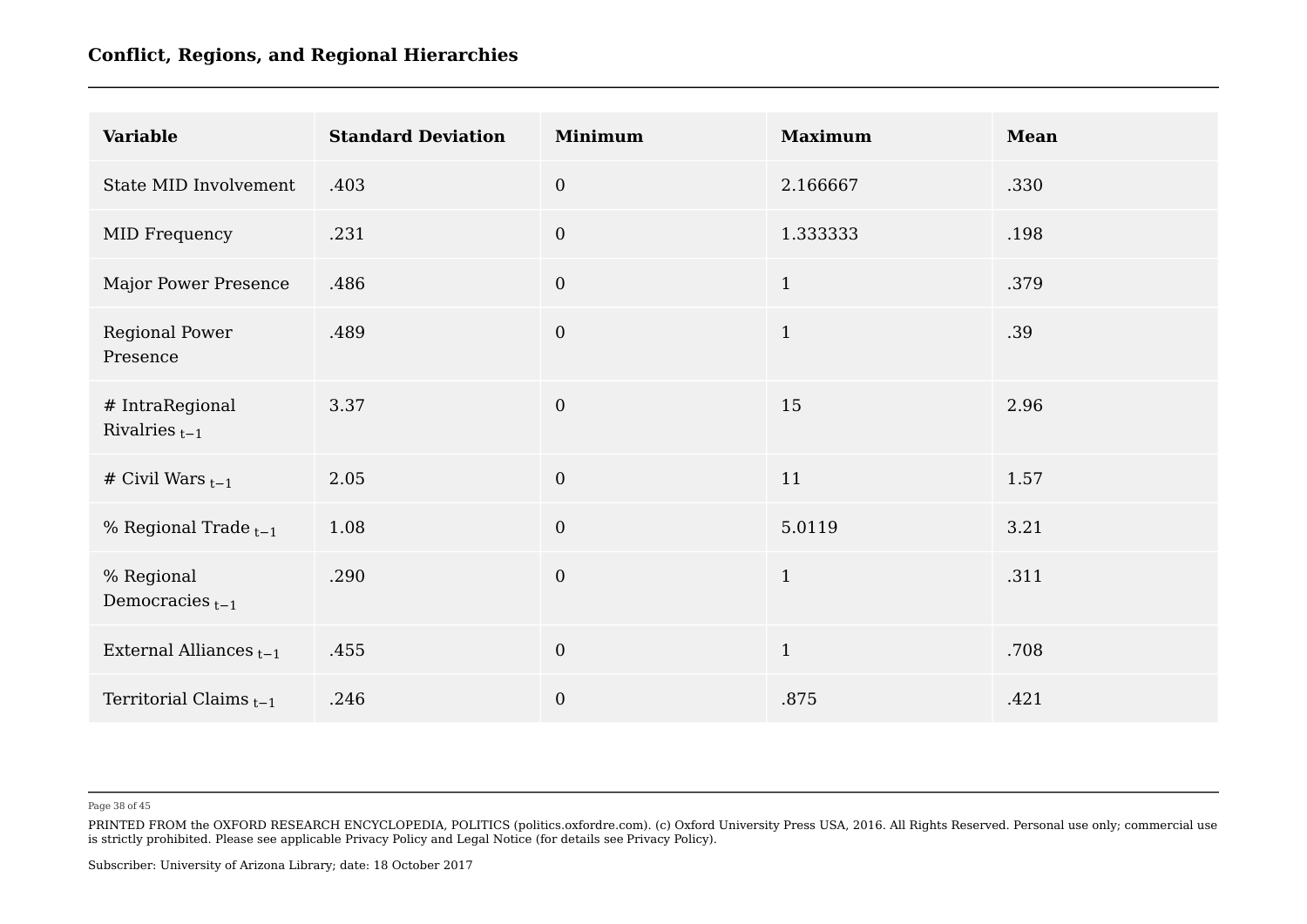| IGO Membership $t-1$ | .253 | .9166667 | .338 |  |
|----------------------|------|----------|------|--|
| Cold War             | .500 |          | .517 |  |
| Time Counter         | 2.88 | 10       | 5.5  |  |

Page 39 of 45

PRINTED FROM the OXFORD RESEARCH ENCYCLOPEDIA, POLITICS (politics.oxfordre.com). (c) Oxford University Press USA, 2016. All Rights Reserved. Personal use only; commercial use is strictly prohibited. Please see applicable Privacy Policy and Legal Notice (for details see Privacy Policy).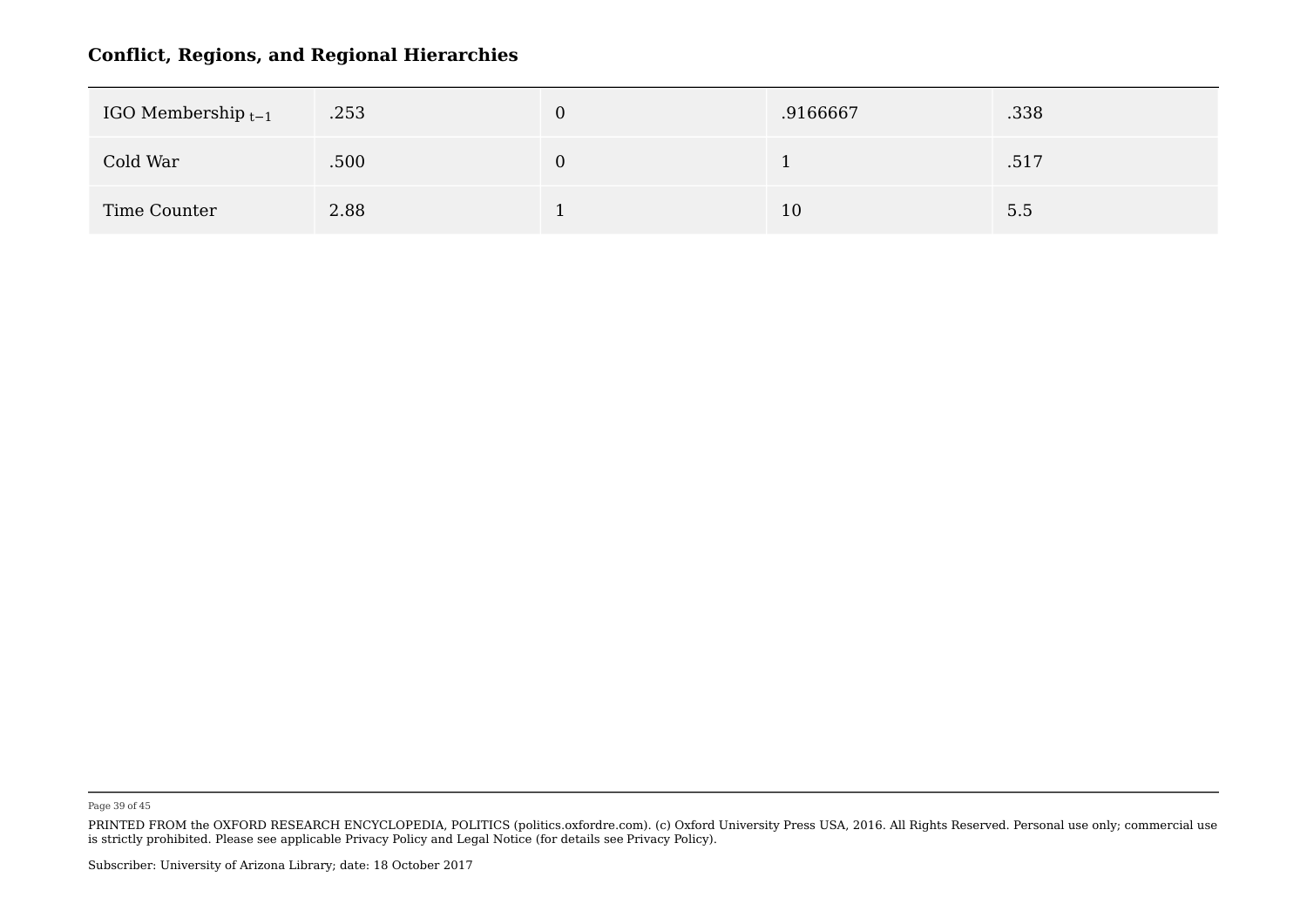#### **Notes:**

(1.) A recent review of quantitative international relations literature found less than 1% of work focusing on region as the appropriate unit or level of analysis (Volgy et al., 2017).

(2.) When quantitative analyses do control for regional effects in their models, in most cases regional differences appear to be highly significant (e.g., Hegre & Sambanis, 2006; Volgy et al., 2017).

(3.) The regions and their membership are enumerated in Appendix A.

(4.) We exclude "mini-regions," containing fewer than four states, consistent with studies that exclude micro-states at the dyadic or monadic levels of analysis.

(5.) It is only in the last decade that the Middle East does not register as one of two extreme cases, although its number of severe MIDs during the 2000s (31 severe MIDs across 12 regional states during the decade) are the highest of any region. South Asia and Central Africa, with fewer regional states (six and eight respectively), produce nearly the same number of MIDs.

(6.) As Flemes and Lemke (2010) note, systematic comparisons between regions with and without hierarchies are likely to be key to understanding the dynamics of regions, but have yet to emerge systematically in the literature. As we note below in our delineation of regions, we avoid classifications, utilized elsewhere, that identify regions based on whether or not they have a dominant power, or extensive cooperative architecture, so that we can address issues regarding the consequences of such differences across regions.

(7.) And plausibly make it costly as well for outside powers to interfere in regional affairs.

(8.) For an excellent summary of the theoretical arguments including both power transition theory and bargaining theories, their role in the literature, and their applicability to regions, see Peterson and Lassi (2016).

(9.) For an excellent review of the treatment of hierarchy in international politics, see Bially Mattern and Zarakol (2016). The authors propose three "logics of hierarchy" that provide different theoretical approaches to the causal mechanisms in hierarchies that may create stability and order in international politics. Of those, the deterrence function we note here approximates the logic of positionality; the order building explanation corresponds to the logic of trade-offs within hierarchies (Bially Mattern & Zarakol, 2016).

(10.) Butt (2013) suggests, regarding South America, that hierarchical arrangements may ebb and flow within a single region over time, due to the interests of the dominant state. We are suggesting that the composition of regions also change over time, so that some regions may acquire or lose a dominant power, some consistently hold a dominant power

Page 40 of 45

PRINTED FROM the OXFORD RESEARCH ENCYCLOPEDIA, POLITICS (politics.oxfordre.com). (c) Oxford University Press USA, 2016. All Rights Reserved. Personal use only; commercial use is strictly prohibited. Please see applicable Privacy Policy and Legal Notice (for details see Privacy Policy).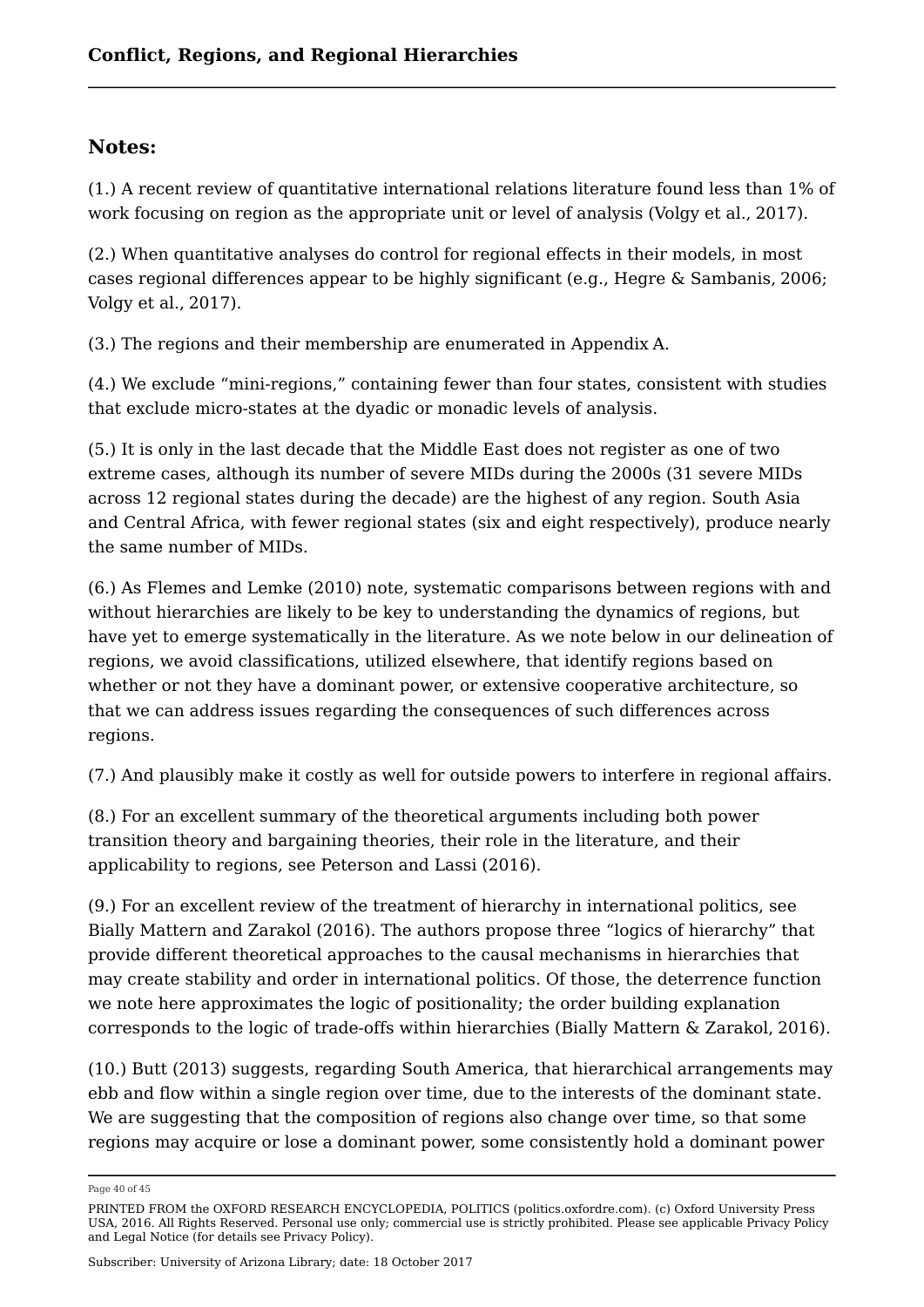in residence, and some regions never develop the conditions that allow a dominant power to arise. However, we are not seeking to explain the conditions that create hierarchies in some regions but not others. Our task here is limited to assessing the effects of hierarchies once they arise.

(11.) For the salience of status considerations, see Paul et al. (2014).

(12.) Different from our approach, Lake (2009) conceptualizes hierarchy not as involving status but as authority and collective legitimacy that create more peaceful regional orders, with authority being variable as the scope of legitimate authority may range across hierarchies and across time. Both approaches, however, share a common social construction orientation to hierarchy.

(13.) Given our measurement strategies, discussed below, it is plausible for two or more major powers to exist in one region since measures delineating major powers are on a global scale. Regional power designation, however, makes it virtually impossible for a region to contain more than one regional power. Thus, we identify regions with more than one dominant power, but we have no cases of regions with more than one regional power.

(14.) There have been, of course, actions that could have led to substantial consequences between major powers, including the accidental bombing of the People's Republic of China embassy in Belgrade by NATO forces in 1999, the more recent "provocations" between Russian and NATO aircraft in Europe, incidents in the South China Sea, or Chinese and Russian cyber hacking of U.S. targets. None of these actions created security tensions reminiscent of the Cuban Missile Crisis, however, and all nuclear capable major powers involved have been extraordinarily cautious not to escalate tensions further.

(15.) Note the creation of the Organization for Security and Cooperation in Europe (OSCE). Not only did the USSR initiate the first conference, but it also joined the OSCE, along with its Warsaw Pact allies, and remained as a member even as a Western focus on human rights issues emerged. In terms of economic and security cooperation efforts, China and Japan are both members of the Asia Cooperation Dialogue, the Asia Pacific Economic Cooperation, ASEAN Plus 3, East Asia Summit, and Asian Defense Ministers Meeting Plus. Though they are more than "talking shops," these institutional foundations of cooperation lack organizational autonomy and have been more focused on conflict management than conflict prevention or conflict resolution (Wacker, 2015).

(16.) McDonald (2015, 2017) examines all dyads during the Cold War and finds that states linked to the Soviet Union's "hierarchy" were more pacific in their interactions than states not linked to it militarily.

(17.) The unwillingness of China to curb North Korean belligerence in East Asia appears to be an exception to this generalization (McDonald, 2017, chap. 5). Yet, even in this instance, China agreed to support UN Security Council resolution 2270 in March 2016, sanctioning North Korea. Shortly after the nuclear test conducted by North Korea in

Page 41 of 45

PRINTED FROM the OXFORD RESEARCH ENCYCLOPEDIA, POLITICS (politics.oxfordre.com). (c) Oxford University Press USA, 2016. All Rights Reserved. Personal use only; commercial use is strictly prohibited. Please see applicable Privacy Policy and Legal Notice (for details see Privacy Policy).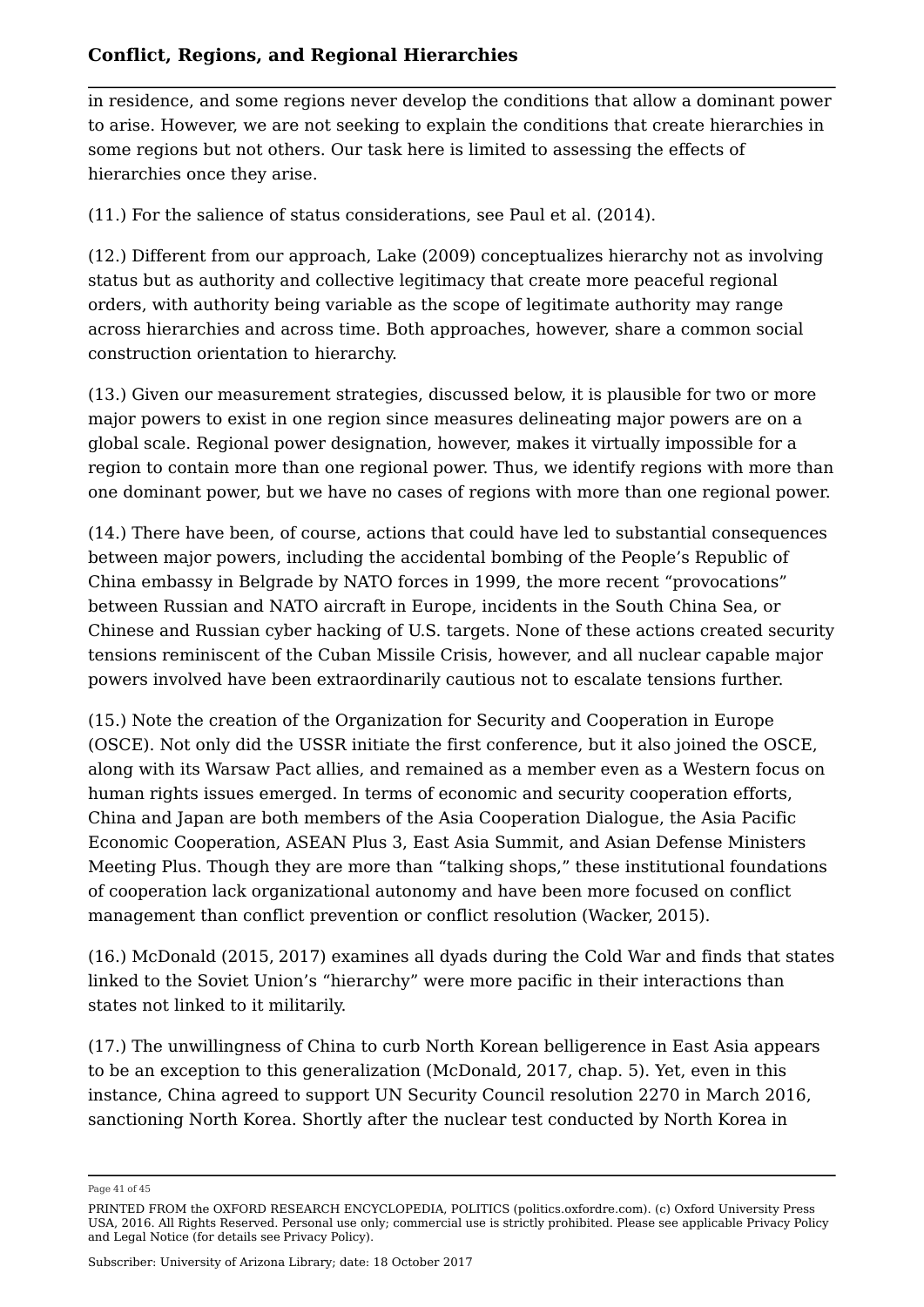September 2016, Chinese authorities also indicated at the UN General Assembly that they were willing to cooperate with the U.S. in restricting further North Korean access to nuclear technology (Mason et al., 2016).

(18.) In this sense, we concur with Butt's (2013) argument that both the concepts of hierarchy and anarchy, rather than being constants, can be considered as varying across regions and within regions, over time.

(19.) For a recent review of findings, theoretical underpinnings, and theoretical contestations, see Hegre (2014). For the interrelationship between territorial peace and democratic peace arguments, see Owsiak (2016).

(20.) For a discussion of competing findings and caveats regarding trade impacts on conflict, see Bell and Long (2016).

(21.) For example, see Russet et al. (1998). Boehmer, Gartzke, and Nordstrom (2004) qualify the argument to suggest that it is primarily structured organizations that carry this impact on conflict.

(22.) We avoid here a discussion about what creates these conditions. For example, it is plausible that there are important interconnections between major powers' influence on their regions in creating democratic regime change, resolution of territorial claims, structural changes encouraging intra-regional trade, etc. (see McDonald, 2015; Rasler & Thompson, 2005b).

(23.) For a similar argument, see Carranza (2014).

(24.) Retrieved from http://data.worldbank.org/data-catalog/worldwide-governanceindicators.

(25.) Whether or not such governmental effectiveness is a function of ineffective bureaucracies or cultures of corruption is not addressed here. However, we note that policymakers who are rent seekers also try to minimize potential domestic opposition to their rent-seeking behavior. In the case of Nigeria, this may yield a substantially hollowed out military that is incapable of revolting against civilian elites and of addressing substantial security concerns within Nigeria and in its region, despite the size of its military spending (Chayes, 2015).

Page 42 of 45

PRINTED FROM the OXFORD RESEARCH ENCYCLOPEDIA, POLITICS (politics.oxfordre.com). (c) Oxford University Press USA, 2016. All Rights Reserved. Personal use only; commercial use is strictly prohibited. Please see applicable Privacy Policy and Legal Notice (for details see Privacy Policy).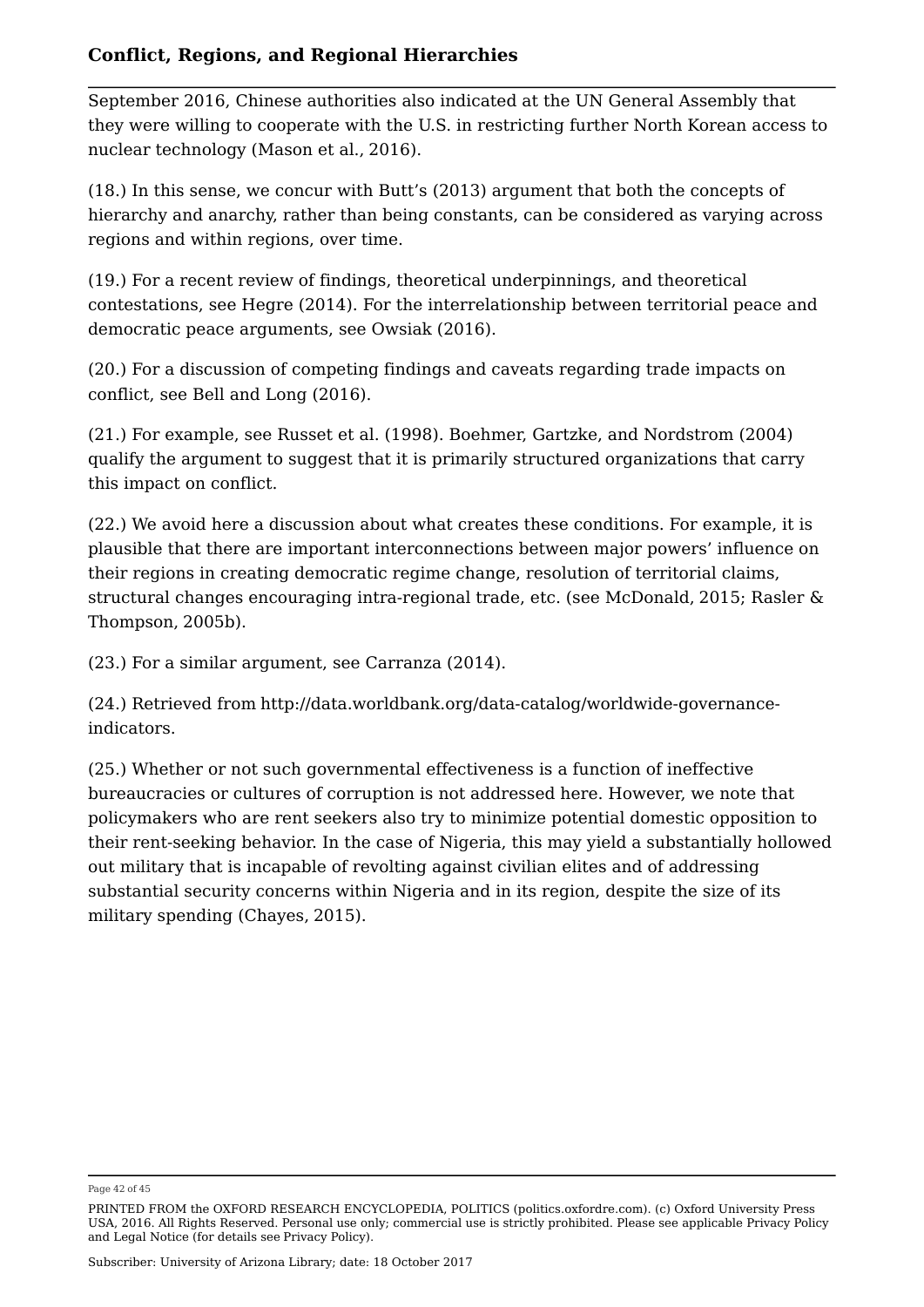(26.) Domestic politics may impact major powers as well. Consider the case of the Trans Pacific Partnership, which proposed to create an alternative set of rules and norms for economic relations between the United States and its Pacific Rim partners in order to mitigate Chinese influence. The net effect on the U.S. economy did not appear to be substantial (estimated at 1% of its GDP over a decade) but appears as a politically important counterweight to Chinese influence among Asian states. Yet, it was met with constant rejection from both the Republican and Democratic 2016 Presidential nominees as trade agreements had become unpopular with key segments of the public, leading to the newly-elected Trump administration's withdrawal from the proposed agreement. Should NAFTA have carried an expiration date for regional economic collaboration in North America, we would have expected that, given the elections of 2016, re-ratification would have become extremely problematic.

(27.) For this portion of identifying ROW regions, UCINET software was used.

(28.) Consistent with dyadic and monadic analyses that may drop microstates from their analyses, all regions that include fewer than four states have been excluded from our analyses. Seven of the 56 regions identified are microregions. The decade of the 1980s is not included since reliable events data are not available for the first half of that decade.

(29.) Major powers are identified as such when their economic capabilities (GDP) and economic reach (trade and global trade), military capability (military spending) and military reach (military spending and military personnel), global activity, and status attribution (diplomatic missions received and staffed by high level diplomats) exceed at least two standard deviations from the mean for the global community. For regional powers, these variables are linked to the mean for the region. All variables are aggregated at five-year intervals.

(30.) These are noted in Appendix A. The delineation of regional powers requires approximations of status attribution using diplomatic missions. The data on diplomatic missions prior to 1965 is problematic (often failing to distinguish between mission in country and the head of mission), allowing us to estimate status attribution for major powers but not for regional powers during the 1950s. As a result, we drop from our analysis regions during the 1950s.

(31.) Those that take on hostility values of four or five in the MIDs database. For all sources and manipulations, see Appendix C.

(32.) However, accounting for the location of the MID is not an easy task. The following steps were taken to ascertain MID location: established coding guidelines based on geographic onset location; dispute context; and member involvement. MIDs must have met at least one of three criteria; most MIDs met at least two. For detailed steps, see kellygordell.com/research.

Page 43 of 45

PRINTED FROM the OXFORD RESEARCH ENCYCLOPEDIA, POLITICS (politics.oxfordre.com). (c) Oxford University Press USA, 2016. All Rights Reserved. Personal use only; commercial use is strictly prohibited. Please see applicable Privacy Policy and Legal Notice (for details see Privacy Policy).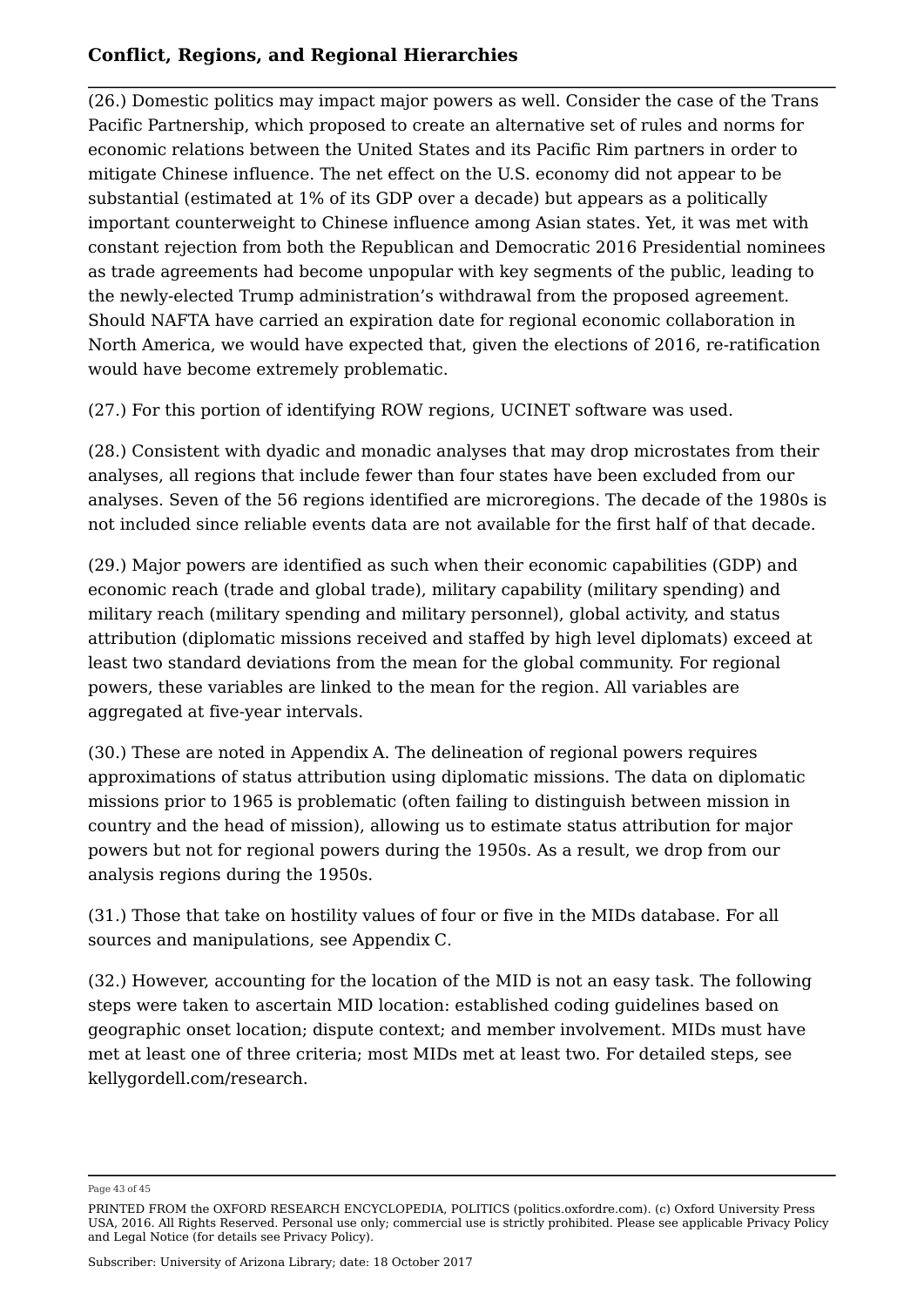(33.) For a review of the diffusion literature and its implications for regions, especially to the extent that regions may or may not create firewalls against regional diffusion, see Solingen (2012).

(34.) By relaxing some assumptions regarding the applicability of count models, we are also able to run negative binomial regressions for the two dependent variables. The results for our key independent hierarchy variables are quite similar. For the utility of using OLS regression for region year units of observation, see Lemke (2010).

In all models, we opt for random effects over fixed effects. Fixed effects would assume that our regions are stable over time: for example, Europe in the 1970s is the same as Europe in the 1990s. Given that our regions are themselves dynamic, evolving in both number and composition, this assumption would be untenable. In monadic or dyadic analyses this assumption is much less troublesome; e.g., France is France in 1970 and 1990 and Cuba–U.S. dyads today are not independent of Cuba–U.S. dyads yesterday.

(35.) In the Major Power Presence models for both tables, we omit the regional trade variable as it correlates at more than 0.80 with the major power hierarchy indicator and introduces problematic collinearity. We discuss this in the context of our two plausible causal mechanisms more in the discussion section.

(36.) We assessed multicollinearity in each of our four primary models by calculating the variance inflation factors (VIF) for each independent variable. Chatterjee, Hadi, and Price (2000) suggest collinearity becomes problematic when any given variable's VIF is greater than 10 and the model average is above 1. Across the Major Power Presence models and Regional Power Presence models, no individual variable's VIF is greater than % Regional Democracies' VIF of 2.57, which moves with IGO Membership (VIF  $= 2.10$ ). This does lead to slightly elevated model averages, ranging between 1.59–1.73, but we are nonetheless reassured of the validity of our results by the low correlation between these two variables  $(-0.04)$  and the theoretical importance both play in the so-called Kantian Tripod (Russett & Oneal, 2001). Additionally, one would suspect a very high correlation between rivalries and territorial disputes, but territorial disputes only account for less than 25% of extant regional rivalries.

(37.) Regions with fewer than four states are not used in the analyses.

(38.) Major power + designates that there is more than one major power residing in the region.

(39.) While there are sufficient data to classify regions that contain major powers, the indicators used to gauge regional power status are only intermittently available for the 1950s, making hierarchical classification inappropriate for this decade, and the 1950s are subsequently not used in the analyses.

(40.) Barbieri, K., & Keshk, O. (2012). Correlates of war project trade data set codebook, version 3.0. Retrieved from http://correlatesofwar.org.

Page 44 of 45

PRINTED FROM the OXFORD RESEARCH ENCYCLOPEDIA, POLITICS (politics.oxfordre.com). (c) Oxford University Press USA, 2016. All Rights Reserved. Personal use only; commercial use is strictly prohibited. Please see applicable Privacy Policy and Legal Notice (for details see Privacy Policy).